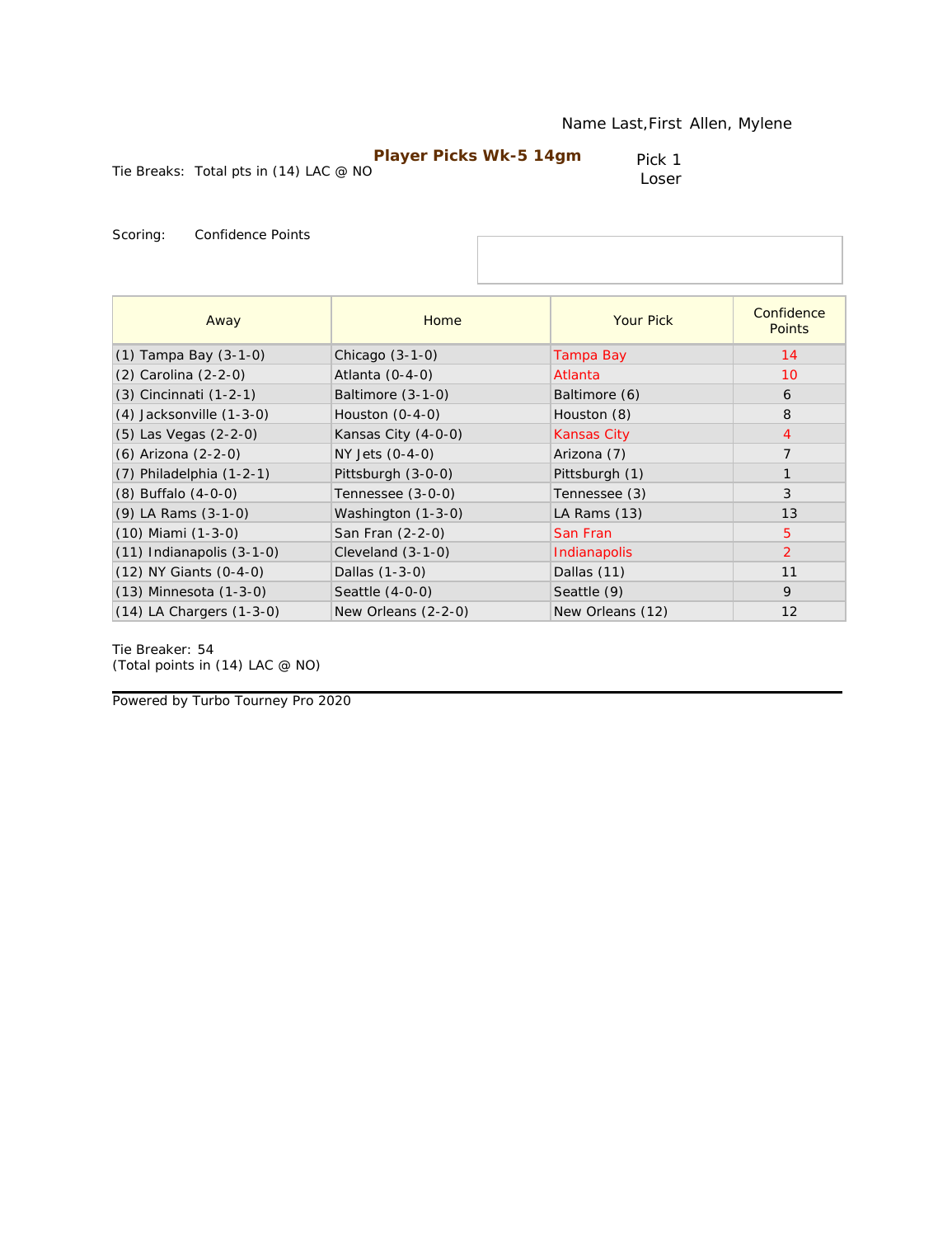Tie Breaks: Total pts in (14) LAC @ NO

Pick 1 Arizona cardinals Loser Las Vegas raiders

Scoring: Confidence Points

| Away                          | Home                | <b>Your Pick</b>   | Confidence<br><b>Points</b> |
|-------------------------------|---------------------|--------------------|-----------------------------|
| $(1)$ Tampa Bay $(3-1-0)$     | Chicago $(3-1-0)$   | Tampa Bay          |                             |
| (2) Carolina (2-2-0)          | Atlanta (0-4-0)     | Carolina (3)       | 3                           |
| (3) Cincinnati (1-2-1)        | Baltimore (3-1-0)   | Baltimore (9)      | 9                           |
| $(4)$ Jacksonville $(1-3-0)$  | Houston $(0-4-0)$   | Houston (4)        | $\overline{4}$              |
| $(5)$ Las Vegas $(2-2-0)$     | Kansas City (4-0-0) | <b>Kansas City</b> | 14                          |
| (6) Arizona (2-2-0)           | NY Jets (0-4-0)     | Arizona (13)       | 13                          |
| $(7)$ Philadelphia $(1-2-1)$  | Pittsburgh (3-0-0)  | Philadelphia       | $\overline{5}$              |
| $(8)$ Buffalo $(4-0-0)$       | Tennessee (3-0-0)   | <b>Buffalo</b>     | 10                          |
| $(9)$ LA Rams $(3-1-0)$       | Washington (1-3-0)  | LA Rams (7)        | $\overline{7}$              |
| $(10)$ Miami $(1-3-0)$        | San Fran (2-2-0)    | Miami (2)          | $\overline{2}$              |
| $(11)$ Indianapolis $(3-1-0)$ | Cleveland $(3-1-0)$ | Cleveland (6)      | 6                           |
| (12) NY Giants (0-4-0)        | Dallas (1-3-0)      | Dallas (11)        | 11                          |
| $(13)$ Minnesota $(1-3-0)$    | Seattle (4-0-0)     | Seattle (12)       | 12                          |
| $(14)$ LA Chargers $(1-3-0)$  | New Orleans (2-2-0) | LA Chargers        | 8                           |

Tie Breaker: 56 *(Total points in (14) LAC @ NO)*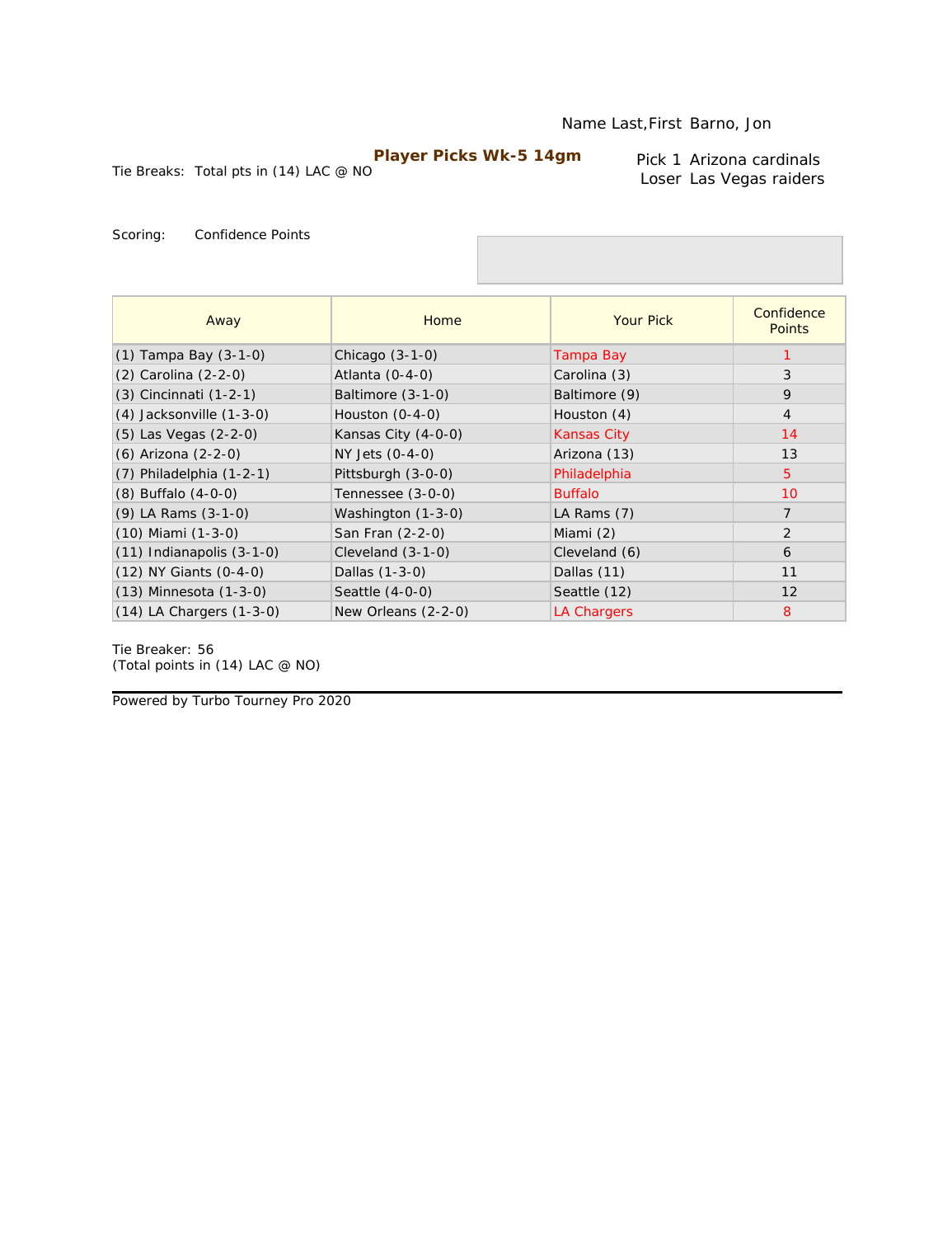Pick 1 Dallas Loser Titans

Tie Breaks: Total pts in (14) LAC @ NO

Scoring: Confidence Points

| Away                          | Home                | <b>Your Pick</b>   | Confidence<br><b>Points</b> |
|-------------------------------|---------------------|--------------------|-----------------------------|
| (1) Tampa Bay (3-1-0)         | Chicago $(3-1-0)$   | Tampa Bay          | 5                           |
| $(2)$ Carolina $(2-2-0)$      | Atlanta $(0-4-0)$   | Atlanta            |                             |
| $(3)$ Cincinnati $(1-2-1)$    | Baltimore $(3-1-0)$ | Baltimore (12)     | 12                          |
| $(4)$ Jacksonville $(1-3-0)$  | Houston $(0-4-0)$   | Houston (2)        | $\overline{2}$              |
| (5) Las Vegas (2-2-0)         | Kansas City (4-0-0) | <b>Kansas City</b> | 13                          |
| (6) Arizona (2-2-0)           | NY Jets (0-4-0)     | Arizona (8)        | 8                           |
| $(7)$ Philadelphia $(1-2-1)$  | Pittsburgh (3-0-0)  | Pittsburgh (6)     | 6                           |
| $(8)$ Buffalo $(4-0-0)$       | Tennessee (3-0-0)   | <b>Buffalo</b>     | 3                           |
| $(9)$ LA Rams $(3-1-0)$       | Washington (1-3-0)  | LA Rams (11)       | 11                          |
| $(10)$ Miami $(1-3-0)$        | San Fran (2-2-0)    | San Fran           | 7                           |
| $(11)$ Indianapolis $(3-1-0)$ | Cleveland $(3-1-0)$ | Indianapolis       | $\overline{4}$              |
| (12) NY Giants (0-4-0)        | Dallas (1-3-0)      | Dallas (14)        | 14                          |
| $(13)$ Minnesota $(1-3-0)$    | Seattle (4-0-0)     | Seattle (9)        | 9                           |
| $(14)$ LA Chargers $(1-3-0)$  | New Orleans (2-2-0) | New Orleans (10)   | 10                          |

Tie Breaker: 52 *(Total points in (14) LAC @ NO)*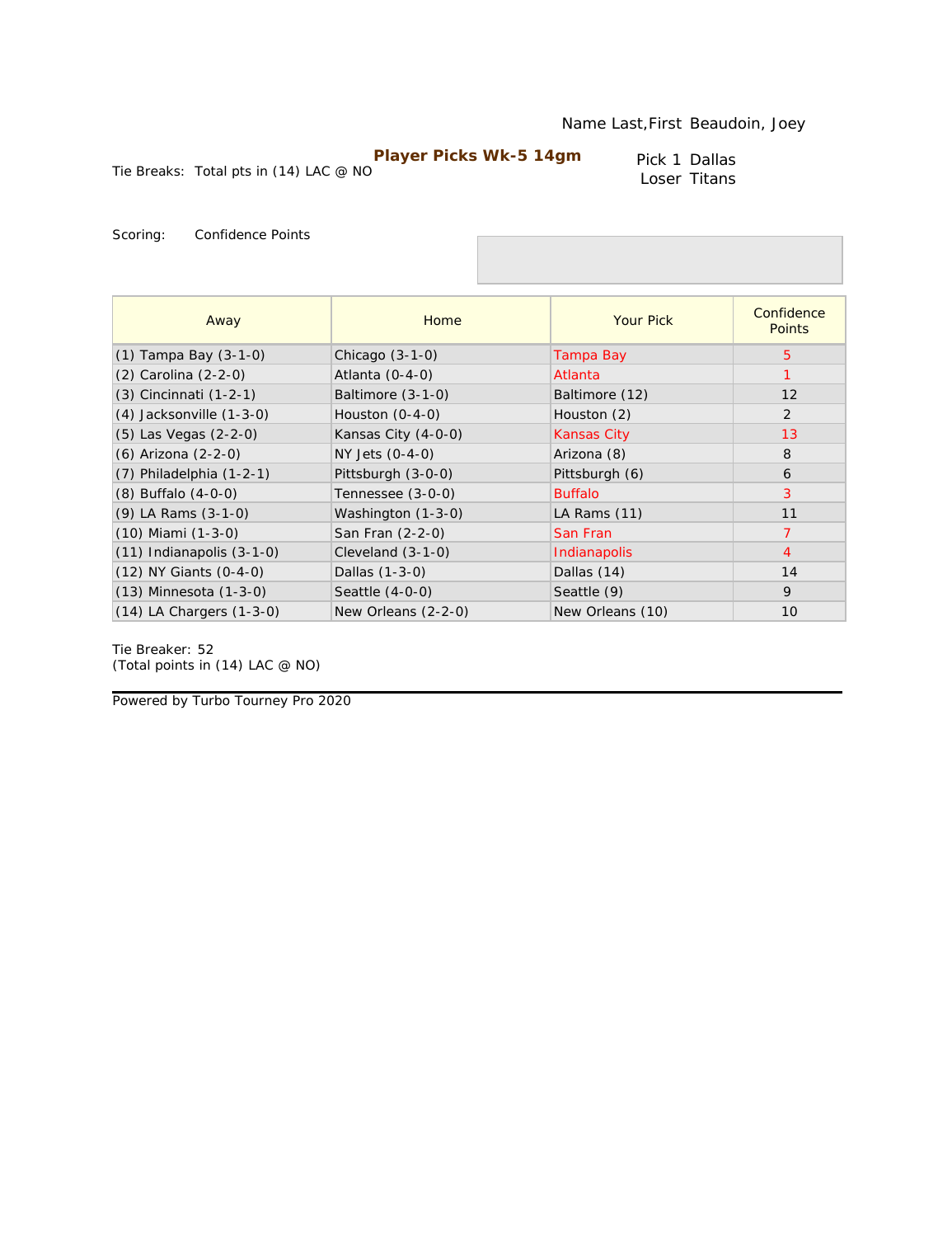Tie Breaks: Total pts in (14) LAC @ NO

Pick 1 1-LAR 2-Balt Loser 49ers

Scoring: Confidence Points

| Away                          | <b>Home</b>         | <b>Your Pick</b>   | Confidence<br><b>Points</b> |
|-------------------------------|---------------------|--------------------|-----------------------------|
| $(1)$ Tampa Bay $(3-1-0)$     | Chicago $(3-1-0)$   | Tampa Bay          | $5^{\circ}$                 |
| (2) Carolina (2-2-0)          | Atlanta $(0-4-0)$   | Carolina (8)       | 8                           |
| $(3)$ Cincinnati $(1-2-1)$    | Baltimore (3-1-0)   | Baltimore (14)     | 14                          |
| $(4)$ Jacksonville $(1-3-0)$  | Houston $(0-4-0)$   | Houston (1)        | $\mathbf{1}$                |
| (5) Las Vegas (2-2-0)         | Kansas City (4-0-0) | <b>Kansas City</b> | 9                           |
| (6) Arizona (2-2-0)           | NY Jets (0-4-0)     | Arizona (4)        | $\overline{4}$              |
| $(7)$ Philadelphia $(1-2-1)$  | Pittsburgh (3-0-0)  | Pittsburgh (3)     | 3                           |
| $(8)$ Buffalo $(4-0-0)$       | Tennessee (3-0-0)   | <b>Buffalo</b>     | $\overline{7}$              |
| $(9)$ LA Rams $(3-1-0)$       | Washington (1-3-0)  | LA Rams (13)       | 13                          |
| $(10)$ Miami $(1-3-0)$        | San Fran (2-2-0)    | Miami (6)          | 6                           |
| $(11)$ Indianapolis $(3-1-0)$ | Cleveland $(3-1-0)$ | Cleveland (2)      | 2                           |
| (12) NY Giants (0-4-0)        | Dallas (1-3-0)      | Dallas (12)        | 12                          |
| $(13)$ Minnesota $(1-3-0)$    | Seattle $(4-0-0)$   | Seattle (11)       | 11                          |
| $(14)$ LA Chargers $(1-3-0)$  | New Orleans (2-2-0) | New Orleans (10)   | 10                          |

Tie Breaker: 49 *(Total points in (14) LAC @ NO)*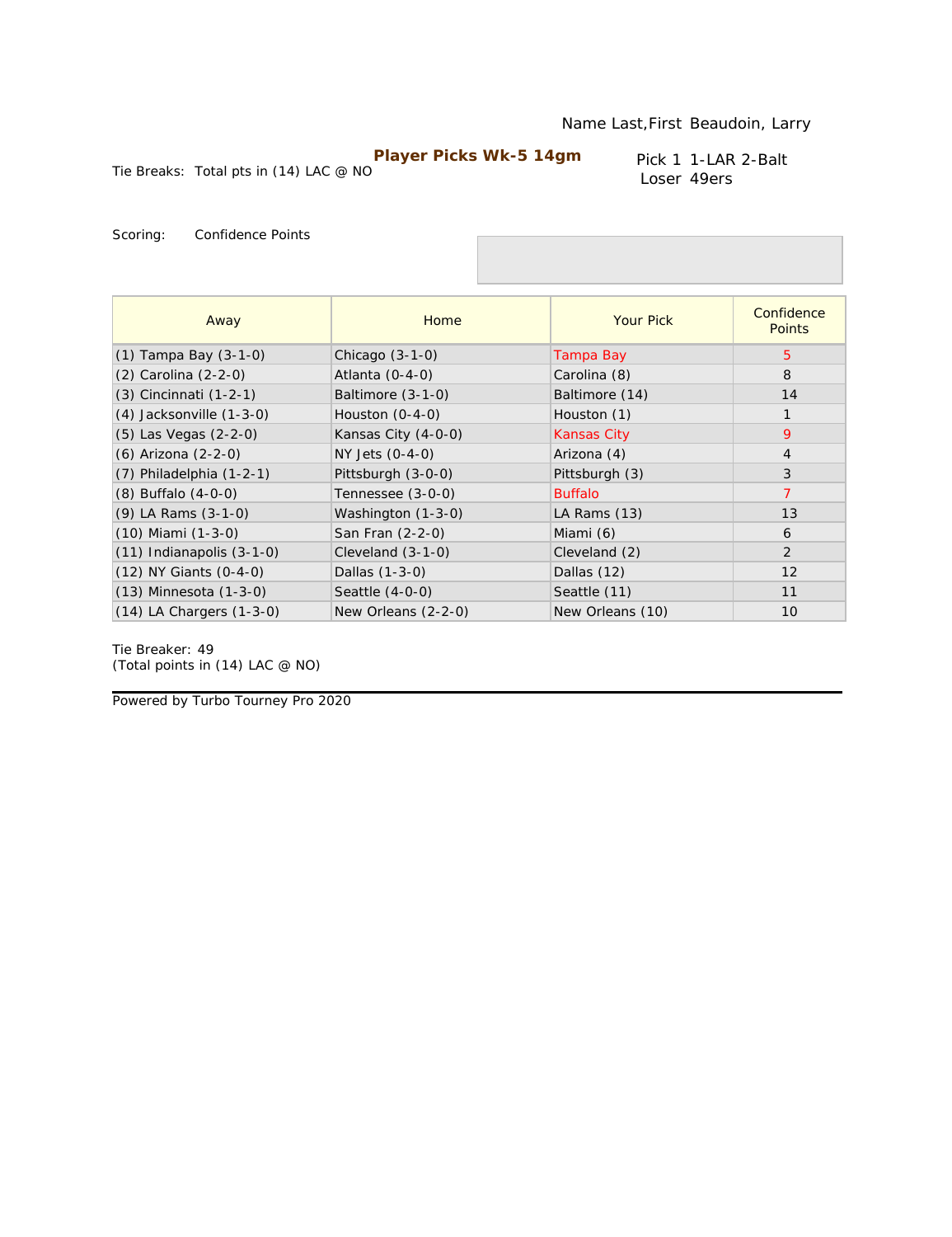Pick 1 La Rams Loser Titans

Tie Breaks: Total pts in (14) LAC @ NO

Scoring: Confidence Points

| Away                          | Home                | <b>Your Pick</b>   | Confidence<br><b>Points</b> |
|-------------------------------|---------------------|--------------------|-----------------------------|
| (1) Tampa Bay (3-1-0)         | Chicago $(3-1-0)$   | Tampa Bay          | 1                           |
| (2) Carolina (2-2-0)          | Atlanta (0-4-0)     | Atlanta            | 2                           |
| $(3)$ Cincinnati $(1-2-1)$    | Baltimore $(3-1-0)$ | Baltimore (14)     | 14                          |
| $(4)$ Jacksonville $(1-3-0)$  | Houston $(0-4-0)$   | Houston (3)        | 3                           |
| $(5)$ Las Vegas $(2-2-0)$     | Kansas City (4-0-0) | <b>Kansas City</b> | 8                           |
| (6) Arizona (2-2-0)           | NY Jets (0-4-0)     | Arizona (7)        | $\overline{7}$              |
| $(7)$ Philadelphia $(1-2-1)$  | Pittsburgh (3-0-0)  | Pittsburgh (9)     | 9                           |
| $(8)$ Buffalo $(4-0-0)$       | Tennessee (3-0-0)   | <b>Buffalo</b>     | $\overline{4}$              |
| (9) LA Rams (3-1-0)           | Washington (1-3-0)  | LA Rams (13)       | 13                          |
| $(10)$ Miami $(1-3-0)$        | San Fran (2-2-0)    | San Fran           | 5                           |
| $(11)$ Indianapolis $(3-1-0)$ | Cleveland (3-1-0)   | Cleveland (6)      | 6                           |
| $(12)$ NY Giants $(0-4-0)$    | Dallas (1-3-0)      | Dallas (10)        | 10                          |
| $(13)$ Minnesota $(1-3-0)$    | Seattle (4-0-0)     | Seattle (12)       | 12                          |
| $(14)$ LA Chargers $(1-3-0)$  | New Orleans (2-2-0) | New Orleans (11)   | 11                          |

Tie Breaker: 55 *(Total points in (14) LAC @ NO)*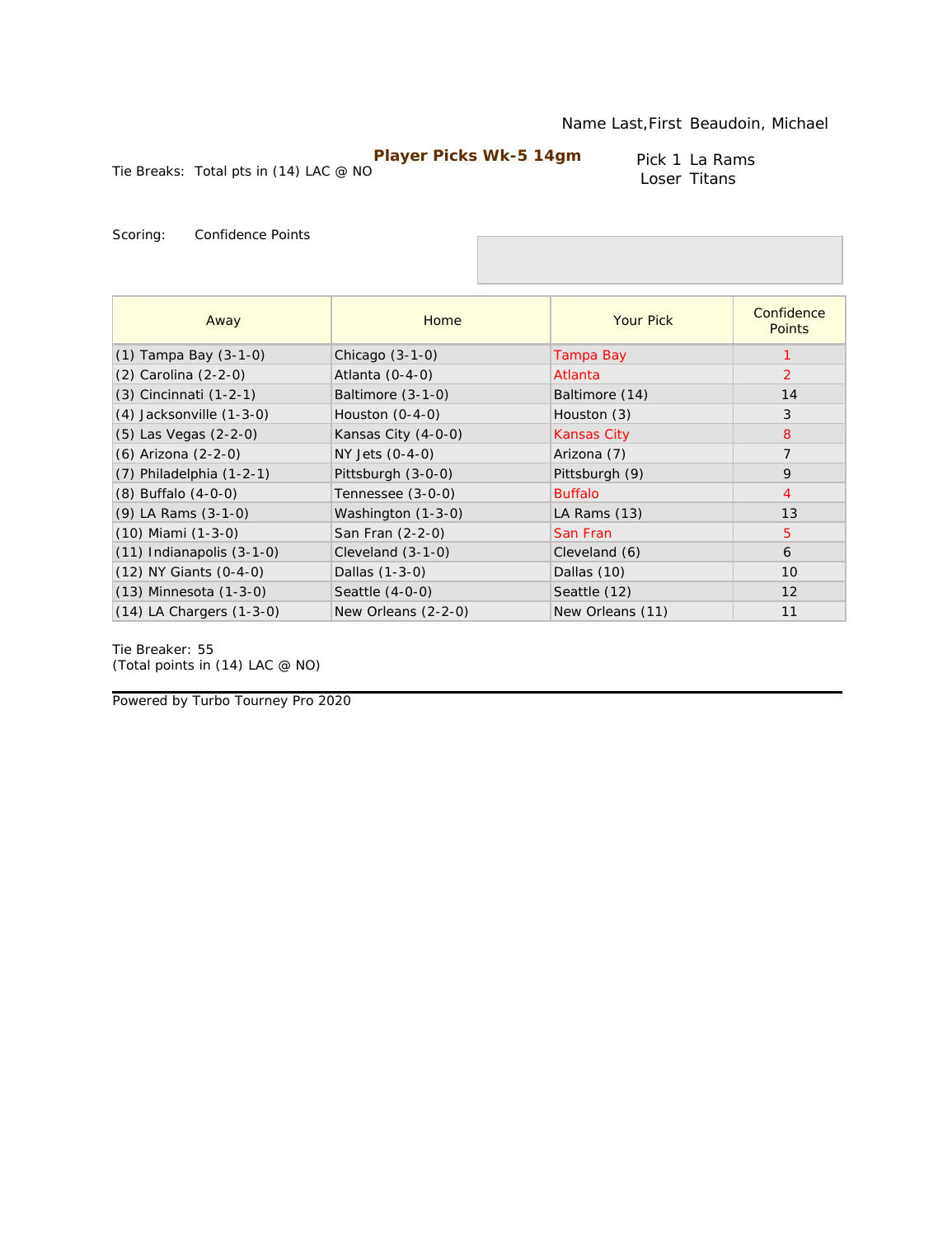Tie Breaks: Total pts in (14) LAC @ NO **Player Picks Wk-5 14gm**

Pick 1 R2-Steelers Loser Phil Eagles

Scoring: Confidence Points

| Away                          | Home                | <b>Your Pick</b>   | Confidence<br><b>Points</b> |
|-------------------------------|---------------------|--------------------|-----------------------------|
| $(1)$ Tampa Bay $(3-1-0)$     | Chicago $(3-1-0)$   | Tampa Bay          | 13                          |
| (2) Carolina (2-2-0)          | Atlanta (0-4-0)     | Carolina (12)      | 12                          |
| $(3)$ Cincinnati $(1-2-1)$    | Baltimore $(3-1-0)$ | Baltimore (14)     | 14                          |
| $(4)$ Jacksonville $(1-3-0)$  | Houston $(0-4-0)$   | Houston (1)        | $\mathbf{1}$                |
| (5) Las Vegas (2-2-0)         | Kansas City (4-0-0) | <b>Kansas City</b> | 11                          |
| (6) Arizona (2-2-0)           | NY Jets (0-4-0)     | Arizona (10)       | 10                          |
| $(7)$ Philadelphia $(1-2-1)$  | Pittsburgh (3-0-0)  | Pittsburgh (9)     | 9                           |
| $(8)$ Buffalo $(4-0-0)$       | Tennessee (3-0-0)   | <b>Buffalo</b>     | 8                           |
| $(9)$ LA Rams $(3-1-0)$       | Washington (1-3-0)  | LA Rams (7)        | $\overline{7}$              |
| $(10)$ Miami $(1-3-0)$        | San Fran (2-2-0)    | San Fran           | $\overline{2}$              |
| $(11)$ Indianapolis $(3-1-0)$ | Cleveland $(3-1-0)$ | Cleveland (3)      | 3                           |
| $(12)$ NY Giants $(0-4-0)$    | Dallas (1-3-0)      | Dallas (4)         | $\overline{4}$              |
| $(13)$ Minnesota $(1-3-0)$    | Seattle (4-0-0)     | Seattle (5)        | 5                           |
| $(14)$ LA Chargers $(1-3-0)$  | New Orleans (2-2-0) | New Orleans (6)    | 6                           |

Tie Breaker: 48 *(Total points in (14) LAC @ NO)*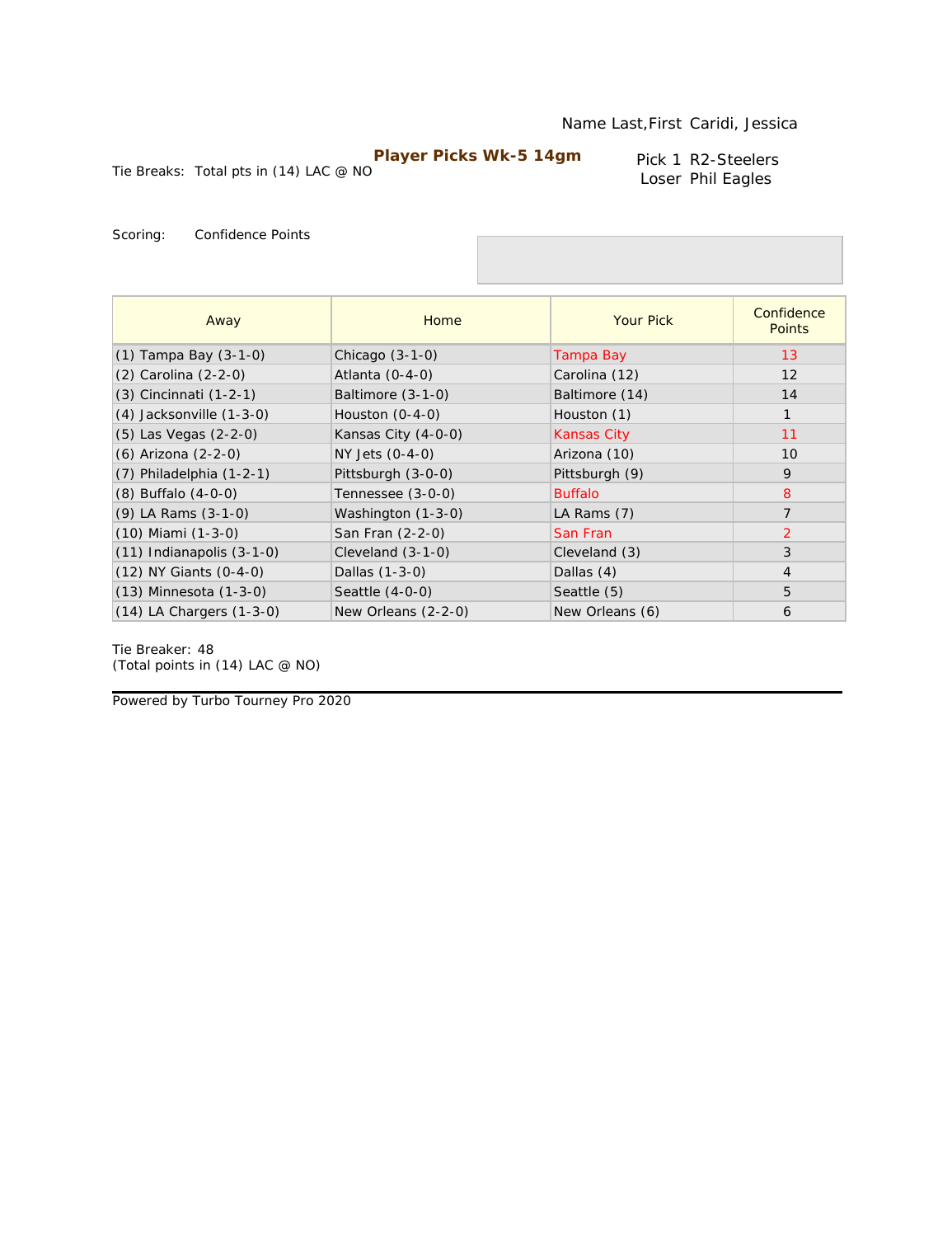Tie Breaks: Total pts in (14) LAC @ NO

Pick 1 Loser Min

Scoring: Confidence Points

| Away                          | Home                | <b>Your Pick</b>   | Confidence<br><b>Points</b> |
|-------------------------------|---------------------|--------------------|-----------------------------|
| $(1)$ Tampa Bay $(3-1-0)$     | Chicago $(3-1-0)$   | Tampa Bay          | 10                          |
| (2) Carolina (2-2-0)          | Atlanta (0-4-0)     | Atlanta            | 3                           |
| (3) Cincinnati (1-2-1)        | Baltimore $(3-1-0)$ | Baltimore (11)     | 11                          |
| $(4)$ Jacksonville $(1-3-0)$  | Houston $(0-4-0)$   | Houston (5)        | 5                           |
| (5) Las Vegas (2-2-0)         | Kansas City (4-0-0) | <b>Kansas City</b> | 9                           |
| (6) Arizona (2-2-0)           | NY Jets (0-4-0)     | Arizona (12)       | 12                          |
| $(7)$ Philadelphia $(1-2-1)$  | Pittsburgh (3-0-0)  | Philadelphia       | $\overline{2}$              |
| $(8)$ Buffalo $(4-0-0)$       | Tennessee (3-0-0)   | <b>Buffalo</b>     | 6                           |
| $(9)$ LA Rams $(3-1-0)$       | Washington (1-3-0)  | LA Rams (14)       | 14                          |
| $(10)$ Miami $(1-3-0)$        | San Fran (2-2-0)    | Miami (1)          |                             |
| $(11)$ Indianapolis $(3-1-0)$ | Cleveland (3-1-0)   | Cleveland (4)      | $\overline{4}$              |
| (12) NY Giants (0-4-0)        | Dallas (1-3-0)      | Dallas (13)        | 13                          |
| $(13)$ Minnesota $(1-3-0)$    | Seattle $(4-0-0)$   | Seattle (7)        | $\overline{7}$              |
| $(14)$ LA Chargers $(1-3-0)$  | New Orleans (2-2-0) | New Orleans (8)    | 8                           |

Tie Breaker: 59 *(Total points in (14) LAC @ NO)*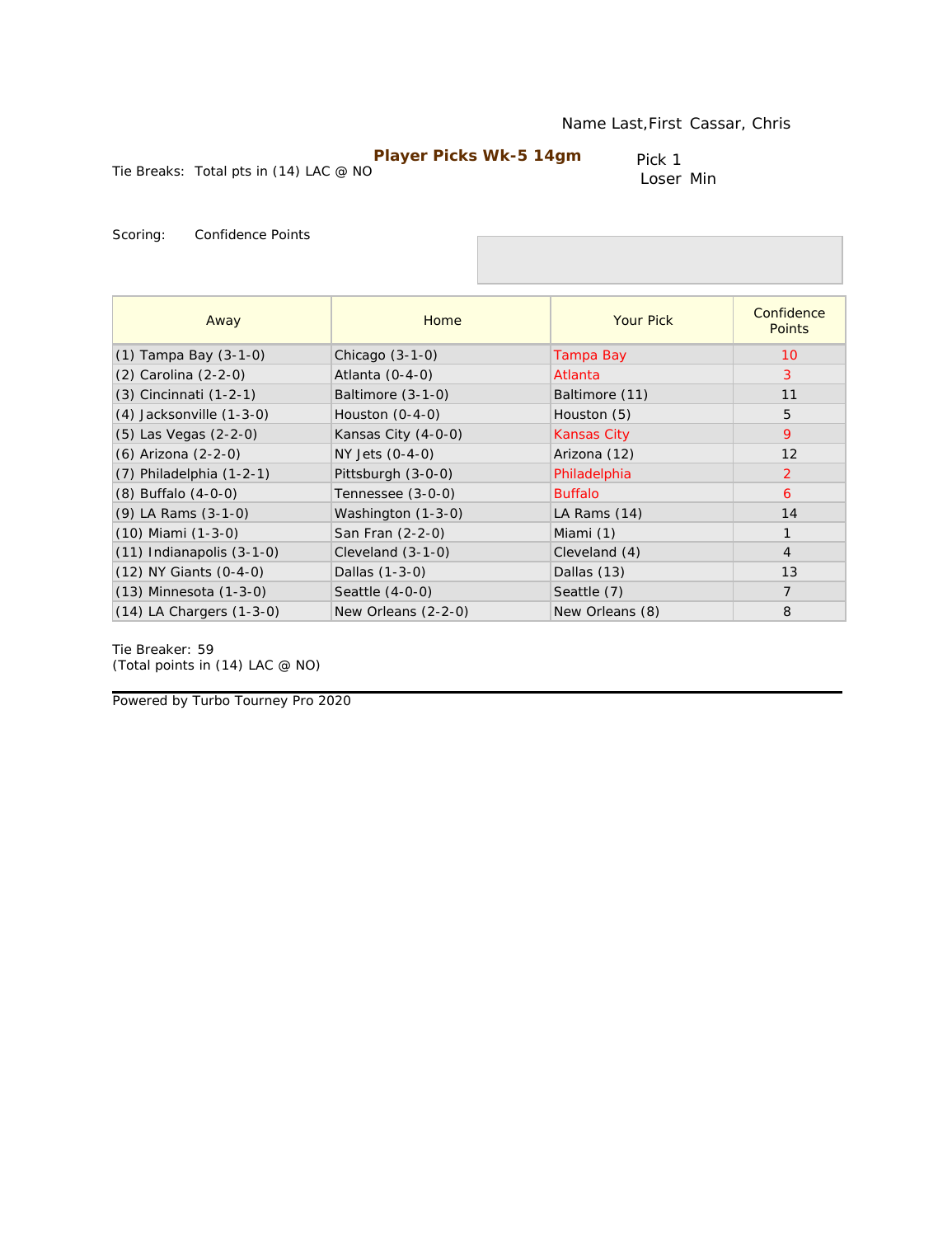Tie Breaks: Total pts in (14) LAC @ NO

Pick 1 P2 - Cowboys Loser LAC

Scoring: Confidence Points

| Away                          | Home                | <b>Your Pick</b>   | Confidence<br><b>Points</b> |
|-------------------------------|---------------------|--------------------|-----------------------------|
| $(1)$ Tampa Bay $(3-1-0)$     | Chicago $(3-1-0)$   | Tampa Bay          | 3                           |
| (2) Carolina (2-2-0)          | Atlanta $(0-4-0)$   | Carolina (1)       | $\mathbf{1}$                |
| (3) Cincinnati (1-2-1)        | Baltimore (3-1-0)   | Baltimore (13)     | 13                          |
| $(4)$ Jacksonville $(1-3-0)$  | Houston $(0-4-0)$   | Houston (4)        | $\overline{4}$              |
| (5) Las Vegas (2-2-0)         | Kansas City (4-0-0) | <b>Kansas City</b> | 14                          |
| (6) Arizona (2-2-0)           | NY Jets (0-4-0)     | Arizona (6)        | 6                           |
| $(7)$ Philadelphia $(1-2-1)$  | Pittsburgh (3-0-0)  | Pittsburgh (8)     | 8                           |
| $(8)$ Buffalo $(4-0-0)$       | Tennessee (3-0-0)   | <b>Buffalo</b>     | $\overline{5}$              |
| $(9)$ LA Rams $(3-1-0)$       | Washington (1-3-0)  | LA Rams (12)       | 12                          |
| $(10)$ Miami $(1-3-0)$        | San Fran (2-2-0)    | San Fran           | $\overline{7}$              |
| $(11)$ Indianapolis $(3-1-0)$ | Cleveland $(3-1-0)$ | Cleveland (2)      | 2                           |
| $(12)$ NY Giants $(0-4-0)$    | Dallas (1-3-0)      | Dallas (11)        | 11                          |
| $(13)$ Minnesota $(1-3-0)$    | Seattle $(4-0-0)$   | Seattle (10)       | 10                          |
| $(14)$ LA Chargers $(1-3-0)$  | New Orleans (2-2-0) | New Orleans (9)    | 9                           |

Tie Breaker: 49 *(Total points in (14) LAC @ NO)*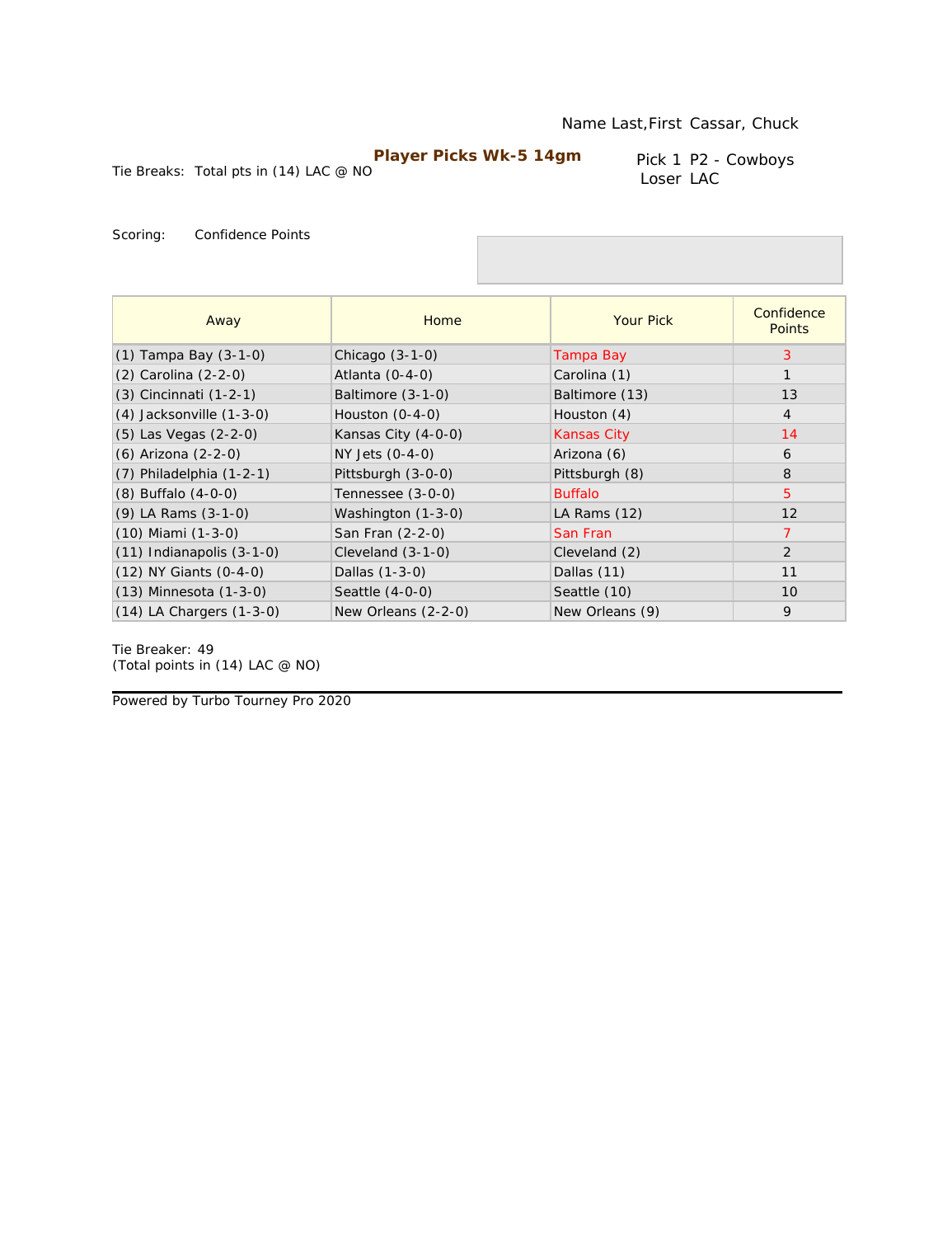Pick 1 2- Dallas Loser Minny

Tie Breaks: Total pts in (14) LAC @ NO

Scoring: Confidence Points

| Away                          | Home                | <b>Your Pick</b>    | Confidence<br><b>Points</b> |
|-------------------------------|---------------------|---------------------|-----------------------------|
| $(1)$ Tampa Bay $(3-1-0)$     | Chicago $(3-1-0)$   | Tampa Bay           | $\overline{4}$              |
| (2) Carolina (2-2-0)          | Atlanta (0-4-0)     | Atlanta             | 6                           |
| $(3)$ Cincinnati $(1-2-1)$    | Baltimore $(3-1-0)$ | Baltimore (11)      | 11                          |
| $(4)$ Jacksonville $(1-3-0)$  | Houston $(0-4-0)$   | <b>Jacksonville</b> | $\overline{2}$              |
| $(5)$ Las Vegas $(2-2-0)$     | Kansas City (4-0-0) | <b>Kansas City</b>  | 13                          |
| (6) Arizona (2-2-0)           | NY Jets (0-4-0)     | Arizona (10)        | 10                          |
| (7) Philadelphia (1-2-1)      | Pittsburgh (3-0-0)  | Pittsburgh (5)      | 5                           |
| $(8)$ Buffalo $(4-0-0)$       | Tennessee (3-0-0)   | <b>Buffalo</b>      | $\overline{1}$              |
| $(9)$ LA Rams $(3-1-0)$       | Washington (1-3-0)  | LA Rams (14)        | 14                          |
| $(10)$ Miami $(1-3-0)$        | San Fran (2-2-0)    | San Fran            | 9                           |
| $(11)$ Indianapolis $(3-1-0)$ | Cleveland $(3-1-0)$ | Cleveland (3)       | 3                           |
| $(12)$ NY Giants $(0-4-0)$    | Dallas (1-3-0)      | Dallas (12)         | 12                          |
| (13) Minnesota (1-3-0)        | Seattle (4-0-0)     | Seattle (7)         | $\overline{7}$              |
| $(14)$ LA Chargers $(1-3-0)$  | New Orleans (2-2-0) | New Orleans (8)     | 8                           |

Tie Breaker: 47 *(Total points in (14) LAC @ NO)*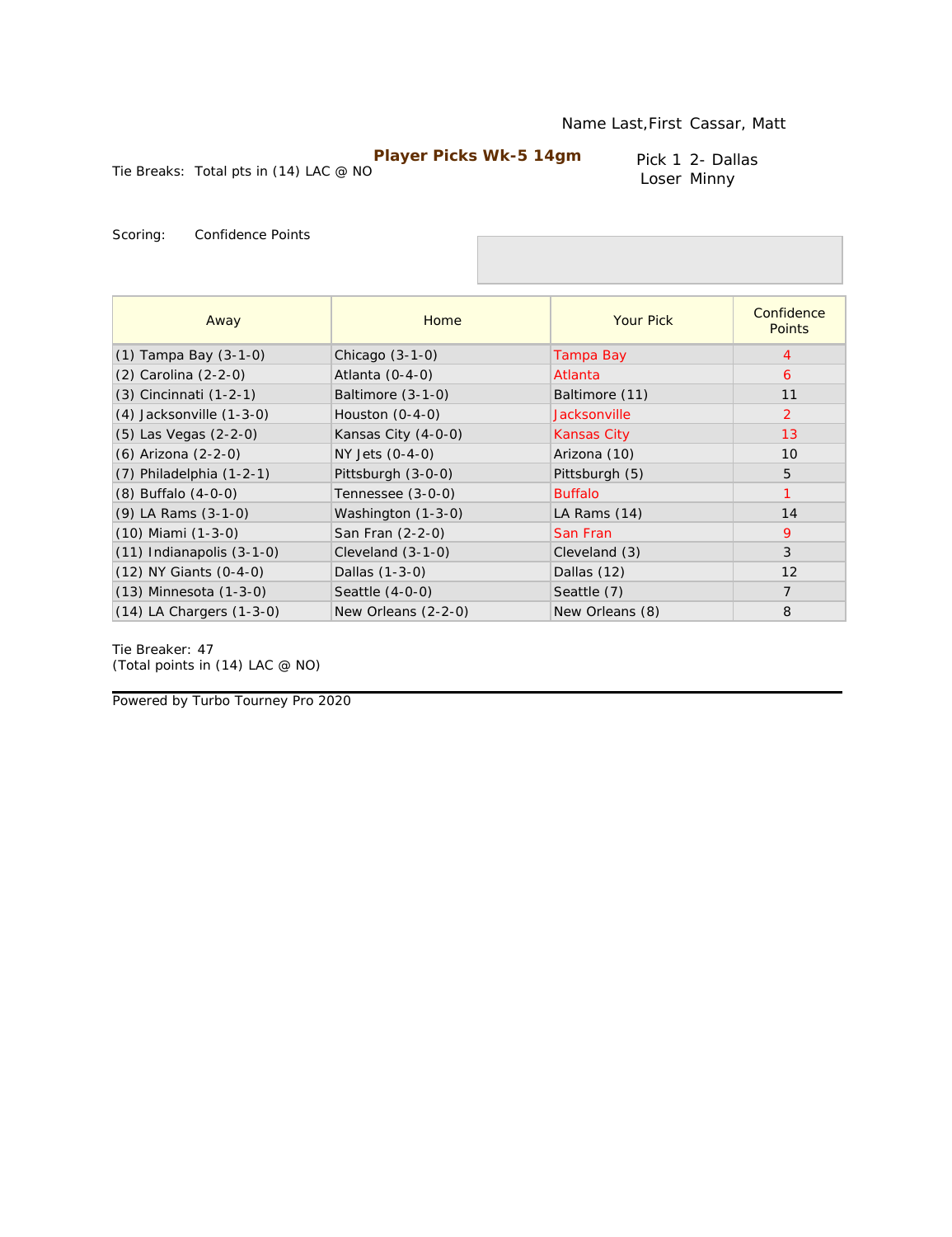Tie Breaks: Total pts in (14) LAC @ NO

Pick 1 1-SF 2-KC Loser Minnesota

Scoring: Confidence Points

| Away                          | Home                | <b>Your Pick</b>   | Confidence<br><b>Points</b> |
|-------------------------------|---------------------|--------------------|-----------------------------|
| $(1)$ Tampa Bay $(3-1-0)$     | Chicago $(3-1-0)$   | Tampa Bay          |                             |
| (2) Carolina (2-2-0)          | Atlanta (0-4-0)     | Atlanta            | 8                           |
| (3) Cincinnati (1-2-1)        | Baltimore (3-1-0)   | Baltimore (12)     | 12                          |
| $(4)$ Jacksonville $(1-3-0)$  | Houston $(0-4-0)$   | Houston (6)        | 6                           |
| (5) Las Vegas (2-2-0)         | Kansas City (4-0-0) | <b>Kansas City</b> | 14                          |
| (6) Arizona (2-2-0)           | NY Jets (0-4-0)     | Arizona (7)        | $\overline{7}$              |
| $(7)$ Philadelphia $(1-2-1)$  | Pittsburgh (3-0-0)  | Philadelphia       | $\overline{4}$              |
| $(8)$ Buffalo $(4-0-0)$       | Tennessee (3-0-0)   | <b>Buffalo</b>     | $\overline{5}$              |
| (9) LA Rams (3-1-0)           | Washington (1-3-0)  | LA Rams (11)       | 11                          |
| $(10)$ Miami $(1-3-0)$        | San Fran (2-2-0)    | San Fran           | 10                          |
| $(11)$ Indianapolis $(3-1-0)$ | Cleveland $(3-1-0)$ | Indianapolis       | 3                           |
| $(12)$ NY Giants $(0-4-0)$    | Dallas (1-3-0)      | <b>NY Giants</b>   | 2                           |
| $(13)$ Minnesota $(1-3-0)$    | Seattle (4-0-0)     | Seattle (9)        | 9                           |
| $(14)$ LA Chargers $(1-3-0)$  | New Orleans (2-2-0) | New Orleans (13)   | 13                          |

Tie Breaker: 49 *(Total points in (14) LAC @ NO)*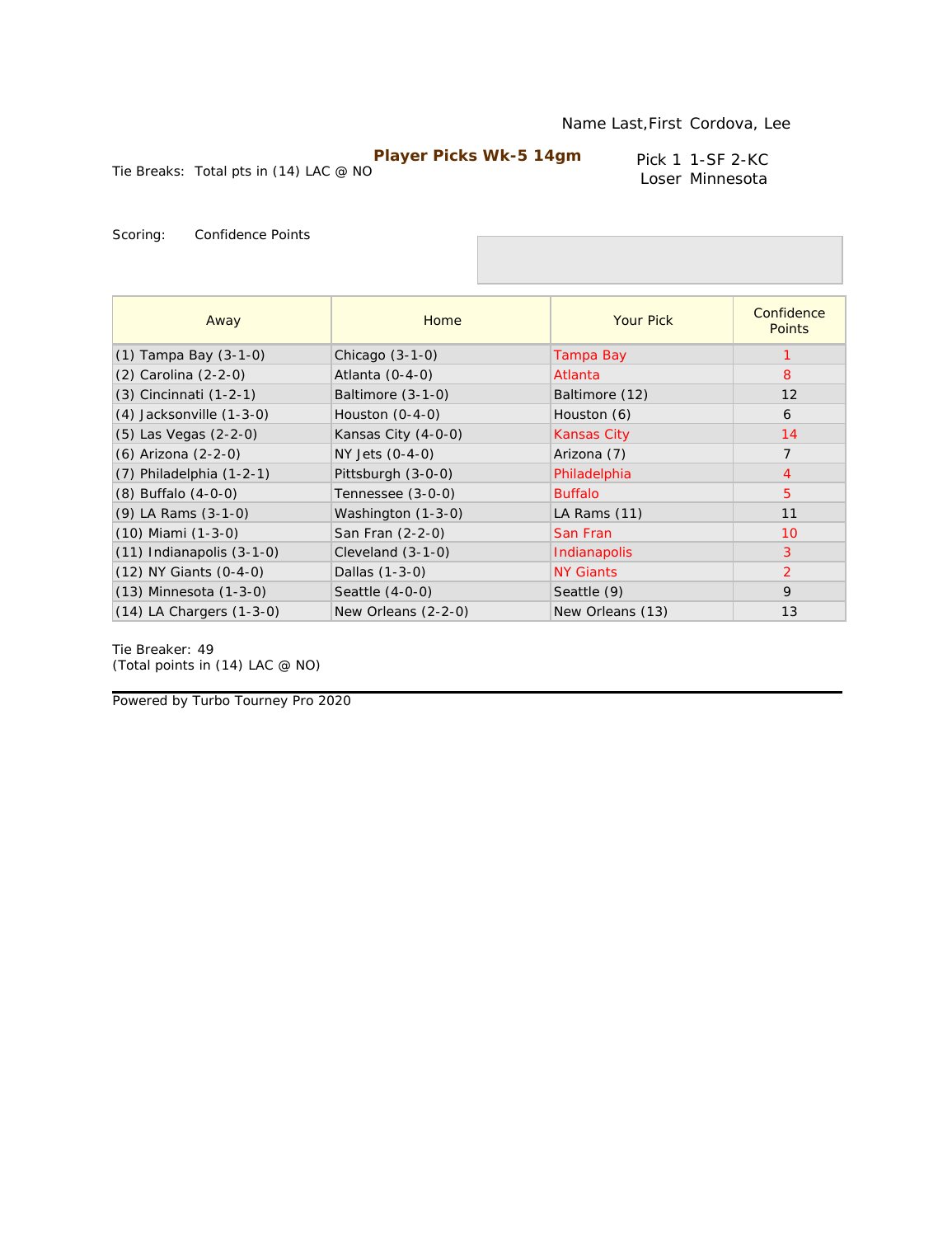Tie Breaks: Total pts in (14) LAC @ NO

Pick 1 Sea Loser Tenn 25

Scoring: Confidence Points

| Away                          | Home                | <b>Your Pick</b>   | Confidence<br><b>Points</b> |
|-------------------------------|---------------------|--------------------|-----------------------------|
| $(1)$ Tampa Bay $(3-1-0)$     | Chicago $(3-1-0)$   | Tampa Bay          |                             |
| (2) Carolina (2-2-0)          | Atlanta $(0-4-0)$   | Atlanta            | 3                           |
| (3) Cincinnati (1-2-1)        | Baltimore (3-1-0)   | Baltimore (10)     | 10                          |
| $(4)$ Jacksonville $(1-3-0)$  | Houston $(0-4-0)$   | Houston (12)       | 12                          |
| (5) Las Vegas (2-2-0)         | Kansas City (4-0-0) | <b>Kansas City</b> | 9                           |
| (6) Arizona (2-2-0)           | NY Jets (0-4-0)     | Arizona (14)       | 14                          |
| $(7)$ Philadelphia $(1-2-1)$  | Pittsburgh (3-0-0)  | Pittsburgh (8)     | 8                           |
| $(8)$ Buffalo $(4-0-0)$       | Tennessee (3-0-0)   | <b>Buffalo</b>     | 6                           |
| $(9)$ LA Rams $(3-1-0)$       | Washington (1-3-0)  | LA Rams $(5)$      | 5                           |
| $(10)$ Miami $(1-3-0)$        | San Fran (2-2-0)    | San Fran           | 13                          |
| $(11)$ Indianapolis $(3-1-0)$ | Cleveland $(3-1-0)$ | Cleveland (2)      | 2                           |
| (12) NY Giants (0-4-0)        | Dallas (1-3-0)      | Dallas (7)         | $\overline{7}$              |
| $(13)$ Minnesota $(1-3-0)$    | Seattle $(4-0-0)$   | Seattle (4)        | $\overline{4}$              |
| $(14)$ LA Chargers $(1-3-0)$  | New Orleans (2-2-0) | New Orleans (11)   | 11                          |

Tie Breaker: 42 *(Total points in (14) LAC @ NO)*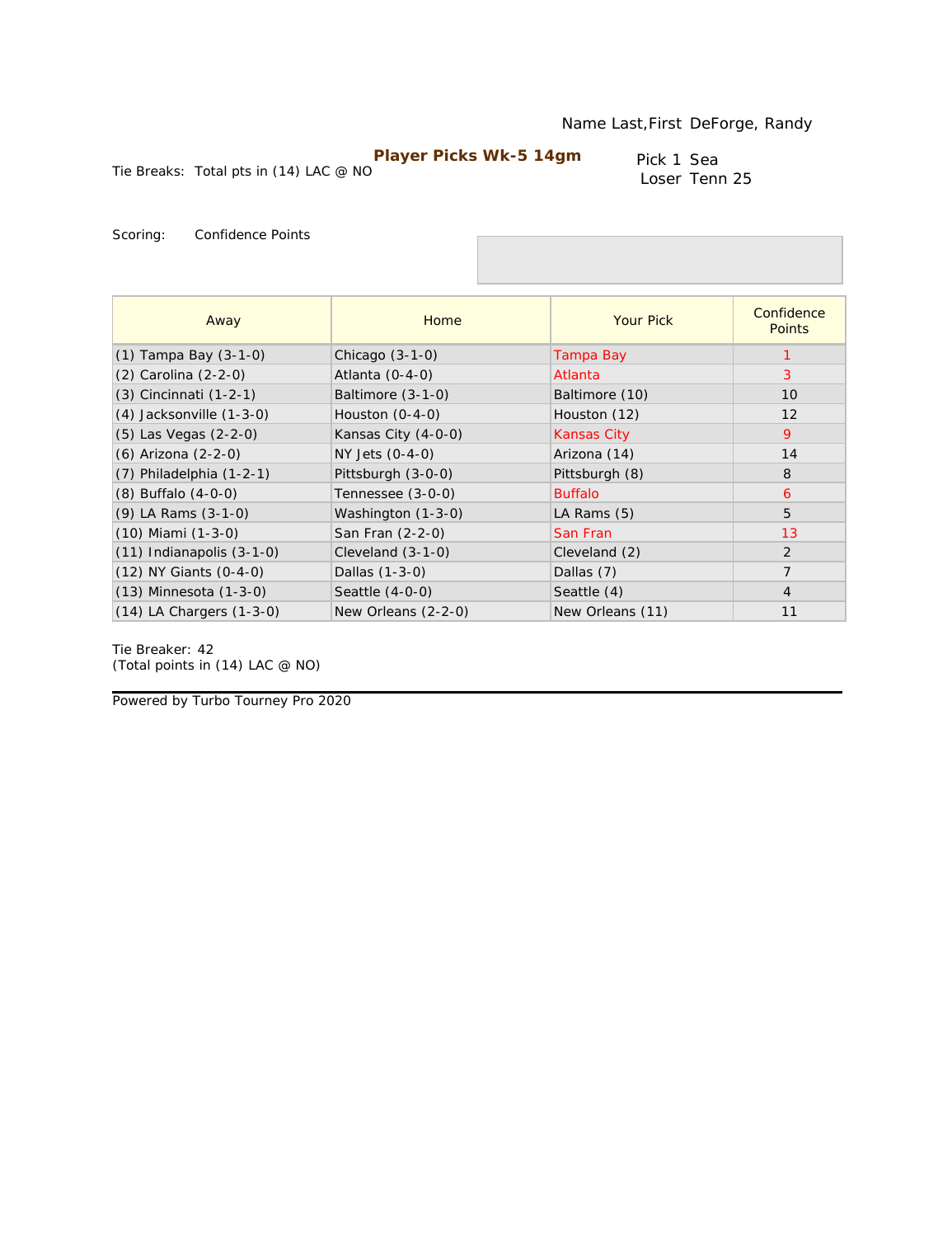|                                          | <b>Player Picks Wk-5 14gm</b> | Pick 1 |
|------------------------------------------|-------------------------------|--------|
| Tie Breaks: Total pts in $(14)$ LAC @ NO |                               | Loser  |

| Away                          | Home                | <b>Your Pick</b>   | Confidence<br><b>Points</b> |
|-------------------------------|---------------------|--------------------|-----------------------------|
| $(1)$ Tampa Bay $(3-1-0)$     | Chicago $(3-1-0)$   | Tampa Bay          | 4                           |
| (2) Carolina (2-2-0)          | Atlanta $(0-4-0)$   | Atlanta            | 3                           |
| (3) Cincinnati (1-2-1)        | Baltimore (3-1-0)   | Baltimore (11)     | 11                          |
| (4) Jacksonville (1-3-0)      | Houston $(0-4-0)$   | Houston (5)        | 5                           |
| (5) Las Vegas (2-2-0)         | Kansas City (4-0-0) | <b>Kansas City</b> | 14                          |
| (6) Arizona (2-2-0)           | NY Jets $(0-4-0)$   | Arizona (6)        | 6                           |
| $(7)$ Philadelphia $(1-2-1)$  | Pittsburgh (3-0-0)  | Pittsburgh (7)     | $\overline{7}$              |
| $(8)$ Buffalo $(4-0-0)$       | Tennessee (3-0-0)   | <b>Buffalo</b>     | 13                          |
| (9) LA Rams (3-1-0)           | Washington (1-3-0)  | LA Rams (12)       | 12                          |
| (10) Miami (1-3-0)            | San Fran (2-2-0)    | San Fran           | 9                           |
| $(11)$ Indianapolis $(3-1-0)$ | Cleveland $(3-1-0)$ | Indianapolis       | 2                           |
| (12) NY Giants (0-4-0)        | Dallas (1-3-0)      | Dallas (10)        | 10                          |
| (13) Minnesota (1-3-0)        | Seattle (4-0-0)     | Seattle (8)        | 8                           |
| (14) LA Chargers (1-3-0)      | New Orleans (2-2-0) | New Orleans (1)    | $\mathbf{1}$                |

Tie Breaker: 43 *(Total points in (14) LAC @ NO)*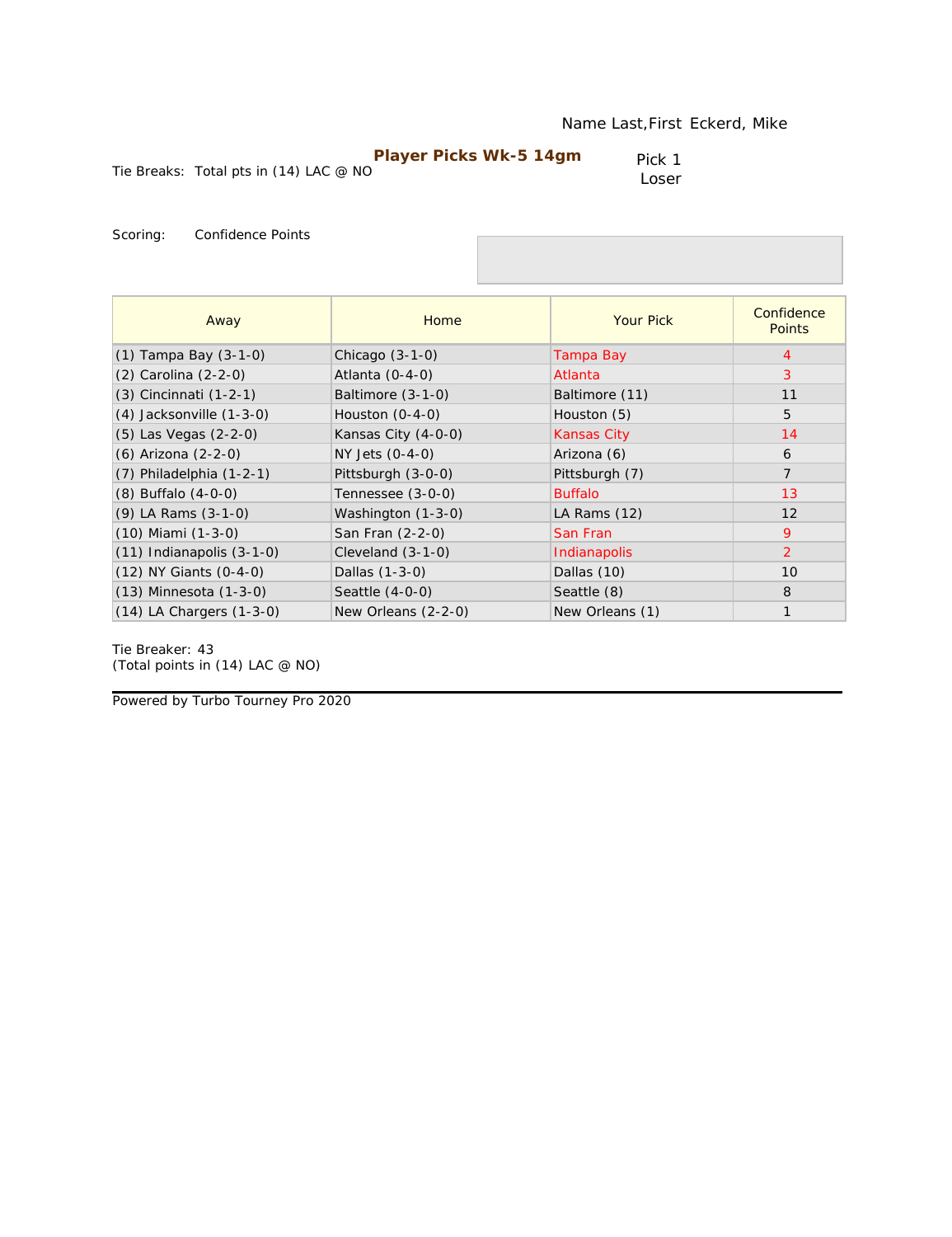|                                          | <b>Player Picks Wk-5 14gm</b> | Pick 1 |
|------------------------------------------|-------------------------------|--------|
| Tie Breaks: Total pts in $(14)$ LAC @ NO |                               | Loser  |

| Away                          | Home                | <b>Your Pick</b>   | Confidence<br><b>Points</b> |
|-------------------------------|---------------------|--------------------|-----------------------------|
| $(1)$ Tampa Bay $(3-1-0)$     | Chicago $(3-1-0)$   | Tampa Bay          | 14                          |
| (2) Carolina (2-2-0)          | Atlanta $(0-4-0)$   | Atlanta            | 7                           |
| (3) Cincinnati (1-2-1)        | Baltimore (3-1-0)   | Baltimore (12)     | 12                          |
| $(4)$ Jacksonville $(1-3-0)$  | Houston $(0-4-0)$   | Houston (2)        | 2                           |
| (5) Las Vegas (2-2-0)         | Kansas City (4-0-0) | <b>Kansas City</b> | 11                          |
| (6) Arizona (2-2-0)           | NY Jets (0-4-0)     | Arizona (6)        | 6                           |
| $(7)$ Philadelphia $(1-2-1)$  | Pittsburgh (3-0-0)  | Pittsburgh (8)     | 8                           |
| $(8)$ Buffalo $(4-0-0)$       | Tennessee (3-0-0)   | Tennessee (1)      | $\mathbf{1}$                |
| $(9)$ LA Rams $(3-1-0)$       | Washington (1-3-0)  | LA Rams (9)        | 9                           |
| $(10)$ Miami $(1-3-0)$        | San Fran (2-2-0)    | San Fran           | $\overline{4}$              |
| $(11)$ Indianapolis $(3-1-0)$ | Cleveland $(3-1-0)$ | Cleveland (5)      | 5                           |
| (12) NY Giants (0-4-0)        | Dallas (1-3-0)      | Dallas (10)        | 10                          |
| $(13)$ Minnesota $(1-3-0)$    | Seattle $(4-0-0)$   | Seattle (13)       | 13                          |
| $(14)$ LA Chargers $(1-3-0)$  | New Orleans (2-2-0) | New Orleans (3)    | 3                           |

Tie Breaker: 62 *(Total points in (14) LAC @ NO)*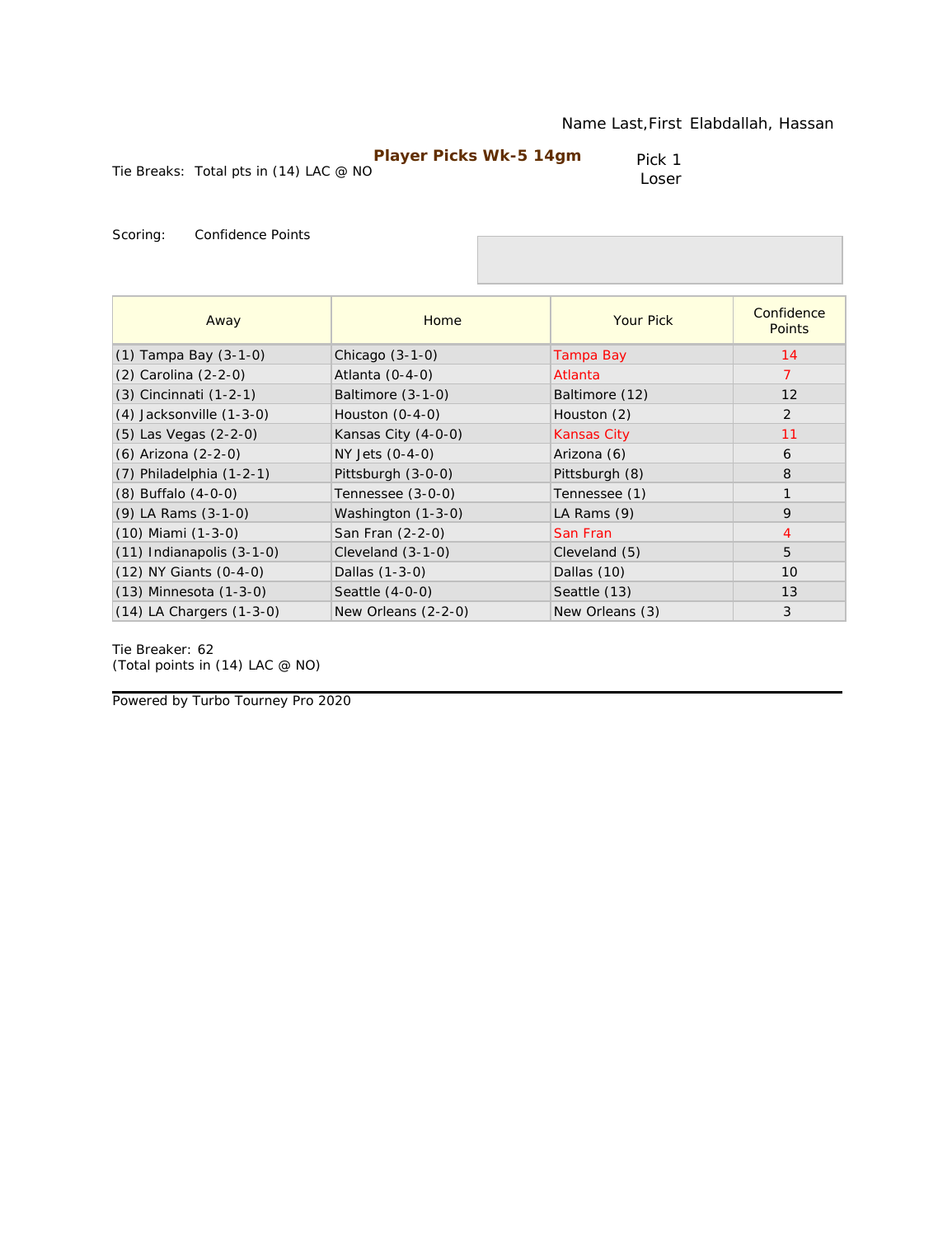Pick 1 Dallas Loser

Tie Breaks: Total pts in (14) LAC @ NO

Scoring: Confidence Points

| Away                          | Home                | <b>Your Pick</b>   | Confidence<br><b>Points</b> |
|-------------------------------|---------------------|--------------------|-----------------------------|
| $(1)$ Tampa Bay $(3-1-0)$     | Chicago $(3-1-0)$   | Tampa Bay          |                             |
| (2) Carolina (2-2-0)          | Atlanta $(0-4-0)$   | Atlanta            | 8                           |
| (3) Cincinnati (1-2-1)        | Baltimore $(3-1-0)$ | Baltimore (12)     | 12                          |
| $(4)$ Jacksonville $(1-3-0)$  | Houston $(0-4-0)$   | Houston (3)        | 3                           |
| (5) Las Vegas (2-2-0)         | Kansas City (4-0-0) | <b>Kansas City</b> | 13                          |
| (6) Arizona (2-2-0)           | NY Jets (0-4-0)     | Arizona (11)       | 11                          |
| $(7)$ Philadelphia $(1-2-1)$  | Pittsburgh (3-0-0)  | Pittsburgh (10)    | 10                          |
| $(8)$ Buffalo $(4-0-0)$       | Tennessee (3-0-0)   | <b>Buffalo</b>     | $\overline{2}$              |
| $(9)$ LA Rams $(3-1-0)$       | Washington (1-3-0)  | LA Rams (7)        | $\overline{7}$              |
| $(10)$ Miami $(1-3-0)$        | San Fran (2-2-0)    | San Fran           | 9                           |
| $(11)$ Indianapolis $(3-1-0)$ | Cleveland $(3-1-0)$ | Indianapolis       | 5                           |
| (12) NY Giants (0-4-0)        | Dallas (1-3-0)      | Dallas $(4)$       | $\overline{4}$              |
| $(13)$ Minnesota $(1-3-0)$    | Seattle $(4-0-0)$   | Seattle (14)       | 14                          |
| $(14)$ LA Chargers $(1-3-0)$  | New Orleans (2-2-0) | New Orleans (6)    | 6                           |

Tie Breaker: 55 *(Total points in (14) LAC @ NO)*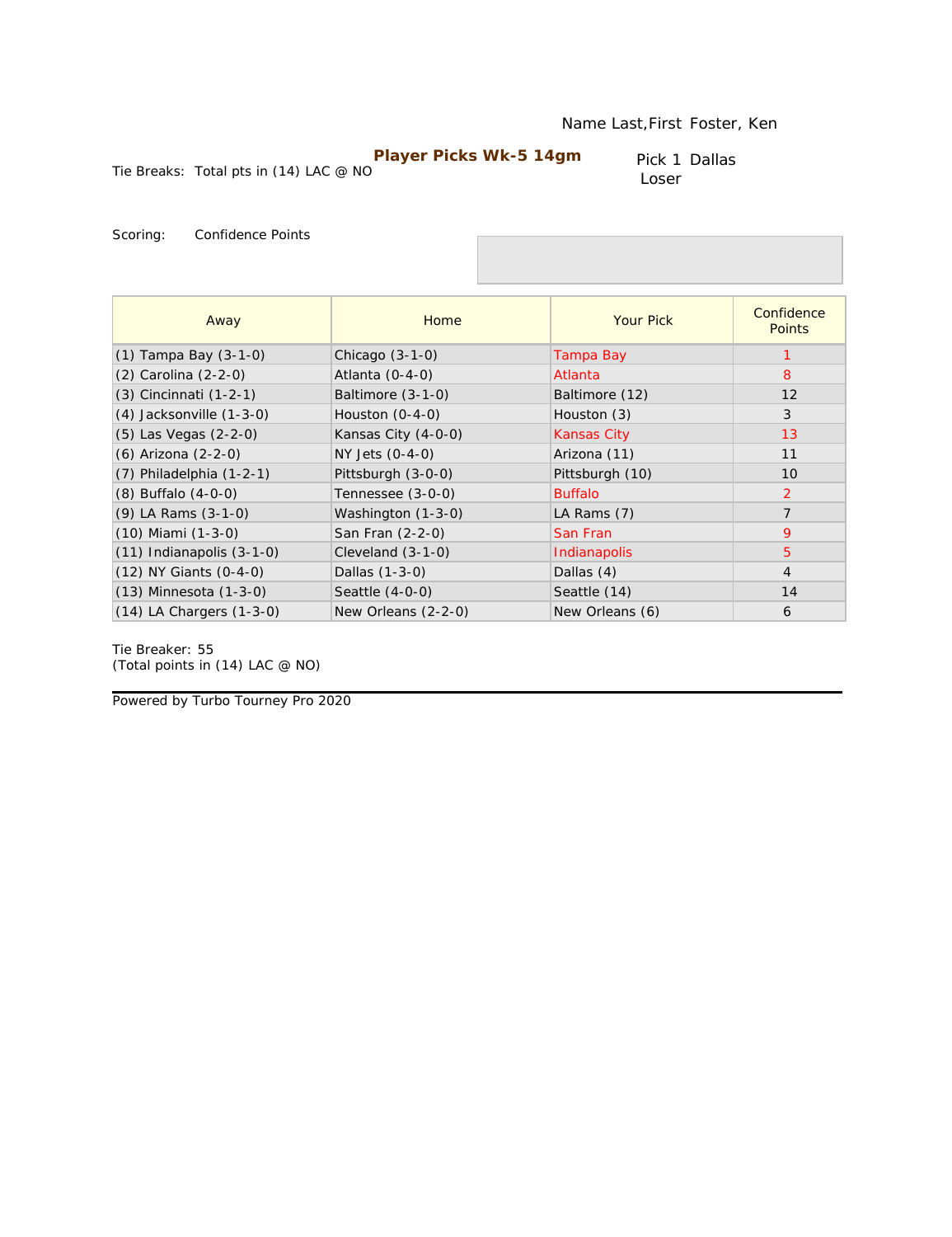Tie Breaks: Total pts in (14) LAC @ NO

Pick 1 Arizona Loser Philadelphia

Scoring: Confidence Points

| Away                          | Home                | <b>Your Pick</b>   | Confidence<br><b>Points</b> |
|-------------------------------|---------------------|--------------------|-----------------------------|
| $(1)$ Tampa Bay $(3-1-0)$     | Chicago $(3-1-0)$   | Tampa Bay          |                             |
| (2) Carolina (2-2-0)          | Atlanta $(0-4-0)$   | Carolina (2)       | 2                           |
| (3) Cincinnati (1-2-1)        | Baltimore (3-1-0)   | Baltimore (9)      | 9                           |
| $(4)$ Jacksonville $(1-3-0)$  | Houston $(0-4-0)$   | Houston (3)        | 3                           |
| (5) Las Vegas (2-2-0)         | Kansas City (4-0-0) | <b>Kansas City</b> | $\overline{7}$              |
| (6) Arizona (2-2-0)           | NY Jets (0-4-0)     | Arizona (5)        | 5                           |
| $(7)$ Philadelphia $(1-2-1)$  | Pittsburgh (3-0-0)  | Pittsburgh (10)    | 10                          |
| $(8)$ Buffalo $(4-0-0)$       | Tennessee (3-0-0)   | <b>Buffalo</b>     | 6                           |
| $(9)$ LA Rams $(3-1-0)$       | Washington (1-3-0)  | LA Rams (12)       | 12                          |
| $(10)$ Miami $(1-3-0)$        | San Fran (2-2-0)    | San Fran           | 11                          |
| $(11)$ Indianapolis $(3-1-0)$ | Cleveland $(3-1-0)$ | Cleveland (4)      | $\overline{4}$              |
| $(12)$ NY Giants $(0-4-0)$    | Dallas (1-3-0)      | Dallas (8)         | 8                           |
| $(13)$ Minnesota $(1-3-0)$    | Seattle $(4-0-0)$   | Seattle (13)       | 13                          |
| $(14)$ LA Chargers $(1-3-0)$  | New Orleans (2-2-0) | New Orleans (14)   | 14                          |

Tie Breaker: 56 *(Total points in (14) LAC @ NO)*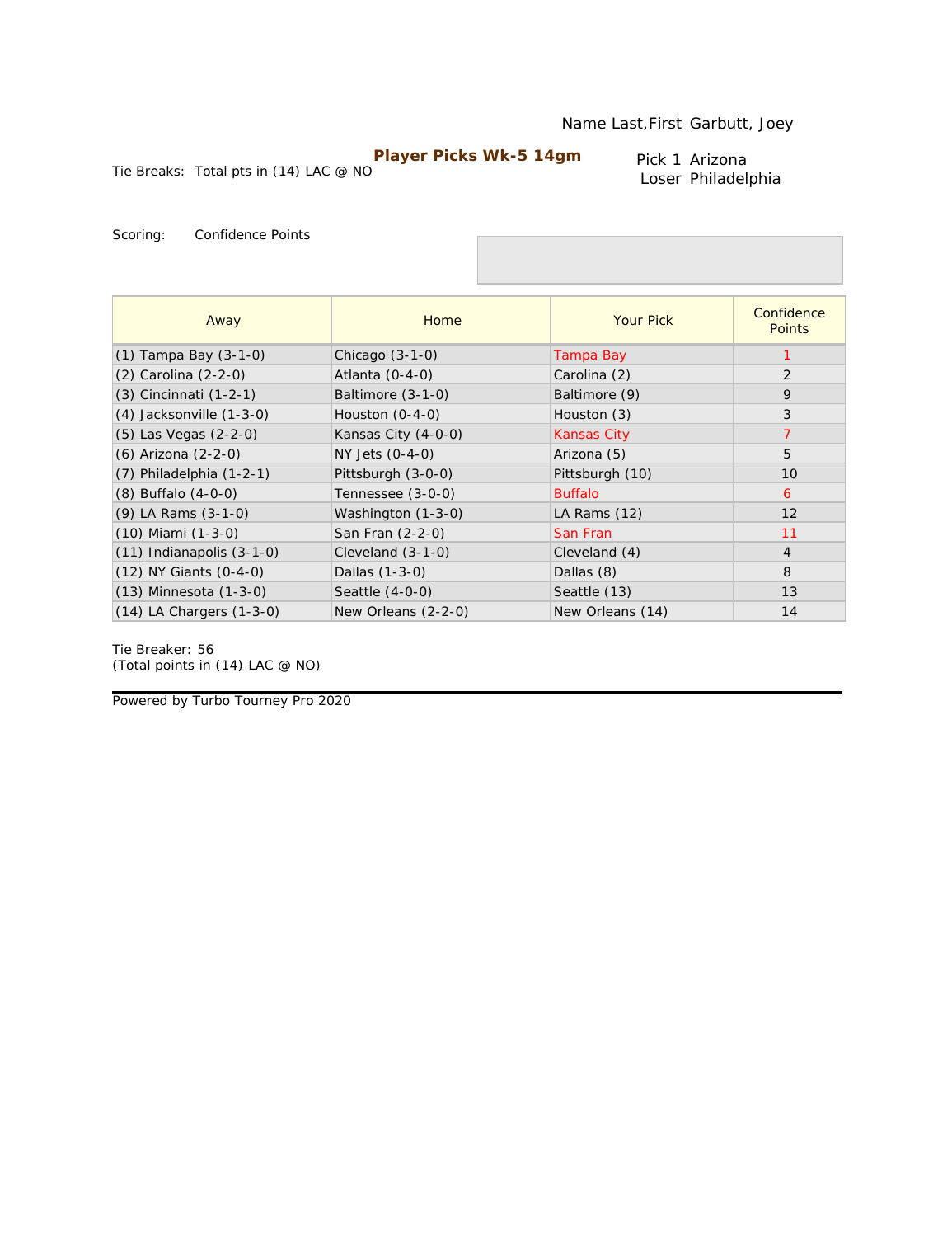Pick 1 Kansas City Loser

Tie Breaks: Total pts in (14) LAC @ NO

Scoring: Confidence Points

| Away                          | Home                | <b>Your Pick</b>   | Confidence<br><b>Points</b> |
|-------------------------------|---------------------|--------------------|-----------------------------|
| $(1)$ Tampa Bay $(3-1-0)$     | Chicago $(3-1-0)$   | Tampa Bay          |                             |
| (2) Carolina (2-2-0)          | Atlanta $(0-4-0)$   | Carolina (2)       | 2                           |
| (3) Cincinnati (1-2-1)        | Baltimore (3-1-0)   | Baltimore (14)     | 14                          |
| $(4)$ Jacksonville $(1-3-0)$  | Houston $(0-4-0)$   | Houston (6)        | 6                           |
| (5) Las Vegas (2-2-0)         | Kansas City (4-0-0) | <b>Kansas City</b> | 11                          |
| (6) Arizona (2-2-0)           | NY Jets (0-4-0)     | Arizona (10)       | 10                          |
| $(7)$ Philadelphia $(1-2-1)$  | Pittsburgh (3-0-0)  | Pittsburgh (12)    | 12                          |
| $(8)$ Buffalo $(4-0-0)$       | Tennessee (3-0-0)   | <b>Buffalo</b>     | 8                           |
| $(9)$ LA Rams $(3-1-0)$       | Washington (1-3-0)  | LA Rams (7)        | $\overline{7}$              |
| $(10)$ Miami $(1-3-0)$        | San Fran (2-2-0)    | San Fran           | 9                           |
| $(11)$ Indianapolis $(3-1-0)$ | Cleveland $(3-1-0)$ | Cleveland (5)      | 5                           |
| (12) NY Giants (0-4-0)        | Dallas (1-3-0)      | Dallas (3)         | 3                           |
| $(13)$ Minnesota $(1-3-0)$    | Seattle $(4-0-0)$   | Seattle (13)       | 13                          |
| $(14)$ LA Chargers $(1-3-0)$  | New Orleans (2-2-0) | New Orleans (4)    | $\overline{4}$              |

Tie Breaker: 41 *(Total points in (14) LAC @ NO)*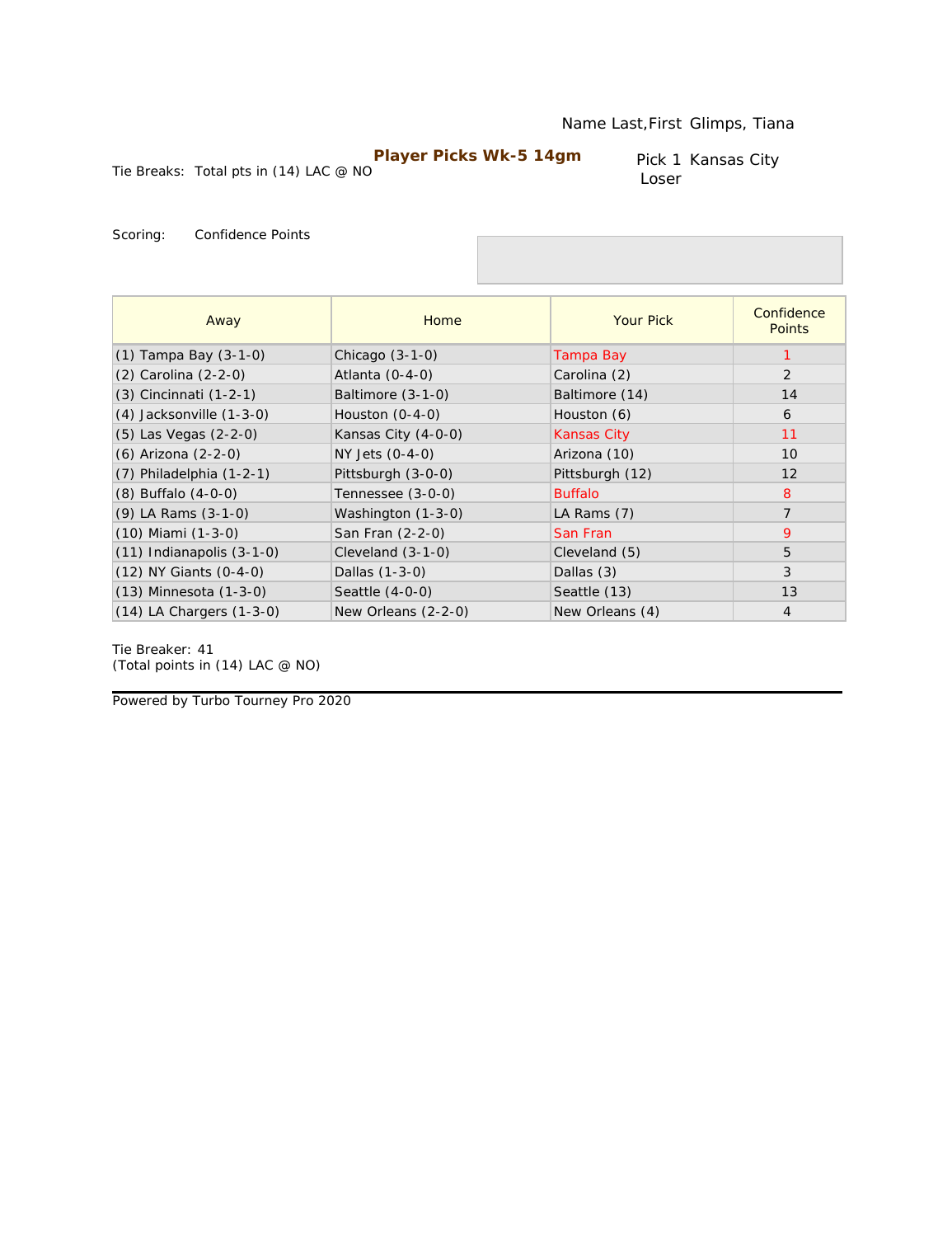Pick 1 seattle Loser minn.

Tie Breaks: Total pts in (14) LAC @ NO

Scoring: Confidence Points

| Away                          | Home                | <b>Your Pick</b>   | Confidence<br><b>Points</b> |
|-------------------------------|---------------------|--------------------|-----------------------------|
| (1) Tampa Bay (3-1-0)         | Chicago $(3-1-0)$   | Tampa Bay          |                             |
| (2) Carolina (2-2-0)          | Atlanta $(0-4-0)$   | Carolina (2)       | 2                           |
| (3) Cincinnati (1-2-1)        | Baltimore $(3-1-0)$ | Baltimore (9)      | 9                           |
| $(4)$ Jacksonville $(1-3-0)$  | Houston $(0-4-0)$   | Houston (7)        | $\overline{7}$              |
| $(5)$ Las Vegas $(2-2-0)$     | Kansas City (4-0-0) | <b>Kansas City</b> | 14                          |
| (6) Arizona (2-2-0)           | NY Jets (0-4-0)     | Arizona (8)        | 8                           |
| $(7)$ Philadelphia $(1-2-1)$  | Pittsburgh (3-0-0)  | Pittsburgh (6)     | 6                           |
| $(8)$ Buffalo $(4-0-0)$       | Tennessee (3-0-0)   | Tennessee (13)     | 13                          |
| $(9)$ LA Rams $(3-1-0)$       | Washington (1-3-0)  | LA Rams $(5)$      | 5                           |
| $(10)$ Miami $(1-3-0)$        | San Fran (2-2-0)    | Miami (10)         | 10                          |
| $(11)$ Indianapolis $(3-1-0)$ | Cleveland $(3-1-0)$ | Cleveland (3)      | 3                           |
| $(12)$ NY Giants $(0-4-0)$    | Dallas (1-3-0)      | <b>NY Giants</b>   | $\overline{4}$              |
| $(13)$ Minnesota $(1-3-0)$    | Seattle (4-0-0)     | Seattle (12)       | 12                          |
| $(14)$ LA Chargers $(1-3-0)$  | New Orleans (2-2-0) | New Orleans (11)   | 11                          |

Tie Breaker: 50 *(Total points in (14) LAC @ NO)*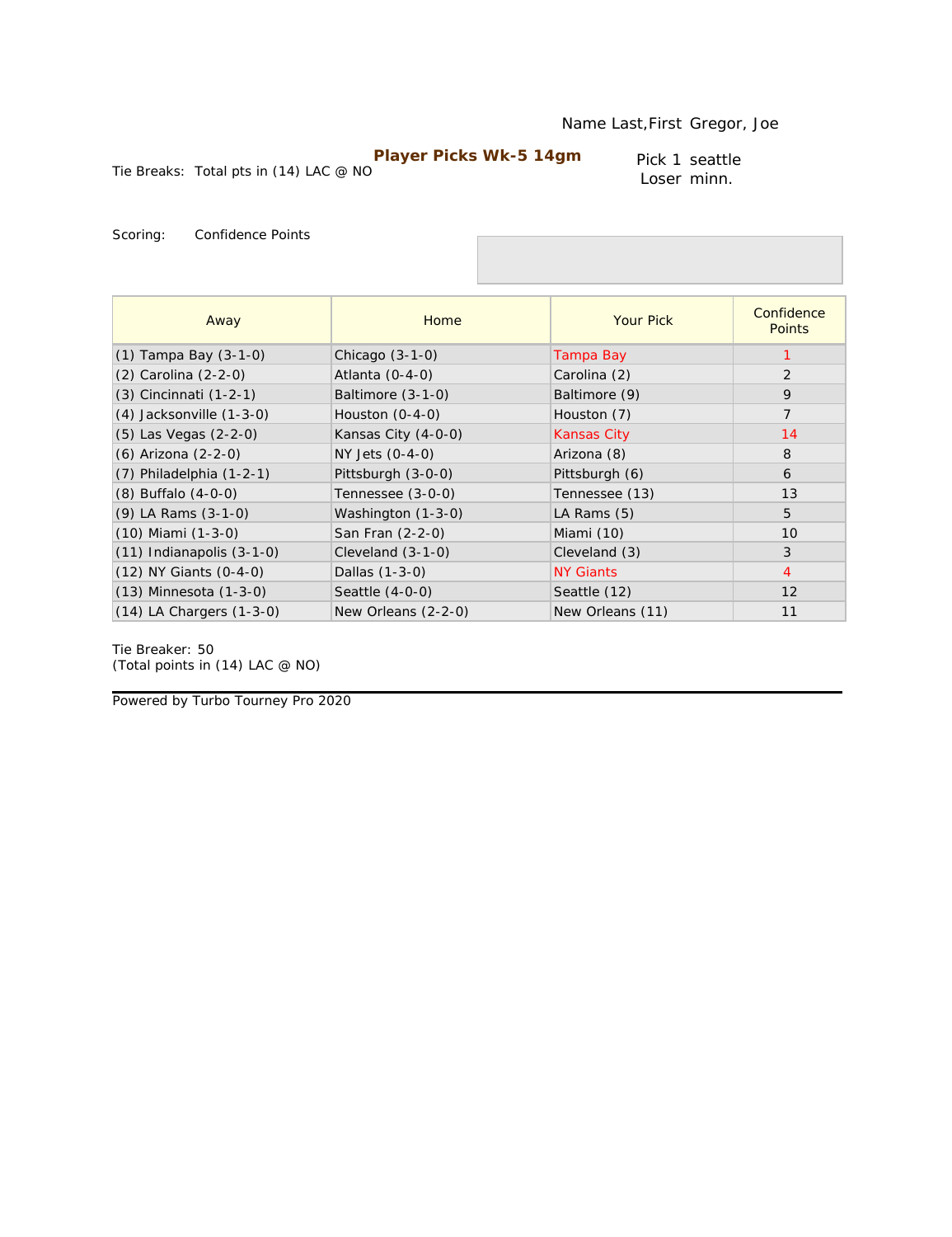| <b>Player Picks Wk-5 14gm</b>              | Pick 1 |
|--------------------------------------------|--------|
| Tie Breaks: Total pts in $(14)$ LAC $@$ NO | Loser  |

| Away                          | Home                | <b>Your Pick</b>   | Confidence<br><b>Points</b> |
|-------------------------------|---------------------|--------------------|-----------------------------|
| $(1)$ Tampa Bay $(3-1-0)$     | Chicago $(3-1-0)$   | Tampa Bay          | 2                           |
| (2) Carolina (2-2-0)          | Atlanta $(0-4-0)$   | Atlanta            | $\overline{4}$              |
| (3) Cincinnati (1-2-1)        | Baltimore (3-1-0)   | Baltimore (14)     | 14                          |
| $(4)$ Jacksonville $(1-3-0)$  | Houston $(0-4-0)$   | Houston (3)        | 3                           |
| (5) Las Vegas (2-2-0)         | Kansas City (4-0-0) | <b>Kansas City</b> | 13                          |
| (6) Arizona (2-2-0)           | NY Jets (0-4-0)     | NY Jets            | $\mathbf{1}$                |
| $(7)$ Philadelphia $(1-2-1)$  | Pittsburgh (3-0-0)  | Pittsburgh (5)     | 5                           |
| $(8)$ Buffalo $(4-0-0)$       | Tennessee (3-0-0)   | <b>Buffalo</b>     | 12                          |
| $(9)$ LA Rams $(3-1-0)$       | Washington (1-3-0)  | LA Rams (6)        | 6                           |
| $(10)$ Miami $(1-3-0)$        | San Fran (2-2-0)    | San Fran           | 10                          |
| $(11)$ Indianapolis $(3-1-0)$ | Cleveland $(3-1-0)$ | Indianapolis       | 8                           |
| $(12)$ NY Giants $(0-4-0)$    | Dallas (1-3-0)      | Dallas (9)         | 9                           |
| $(13)$ Minnesota $(1-3-0)$    | Seattle $(4-0-0)$   | Seattle (11)       | 11                          |
| $(14)$ LA Chargers $(1-3-0)$  | New Orleans (2-2-0) | New Orleans (7)    | $\overline{7}$              |

Tie Breaker: 53 *(Total points in (14) LAC @ NO)*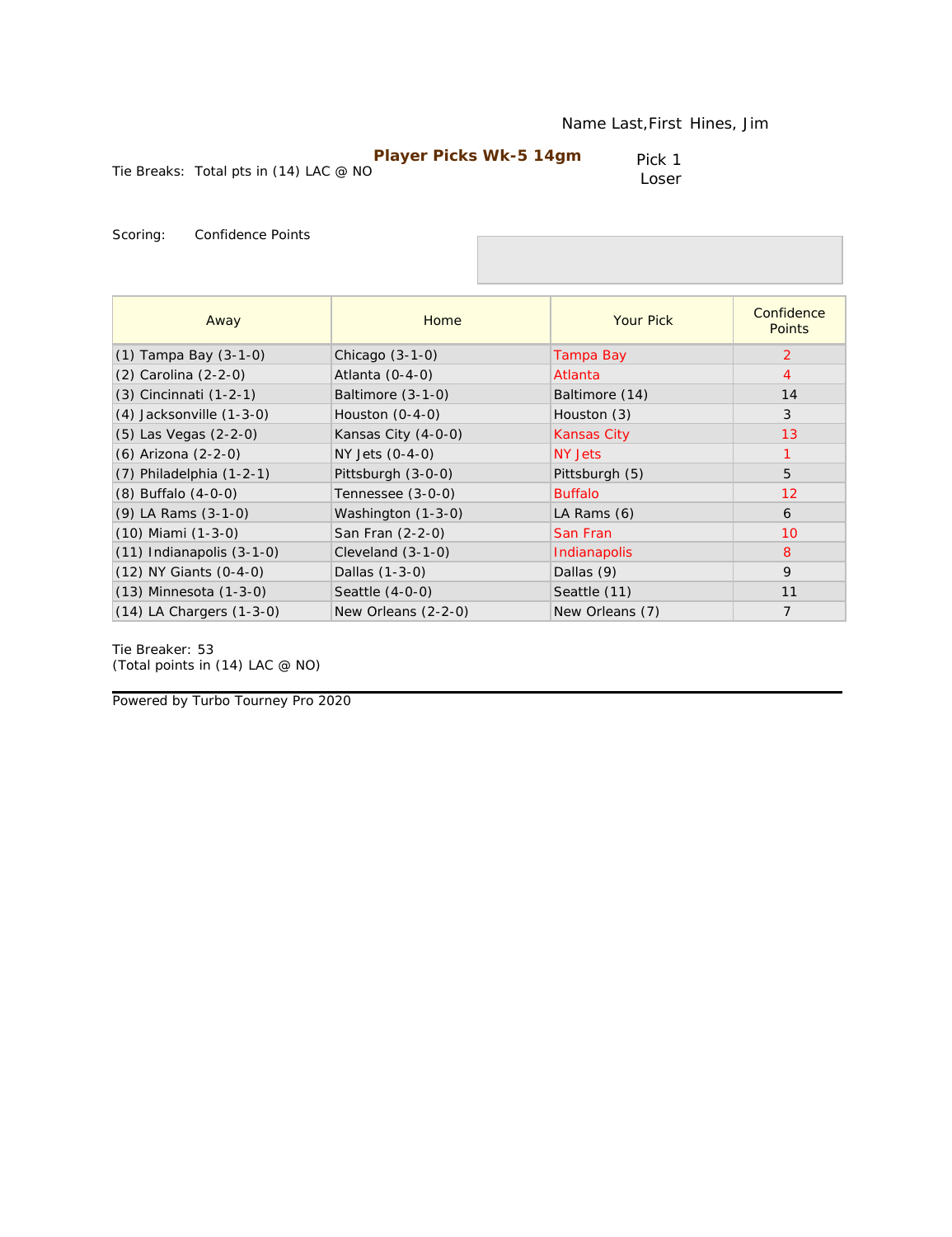Tie Breaks: Total pts in (14) LAC @ NO

Pick 1 Ravens Loser eagles

Scoring: Confidence Points

| Away                          | Home                | <b>Your Pick</b>   | Confidence<br><b>Points</b> |
|-------------------------------|---------------------|--------------------|-----------------------------|
| $(1)$ Tampa Bay $(3-1-0)$     | Chicago $(3-1-0)$   | Tampa Bay          | 5                           |
| (2) Carolina (2-2-0)          | Atlanta $(0-4-0)$   | Atlanta            |                             |
| $(3)$ Cincinnati $(1-2-1)$    | Baltimore $(3-1-0)$ | Baltimore (13)     | 13                          |
| $(4)$ Jacksonville $(1-3-0)$  | Houston $(0-4-0)$   | Houston (4)        | $\overline{4}$              |
| (5) Las Vegas (2-2-0)         | Kansas City (4-0-0) | <b>Kansas City</b> | 14                          |
| (6) Arizona (2-2-0)           | NY Jets (0-4-0)     | Arizona (12)       | 12                          |
| $(7)$ Philadelphia $(1-2-1)$  | Pittsburgh (3-0-0)  | Pittsburgh (11)    | 11                          |
| $(8)$ Buffalo $(4-0-0)$       | Tennessee (3-0-0)   | <b>Buffalo</b>     | 3                           |
| (9) LA Rams (3-1-0)           | Washington (1-3-0)  | LA Rams (7)        | $\overline{7}$              |
| $(10)$ Miami $(1-3-0)$        | San Fran (2-2-0)    | San Fran           | 6                           |
| $(11)$ Indianapolis $(3-1-0)$ | Cleveland $(3-1-0)$ | Cleveland (10)     | 10                          |
| $(12)$ NY Giants $(0-4-0)$    | Dallas (1-3-0)      | Dallas (2)         | $\overline{2}$              |
| $(13)$ Minnesota $(1-3-0)$    | Seattle (4-0-0)     | Seattle (9)        | 9                           |
| $(14)$ LA Chargers $(1-3-0)$  | New Orleans (2-2-0) | New Orleans (8)    | 8                           |

Tie Breaker: 51 *(Total points in (14) LAC @ NO)*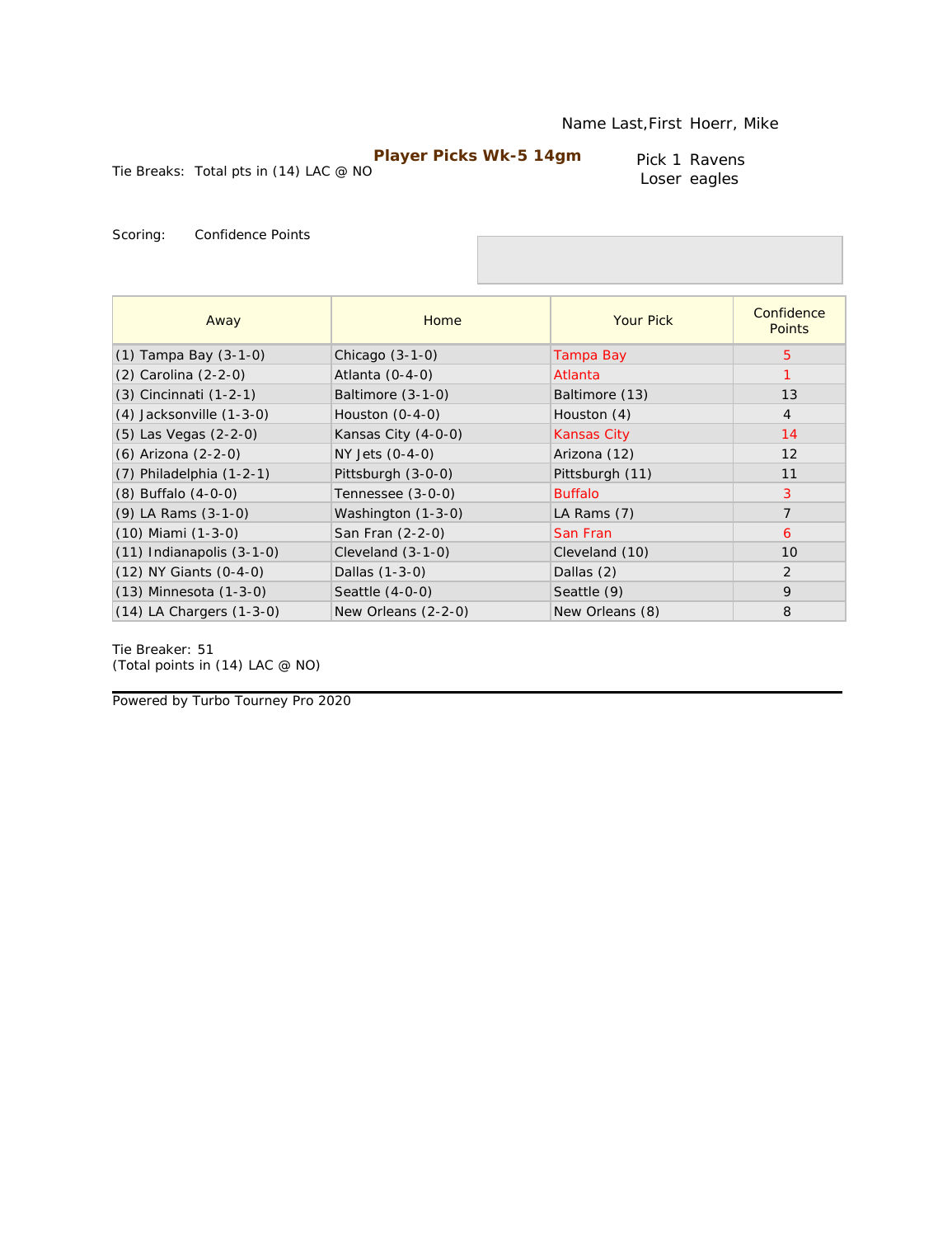|                                          | <b>Player Picks Wk-5 14gm</b> | Pick 1 |
|------------------------------------------|-------------------------------|--------|
| Tie Breaks: Total pts in $(14)$ LAC @ NO |                               | Loser  |

| Away                          | Home                | <b>Your Pick</b>   | Confidence<br><b>Points</b> |
|-------------------------------|---------------------|--------------------|-----------------------------|
| $(1)$ Tampa Bay $(3-1-0)$     | Chicago $(3-1-0)$   | Tampa Bay          | 5                           |
| (2) Carolina (2-2-0)          | Atlanta $(0-4-0)$   | Atlanta            |                             |
| (3) Cincinnati (1-2-1)        | Baltimore $(3-1-0)$ | Baltimore (13)     | 13                          |
| $(4)$ Jacksonville $(1-3-0)$  | Houston $(0-4-0)$   | Houston (2)        | 2                           |
| (5) Las Vegas (2-2-0)         | Kansas City (4-0-0) | <b>Kansas City</b> | 14                          |
| (6) Arizona (2-2-0)           | NY Jets (0-4-0)     | Arizona (7)        | $\overline{7}$              |
| $(7)$ Philadelphia $(1-2-1)$  | Pittsburgh (3-0-0)  | Pittsburgh (11)    | 11                          |
| $(8)$ Buffalo $(4-0-0)$       | Tennessee (3-0-0)   | <b>Buffalo</b>     | 6                           |
| $(9)$ LA Rams $(3-1-0)$       | Washington (1-3-0)  | LA Rams (8)        | 8                           |
| $(10)$ Miami $(1-3-0)$        | San Fran (2-2-0)    | San Fran           | 10                          |
| $(11)$ Indianapolis $(3-1-0)$ | Cleveland $(3-1-0)$ | Cleveland (3)      | 3                           |
| $(12)$ NY Giants $(0-4-0)$    | Dallas (1-3-0)      | Dallas (4)         | $\overline{4}$              |
| $(13)$ Minnesota $(1-3-0)$    | Seattle (4-0-0)     | Seattle (12)       | 12                          |
| $(14)$ LA Chargers $(1-3-0)$  | New Orleans (2-2-0) | New Orleans (9)    | 9                           |

Tie Breaker: 52 *(Total points in (14) LAC @ NO)*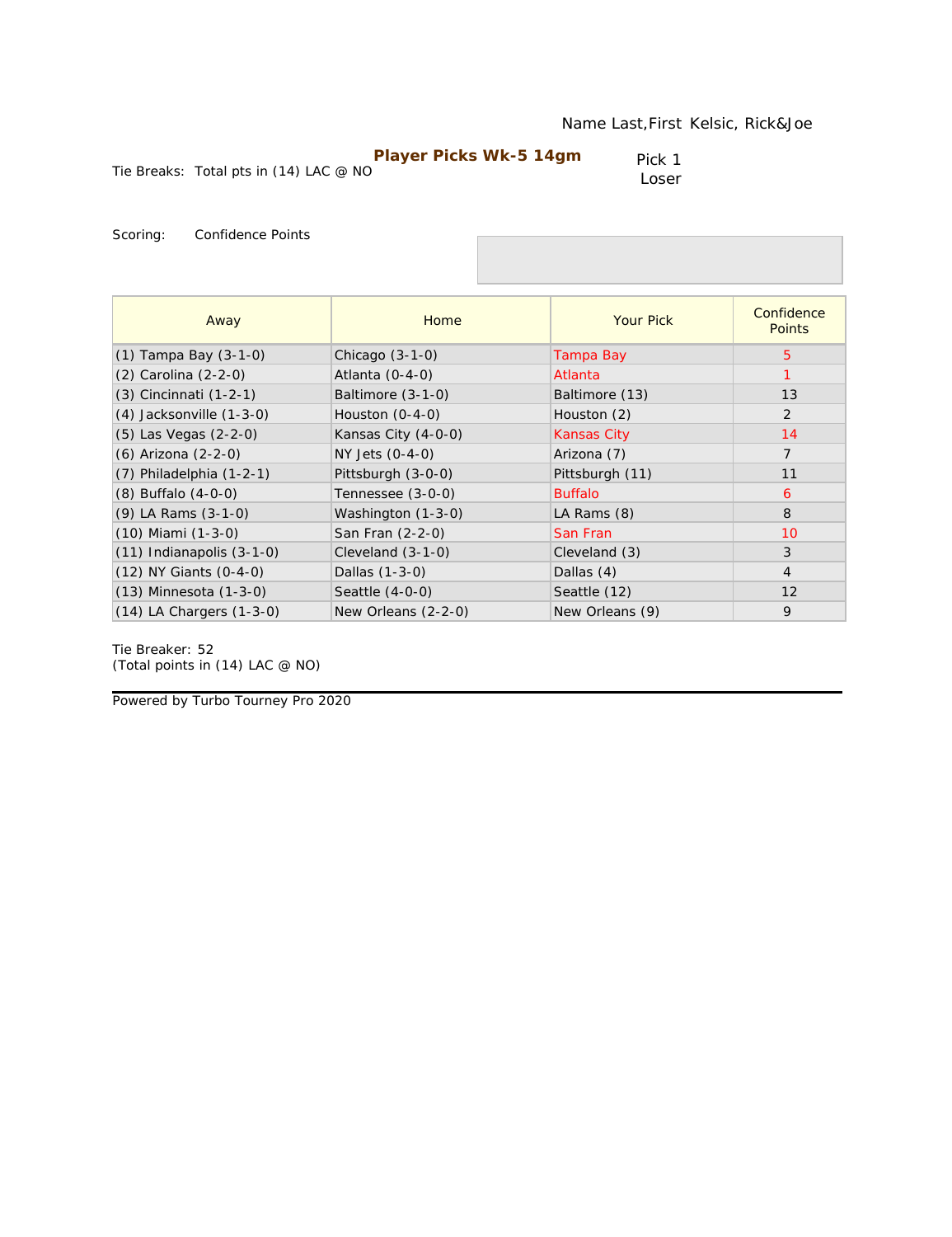Pick 1 Arizona Loser

Tie Breaks: Total pts in (14) LAC @ NO

Scoring: Confidence Points

| Away                          | Home                | <b>Your Pick</b>   | Confidence<br><b>Points</b> |
|-------------------------------|---------------------|--------------------|-----------------------------|
| $(1)$ Tampa Bay $(3-1-0)$     | Chicago $(3-1-0)$   | Tampa Bay          | 3                           |
| (2) Carolina (2-2-0)          | Atlanta $(0-4-0)$   | Carolina (4)       | $\overline{4}$              |
| (3) Cincinnati (1-2-1)        | Baltimore (3-1-0)   | Baltimore (7)      | $\overline{7}$              |
| $(4)$ Jacksonville $(1-3-0)$  | Houston $(0-4-0)$   | Houston (6)        | 6                           |
| (5) Las Vegas (2-2-0)         | Kansas City (4-0-0) | <b>Kansas City</b> | 12                          |
| (6) Arizona (2-2-0)           | NY Jets (0-4-0)     | Arizona (14)       | 14                          |
| $(7)$ Philadelphia $(1-2-1)$  | Pittsburgh (3-0-0)  | Pittsburgh (10)    | 10                          |
| $(8)$ Buffalo $(4-0-0)$       | Tennessee (3-0-0)   | <b>Buffalo</b>     | 8                           |
| (9) LA Rams (3-1-0)           | Washington (1-3-0)  | LA Rams (13)       | 13                          |
| $(10)$ Miami $(1-3-0)$        | San Fran (2-2-0)    | San Fran           | 9                           |
| $(11)$ Indianapolis $(3-1-0)$ | Cleveland $(3-1-0)$ | Indianapolis       |                             |
| (12) NY Giants (0-4-0)        | Dallas (1-3-0)      | Dallas (11)        | 11                          |
| $(13)$ Minnesota $(1-3-0)$    | Seattle $(4-0-0)$   | Seattle (5)        | 5                           |
| $(14)$ LA Chargers $(1-3-0)$  | New Orleans (2-2-0) | New Orleans (2)    | $\overline{2}$              |

Tie Breaker: 51 *(Total points in (14) LAC @ NO)*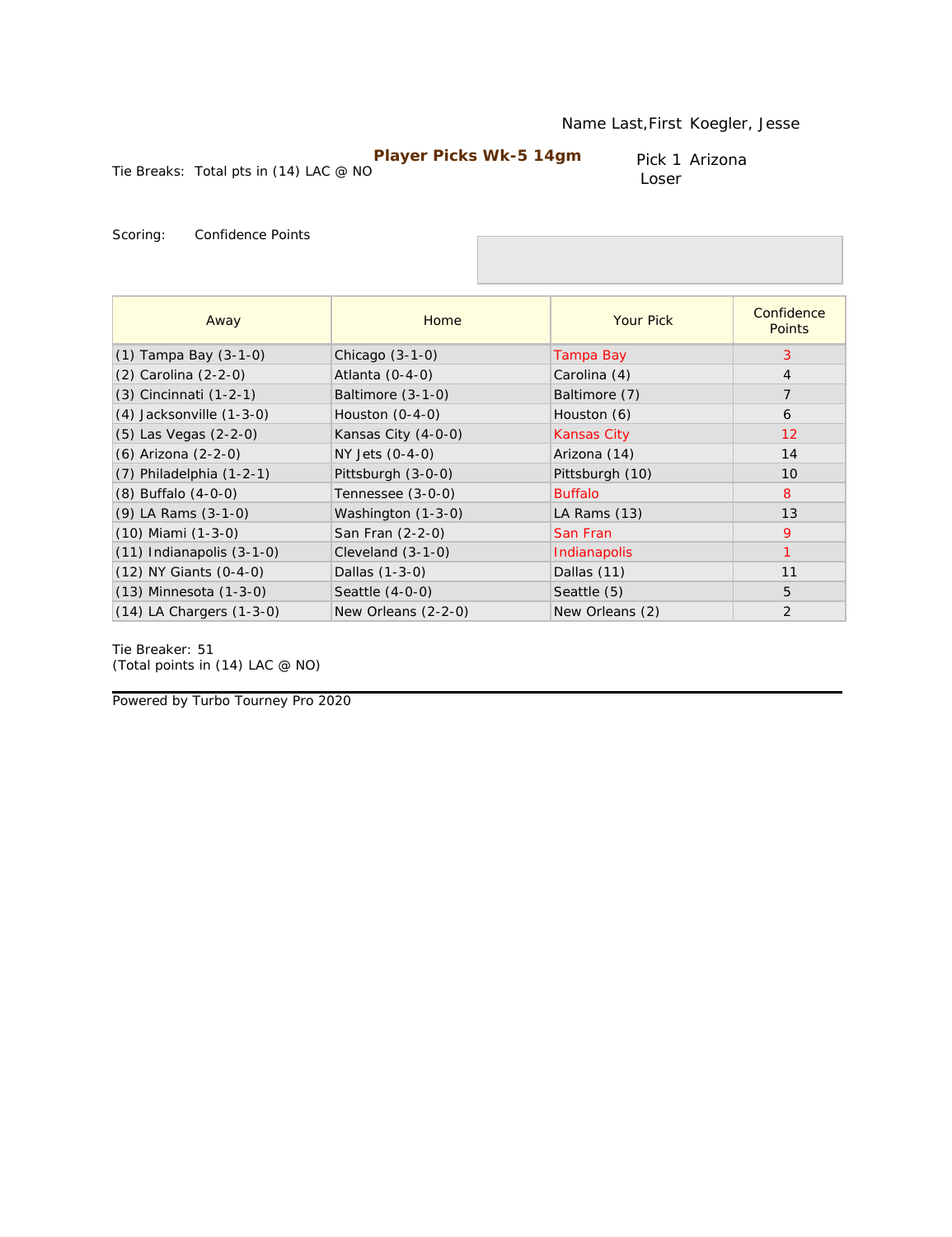Tie Breaks: Total pts in (14) LAC @ NO

Pick 1 Rams, Baltimore Loser Eagles

Scoring: Confidence Points

| Away                          | Home                | <b>Your Pick</b> | Confidence<br><b>Points</b> |
|-------------------------------|---------------------|------------------|-----------------------------|
| (1) Tampa Bay (3-1-0)         | Chicago $(3-1-0)$   | Chicago (1)      |                             |
| (2) Carolina (2-2-0)          | Atlanta (0-4-0)     | Atlanta          | 6                           |
| $(3)$ Cincinnati $(1-2-1)$    | Baltimore $(3-1-0)$ | Baltimore (14)   | 14                          |
| $(4)$ Jacksonville $(1-3-0)$  | Houston $(0-4-0)$   | Jacksonville     | $\overline{2}$              |
| $(5)$ Las Vegas $(2-2-0)$     | Kansas City (4-0-0) | Kansas City      | 13                          |
| (6) Arizona (2-2-0)           | NY Jets (0-4-0)     | Arizona (11)     | 11                          |
| $(7)$ Philadelphia $(1-2-1)$  | Pittsburgh (3-0-0)  | Pittsburgh (10)  | 10                          |
| $(8)$ Buffalo $(4-0-0)$       | Tennessee (3-0-0)   | <b>Buffalo</b>   | 5                           |
| $(9)$ LA Rams $(3-1-0)$       | Washington (1-3-0)  | LA Rams (9)      | 9                           |
| $(10)$ Miami $(1-3-0)$        | San Fran (2-2-0)    | San Fran         | 8                           |
| $(11)$ Indianapolis $(3-1-0)$ | Cleveland $(3-1-0)$ | Cleveland (7)    | $\overline{7}$              |
| $(12)$ NY Giants $(0-4-0)$    | Dallas (1-3-0)      | Dallas (4)       | $\overline{4}$              |
| $(13)$ Minnesota $(1-3-0)$    | Seattle (4-0-0)     | Minnesota        | 3                           |
| $(14)$ LA Chargers $(1-3-0)$  | New Orleans (2-2-0) | New Orleans (12) | 12                          |

Tie Breaker: 52 *(Total points in (14) LAC @ NO)*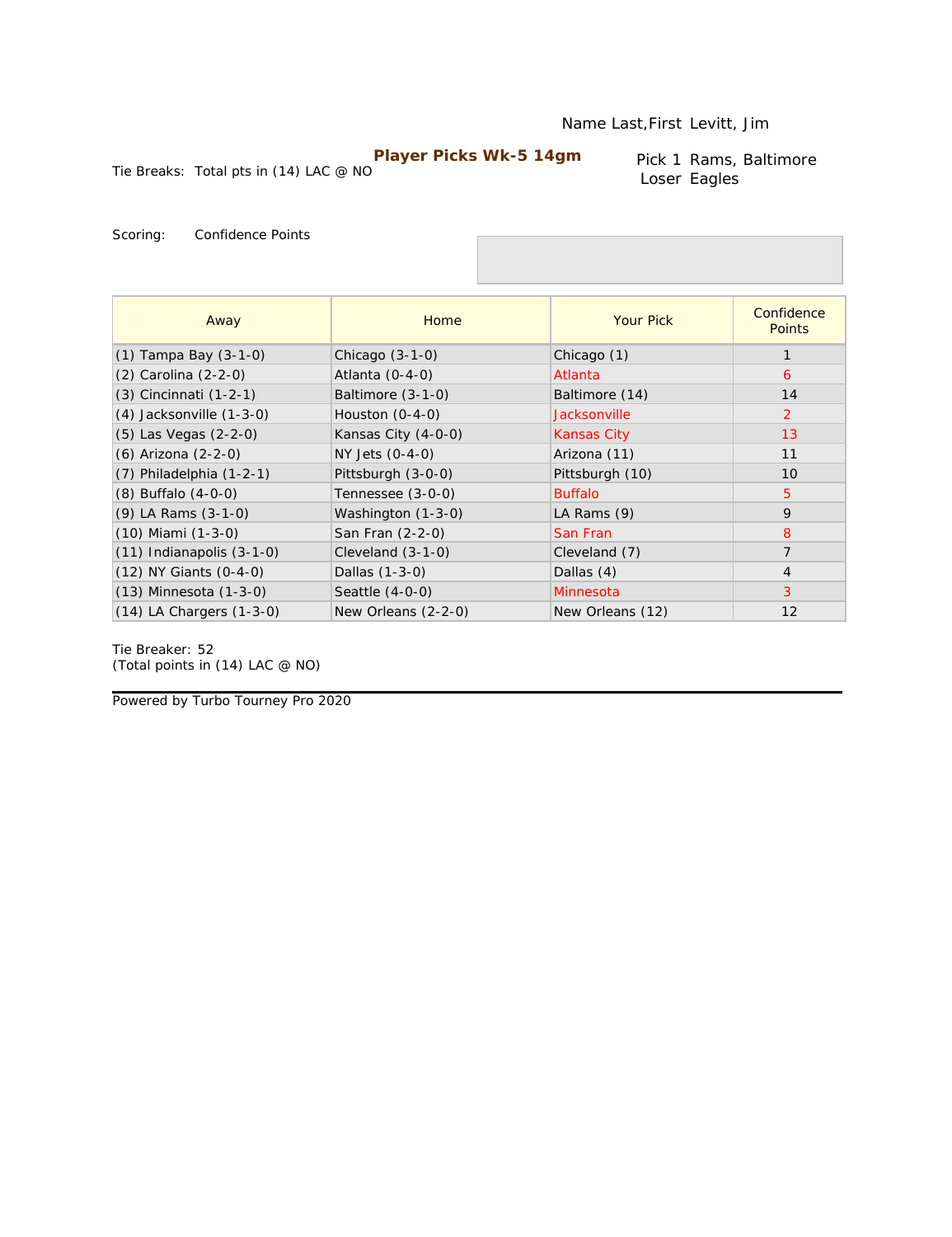Pick 1 Cardinals Loser Eagles

Tie Breaks: Total pts in (14) LAC @ NO

Scoring: Confidence Points

| Away                          | Home                | <b>Your Pick</b>   | Confidence<br><b>Points</b> |
|-------------------------------|---------------------|--------------------|-----------------------------|
| $(1)$ Tampa Bay $(3-1-0)$     | Chicago $(3-1-0)$   | Chicago (9)        | 9                           |
| $(2)$ Carolina $(2-2-0)$      | Atlanta $(0-4-0)$   | Atlanta            | 10                          |
| (3) Cincinnati (1-2-1)        | Baltimore (3-1-0)   | Baltimore (4)      | $\overline{4}$              |
| $(4)$ Jacksonville $(1-3-0)$  | Houston $(0-4-0)$   | Houston (8)        | 8                           |
| (5) Las Vegas (2-2-0)         | Kansas City (4-0-0) | <b>Kansas City</b> | $\overline{7}$              |
| (6) Arizona (2-2-0)           | NY Jets (0-4-0)     | Arizona (12)       | 12                          |
| $(7)$ Philadelphia $(1-2-1)$  | Pittsburgh (3-0-0)  | Pittsburgh (3)     | 3                           |
| $(8)$ Buffalo $(4-0-0)$       | Tennessee (3-0-0)   | <b>Buffalo</b>     | $\overline{2}$              |
| $(9)$ LA Rams $(3-1-0)$       | Washington (1-3-0)  | LA Rams (13)       | 13                          |
| $(10)$ Miami $(1-3-0)$        | San Fran (2-2-0)    | San Fran           |                             |
| $(11)$ Indianapolis $(3-1-0)$ | Cleveland $(3-1-0)$ | Indianapolis       | 5                           |
| $(12)$ NY Giants $(0-4-0)$    | Dallas (1-3-0)      | Dallas (14)        | 14                          |
| $(13)$ Minnesota $(1-3-0)$    | Seattle (4-0-0)     | Seattle (6)        | 6                           |
| $(14)$ LA Chargers $(1-3-0)$  | New Orleans (2-2-0) | New Orleans (11)   | 11                          |

Tie Breaker: 50 *(Total points in (14) LAC @ NO)*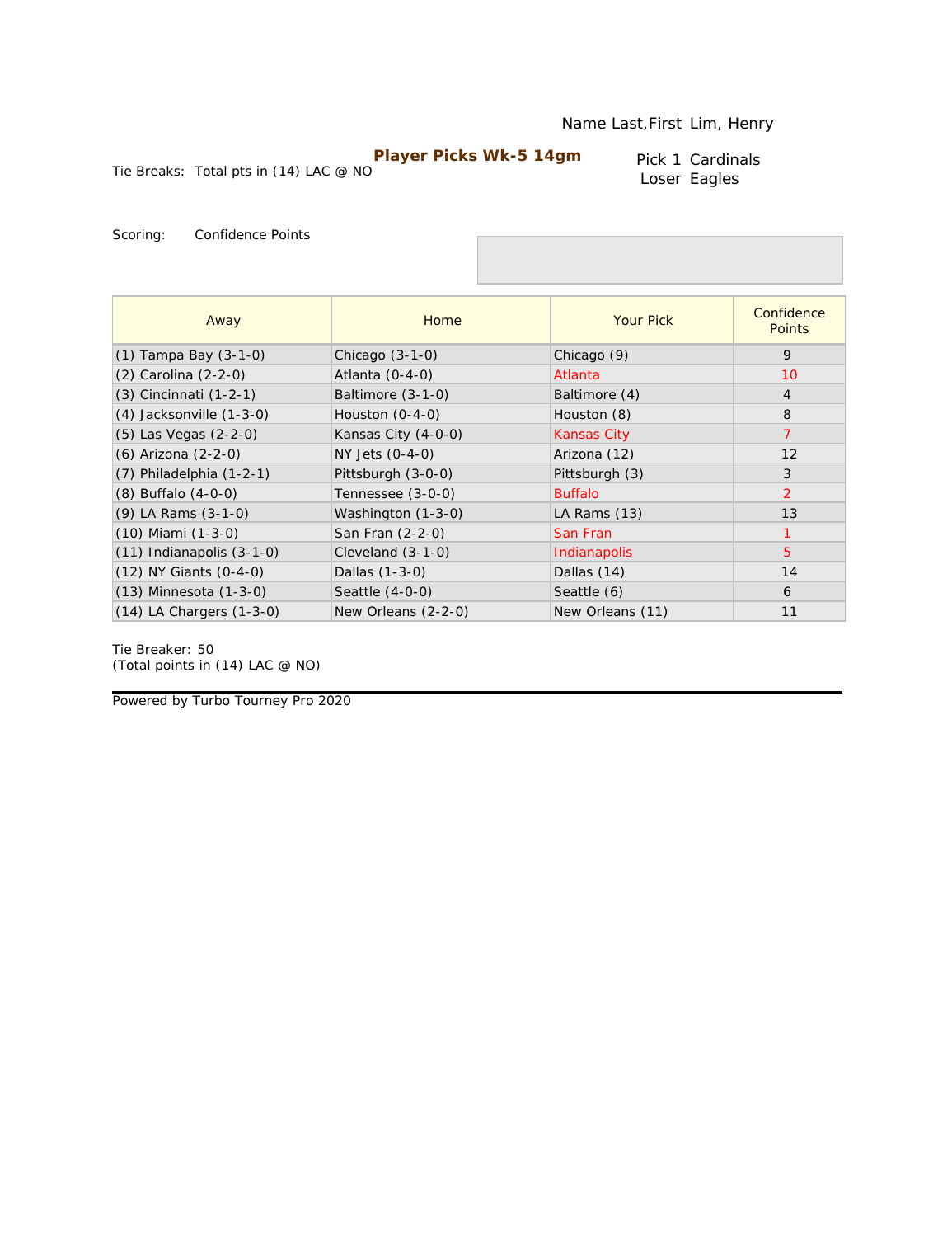|                                          | <b>Player Picks Wk-5 14gm</b> | Pick 1 |
|------------------------------------------|-------------------------------|--------|
| Tie Breaks: Total pts in $(14)$ LAC @ NO |                               | Loser  |

| Away                          | Home                | <b>Your Pick</b>   | Confidence<br><b>Points</b> |
|-------------------------------|---------------------|--------------------|-----------------------------|
| $(1)$ Tampa Bay $(3-1-0)$     | Chicago $(3-1-0)$   | Tampa Bay          | 8                           |
| (2) Carolina (2-2-0)          | Atlanta $(0-4-0)$   | Atlanta            | 2                           |
| $(3)$ Cincinnati $(1-2-1)$    | Baltimore $(3-1-0)$ | Baltimore (14)     | 14                          |
| $(4)$ Jacksonville $(1-3-0)$  | Houston $(0-4-0)$   | Houston (9)        | 9                           |
| (5) Las Vegas (2-2-0)         | Kansas City (4-0-0) | <b>Kansas City</b> | 5                           |
| (6) Arizona (2-2-0)           | NY Jets (0-4-0)     | Arizona (7)        | $\overline{7}$              |
| $(7)$ Philadelphia $(1-2-1)$  | Pittsburgh (3-0-0)  | Pittsburgh (10)    | 10                          |
| $(8)$ Buffalo $(4-0-0)$       | Tennessee (3-0-0)   | <b>Buffalo</b>     | $\overline{4}$              |
| $(9)$ LA Rams $(3-1-0)$       | Washington (1-3-0)  | LA Rams (12)       | 12                          |
| $(10)$ Miami $(1-3-0)$        | San Fran (2-2-0)    | San Fran           | 6                           |
| $(11)$ Indianapolis $(3-1-0)$ | Cleveland (3-1-0)   | Cleveland (3)      | 3                           |
| (12) NY Giants (0-4-0)        | Dallas (1-3-0)      | Dallas (13)        | 13                          |
| $(13)$ Minnesota $(1-3-0)$    | Seattle (4-0-0)     | Seattle (11)       | 11                          |
| $(14)$ LA Chargers $(1-3-0)$  | New Orleans (2-2-0) | New Orleans (1)    | $\mathbf{1}$                |

Tie Breaker: 47 *(Total points in (14) LAC @ NO)*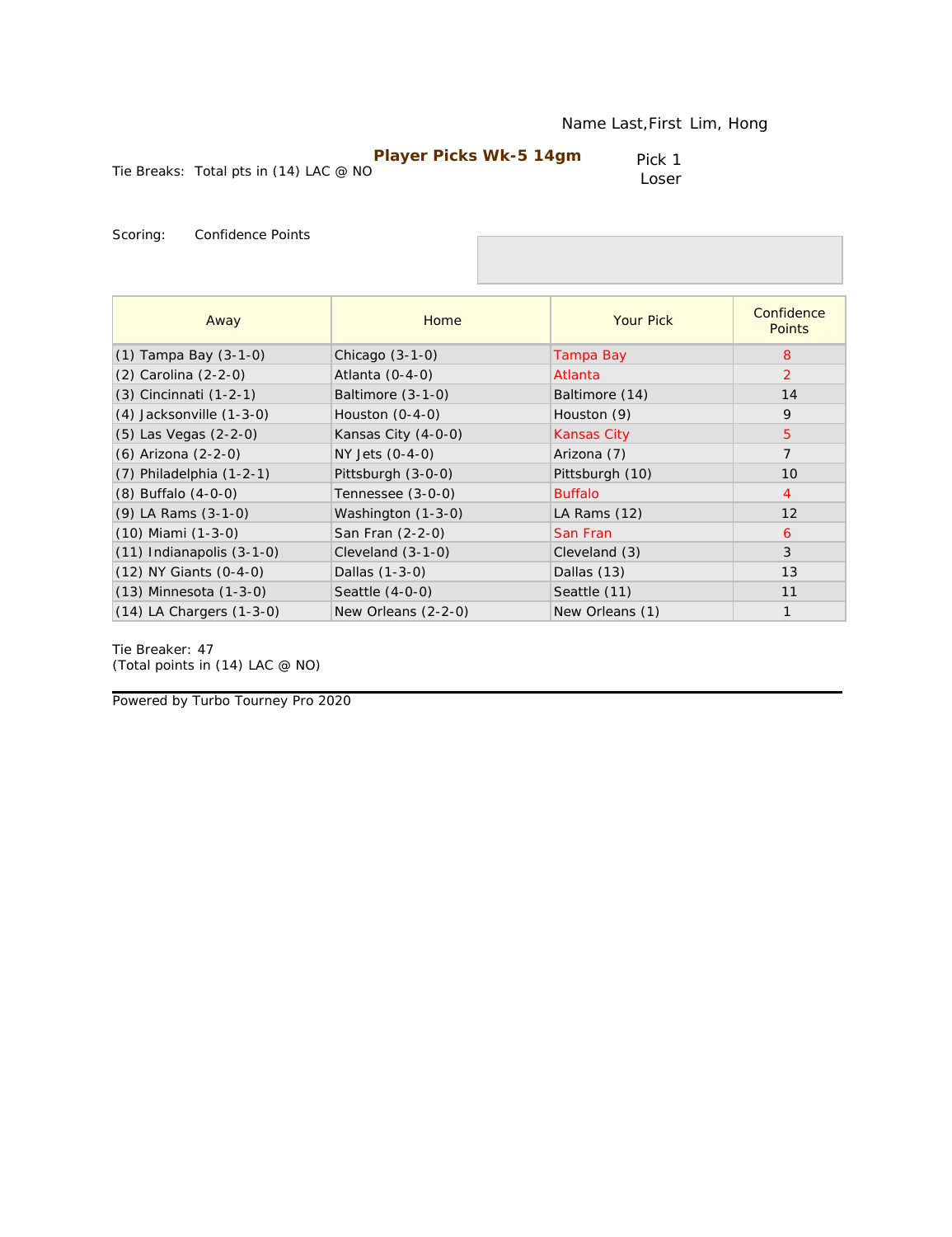|                                          | <b>Player Picks Wk-5 14gm</b> | Pick 1 |
|------------------------------------------|-------------------------------|--------|
| Tie Breaks: Total pts in $(14)$ LAC @ NO |                               | Loser  |
|                                          |                               |        |

| Away                          | Home                | <b>Your Pick</b>    | Confidence<br><b>Points</b> |
|-------------------------------|---------------------|---------------------|-----------------------------|
| $(1)$ Tampa Bay $(3-1-0)$     | Chicago $(3-1-0)$   | Tampa Bay           | 5                           |
| (2) Carolina (2-2-0)          | Atlanta $(0-4-0)$   | Carolina (1)        |                             |
| (3) Cincinnati (1-2-1)        | Baltimore (3-1-0)   | Baltimore (12)      | 12                          |
| (4) Jacksonville (1-3-0)      | Houston $(0-4-0)$   | <b>Jacksonville</b> | 8                           |
| (5) Las Vegas (2-2-0)         | Kansas City (4-0-0) | <b>Kansas City</b>  | 6                           |
| (6) Arizona (2-2-0)           | NY Jets (0-4-0)     | Arizona (9)         | 9                           |
| $(7)$ Philadelphia $(1-2-1)$  | Pittsburgh (3-0-0)  | Pittsburgh (10)     | 10                          |
| $(8)$ Buffalo $(4-0-0)$       | Tennessee (3-0-0)   | <b>Buffalo</b>      | 11                          |
| (9) LA Rams (3-1-0)           | Washington (1-3-0)  | LA Rams (3)         | 3                           |
| (10) Miami (1-3-0)            | San Fran (2-2-0)    | San Fran            | $\overline{7}$              |
| $(11)$ Indianapolis $(3-1-0)$ | Cleveland (3-1-0)   | Cleveland (4)       | $\overline{4}$              |
| (12) NY Giants (0-4-0)        | Dallas (1-3-0)      | Dallas (14)         | 14                          |
| (13) Minnesota (1-3-0)        | Seattle (4-0-0)     | Seattle (13)        | 13                          |
| $(14)$ LA Chargers $(1-3-0)$  | New Orleans (2-2-0) | New Orleans (2)     | 2                           |

Tie Breaker: 50 *(Total points in (14) LAC @ NO)*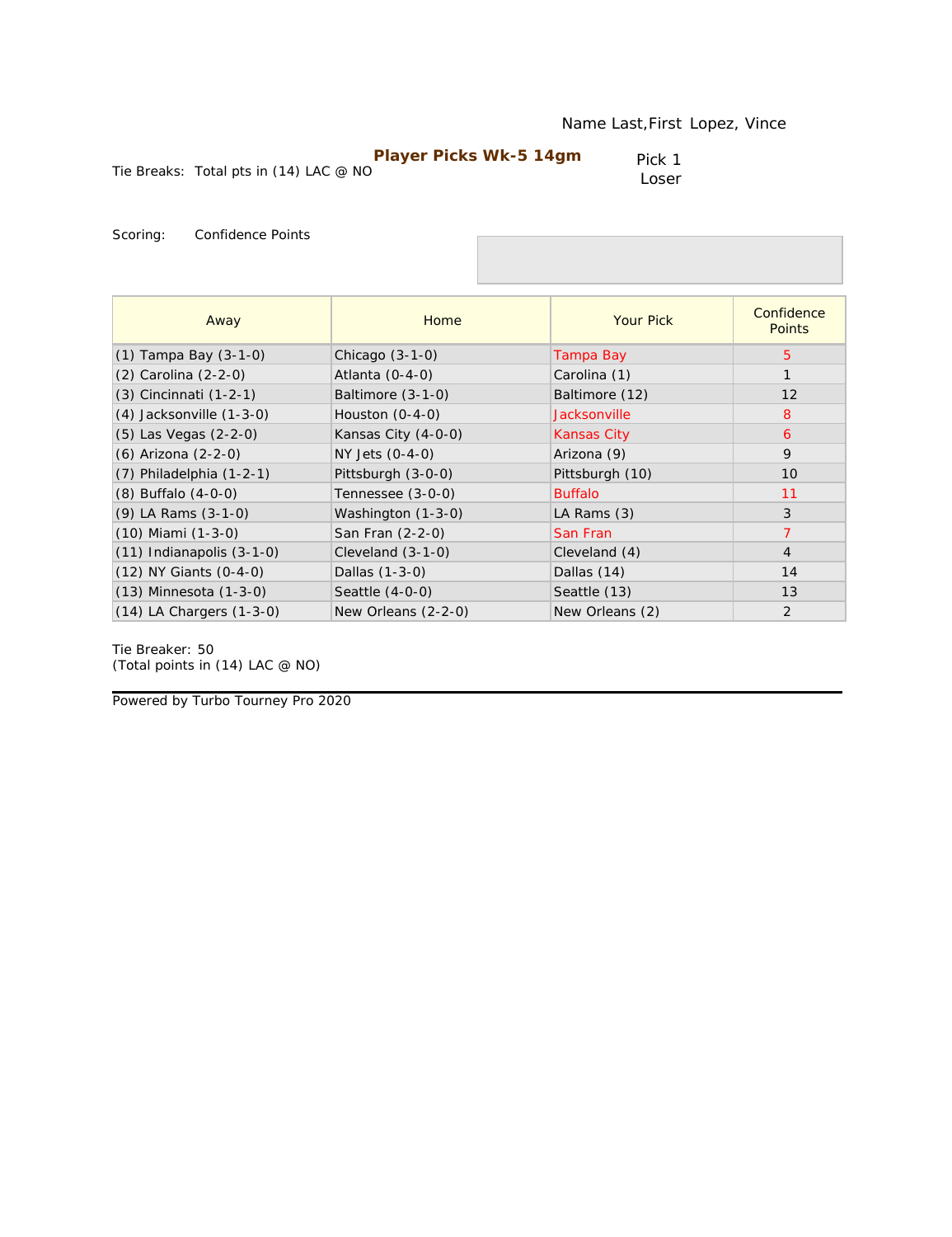| <b>Player Picks Wk-5 14gm</b>          | Pick 1 |
|----------------------------------------|--------|
| Tie Breaks: Total pts in (14) LAC @ NO | Loser  |

| Away                          | Home                | <b>Your Pick</b>   | Confidence<br><b>Points</b> |
|-------------------------------|---------------------|--------------------|-----------------------------|
| $(1)$ Tampa Bay $(3-1-0)$     | Chicago $(3-1-0)$   | Tampa Bay          |                             |
| (2) Carolina (2-2-0)          | Atlanta $(0-4-0)$   | Atlanta            | 3                           |
| (3) Cincinnati (1-2-1)        | Baltimore (3-1-0)   | Baltimore (5)      | 5                           |
| (4) Jacksonville (1-3-0)      | Houston $(0-4-0)$   | Houston (2)        | 2                           |
| (5) Las Vegas (2-2-0)         | Kansas City (4-0-0) | <b>Kansas City</b> | 6                           |
| (6) Arizona (2-2-0)           | NY Jets $(0-4-0)$   | Arizona (14)       | 14                          |
| $(7)$ Philadelphia $(1-2-1)$  | Pittsburgh (3-0-0)  | Pittsburgh (8)     | 8                           |
| $(8)$ Buffalo $(4-0-0)$       | Tennessee (3-0-0)   | <b>Buffalo</b>     | $\overline{7}$              |
| (9) LA Rams (3-1-0)           | Washington (1-3-0)  | LA Rams (13)       | 13                          |
| (10) Miami (1-3-0)            | San Fran (2-2-0)    | San Fran           | $12 \overline{ }$           |
| $(11)$ Indianapolis $(3-1-0)$ | Cleveland $(3-1-0)$ | Cleveland (4)      | $\overline{4}$              |
| (12) NY Giants (0-4-0)        | Dallas (1-3-0)      | Dallas (11)        | 11                          |
| (13) Minnesota (1-3-0)        | Seattle (4-0-0)     | Seattle (9)        | 9                           |
| (14) LA Chargers (1-3-0)      | New Orleans (2-2-0) | New Orleans (10)   | 10                          |

Tie Breaker: 34 *(Total points in (14) LAC @ NO)*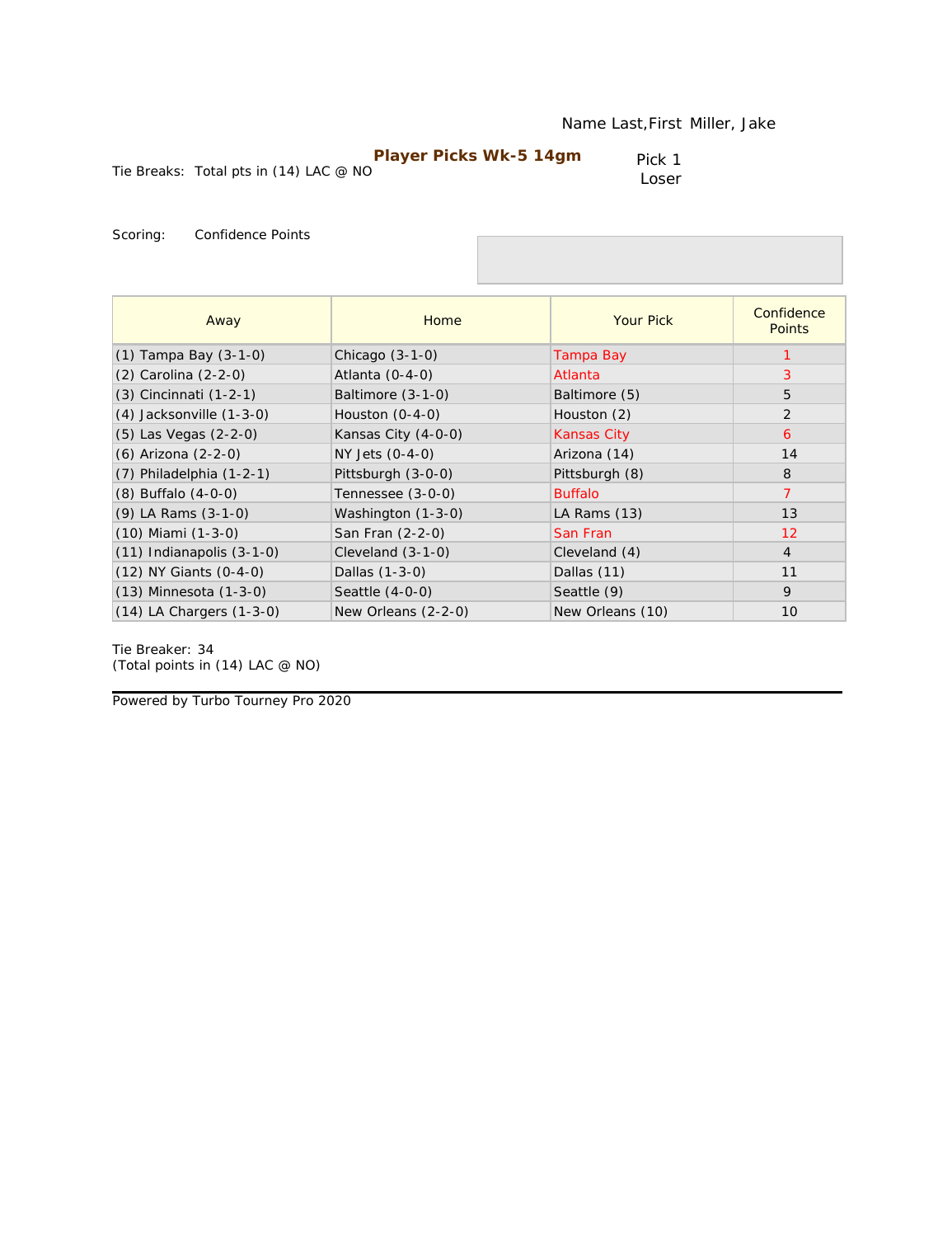|                                          | Player Picks Wk-5 14gm | Pick 1 |
|------------------------------------------|------------------------|--------|
| Tie Breaks: Total pts in $(14)$ LAC @ NO |                        | Loser  |

| Away                          | Home                | <b>Your Pick</b>   | Confidence<br><b>Points</b> |
|-------------------------------|---------------------|--------------------|-----------------------------|
| $(1)$ Tampa Bay $(3-1-0)$     | Chicago (3-1-0)     | Tampa Bay          | 2                           |
| (2) Carolina (2-2-0)          | Atlanta $(0-4-0)$   | Atlanta            | 3                           |
| (3) Cincinnati (1-2-1)        | Baltimore (3-1-0)   | Baltimore (12)     | 12                          |
| (4) Jacksonville (1-3-0)      | Houston $(0-4-0)$   | Houston (1)        | $\mathbf{1}$                |
| (5) Las Vegas (2-2-0)         | Kansas City (4-0-0) | <b>Kansas City</b> | 13                          |
| (6) Arizona (2-2-0)           | NY Jets (0-4-0)     | Arizona (11)       | 11                          |
| $(7)$ Philadelphia $(1-2-1)$  | Pittsburgh (3-0-0)  | Pittsburgh (14)    | 14                          |
| $(8)$ Buffalo $(4-0-0)$       | Tennessee (3-0-0)   | <b>Buffalo</b>     | 8                           |
| (9) LA Rams (3-1-0)           | Washington (1-3-0)  | LA Rams (9)        | 9                           |
| (10) Miami (1-3-0)            | San Fran (2-2-0)    | San Fran           | $\overline{4}$              |
| $(11)$ Indianapolis $(3-1-0)$ | Cleveland $(3-1-0)$ | Cleveland (5)      | 5                           |
| (12) NY Giants (0-4-0)        | Dallas (1-3-0)      | Dallas (7)         | $\overline{7}$              |
| (13) Minnesota (1-3-0)        | Seattle $(4-0-0)$   | Seattle (10)       | 10                          |
| $(14)$ LA Chargers $(1-3-0)$  | New Orleans (2-2-0) | New Orleans (6)    | 6                           |

Tie Breaker: 44 *(Total points in (14) LAC @ NO)*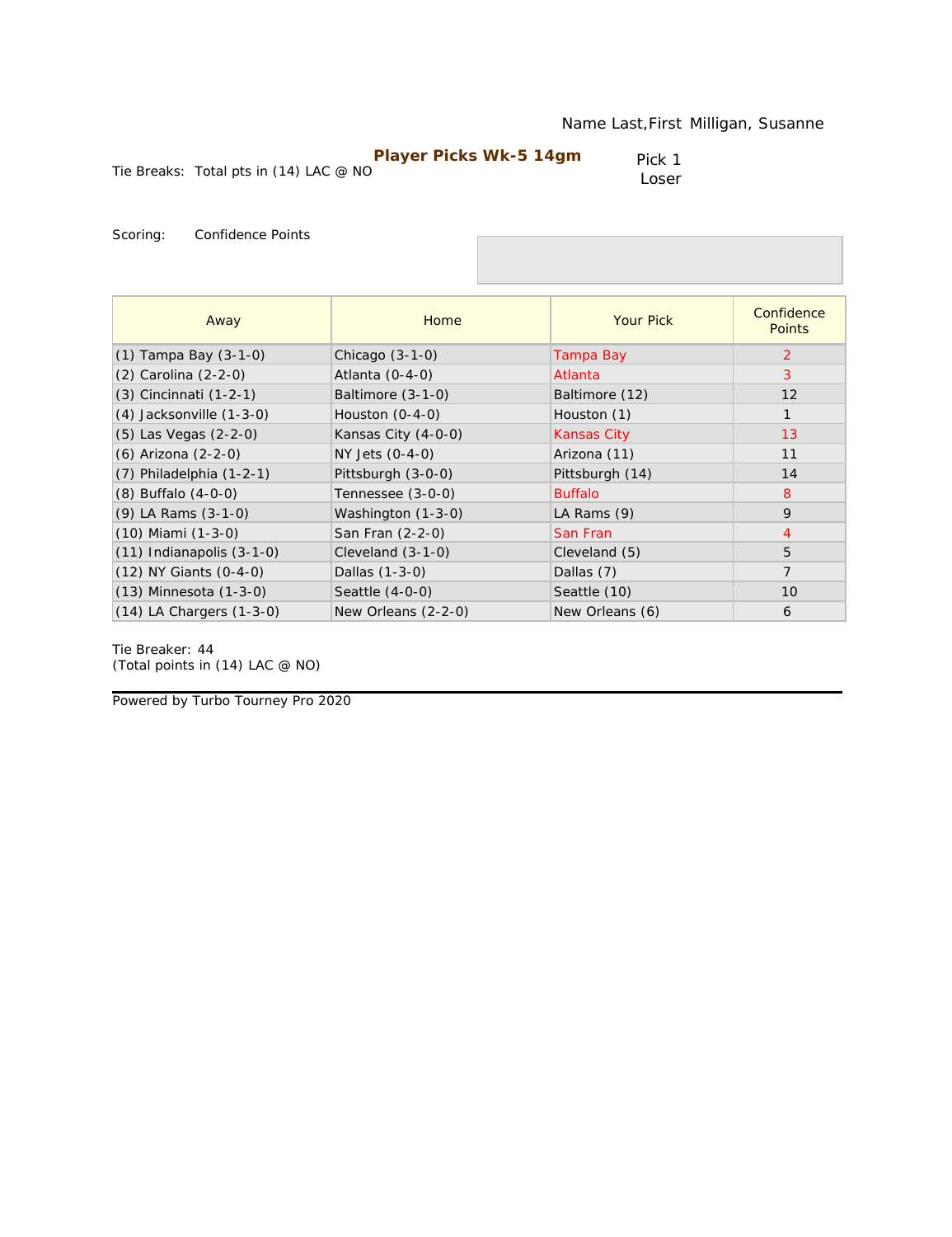| <b>Player Picks Wk-5 14gm</b>            | Pick 1 |
|------------------------------------------|--------|
| Tie Breaks: Total pts in $(14)$ LAC @ NO | Loser  |

| Away                          | Home                | <b>Your Pick</b>   | Confidence<br><b>Points</b> |
|-------------------------------|---------------------|--------------------|-----------------------------|
| $(1)$ Tampa Bay $(3-1-0)$     | Chicago $(3-1-0)$   | Tampa Bay          | 6                           |
| (2) Carolina (2-2-0)          | Atlanta $(0-4-0)$   | Carolina (5)       | 5                           |
| (3) Cincinnati (1-2-1)        | Baltimore (3-1-0)   | Baltimore (10)     | 10                          |
| $(4)$ Jacksonville $(1-3-0)$  | Houston $(0-4-0)$   | Houston (1)        | $\mathbf{1}$                |
| (5) Las Vegas (2-2-0)         | Kansas City (4-0-0) | <b>Kansas City</b> | 14                          |
| (6) Arizona (2-2-0)           | NY Jets (0-4-0)     | Arizona (4)        | $\overline{4}$              |
| $(7)$ Philadelphia $(1-2-1)$  | Pittsburgh (3-0-0)  | Pittsburgh (13)    | 13                          |
| $(8)$ Buffalo $(4-0-0)$       | Tennessee (3-0-0)   | <b>Buffalo</b>     | 9                           |
| (9) LA Rams (3-1-0)           | Washington (1-3-0)  | LA Rams (11)       | 11                          |
| $(10)$ Miami $(1-3-0)$        | San Fran (2-2-0)    | San Fran           | 7                           |
| $(11)$ Indianapolis $(3-1-0)$ | Cleveland $(3-1-0)$ | Cleveland (3)      | 3                           |
| $(12)$ NY Giants $(0-4-0)$    | Dallas (1-3-0)      | Dallas (2)         | 2                           |
| $(13)$ Minnesota $(1-3-0)$    | Seattle $(4-0-0)$   | Seattle (12)       | 12                          |
| $(14)$ LA Chargers $(1-3-0)$  | New Orleans (2-2-0) | New Orleans (8)    | 8                           |

Tie Breaker: 48 *(Total points in (14) LAC @ NO)*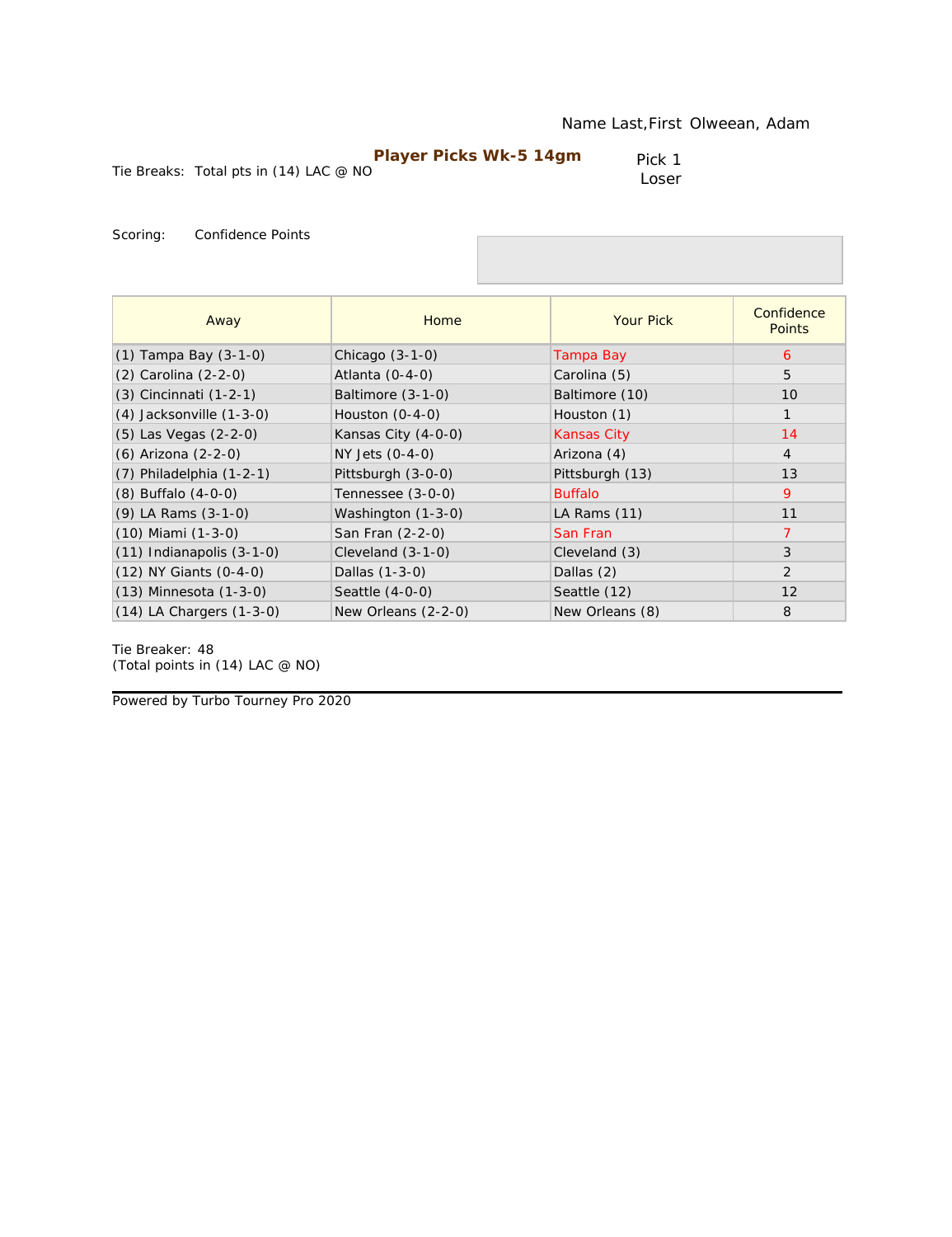Pick 1 Rd1-SF Rd2-NO Loser

Tie Breaks: Total pts in (14) LAC @ NO

Scoring: Confidence Points

| Away                          | Home                | <b>Your Pick</b>   | Confidence<br><b>Points</b> |
|-------------------------------|---------------------|--------------------|-----------------------------|
| $(1)$ Tampa Bay $(3-1-0)$     | Chicago $(3-1-0)$   | Tampa Bay          | 1                           |
| (2) Carolina (2-2-0)          | Atlanta $(0-4-0)$   | Carolina (5)       | 5                           |
| $(3)$ Cincinnati $(1-2-1)$    | Baltimore (3-1-0)   | Baltimore (13)     | 13                          |
| $(4)$ Jacksonville $(1-3-0)$  | Houston $(0-4-0)$   | Houston (2)        | $\overline{2}$              |
| $(5)$ Las Vegas $(2-2-0)$     | Kansas City (4-0-0) | <b>Kansas City</b> | 14                          |
| (6) Arizona (2-2-0)           | NY Jets (0-4-0)     | Arizona (11)       | 11                          |
| $(7)$ Philadelphia $(1-2-1)$  | Pittsburgh (3-0-0)  | Pittsburgh (8)     | 8                           |
| $(8)$ Buffalo $(4-0-0)$       | Tennessee (3-0-0)   | <b>Buffalo</b>     | 10                          |
| $(9)$ LA Rams $(3-1-0)$       | Washington (1-3-0)  | LA Rams (6)        | 6                           |
| $(10)$ Miami $(1-3-0)$        | San Fran (2-2-0)    | San Fran           | $\overline{7}$              |
| $(11)$ Indianapolis $(3-1-0)$ | Cleveland $(3-1-0)$ | Indianapolis       | 3                           |
| (12) NY Giants (0-4-0)        | Dallas (1-3-0)      | Dallas (4)         | $\overline{4}$              |
| $(13)$ Minnesota $(1-3-0)$    | Seattle (4-0-0)     | Seattle (9)        | 9                           |
| $(14)$ LA Chargers $(1-3-0)$  | New Orleans (2-2-0) | New Orleans (12)   | 12                          |

Tie Breaker: 52 *(Total points in (14) LAC @ NO)*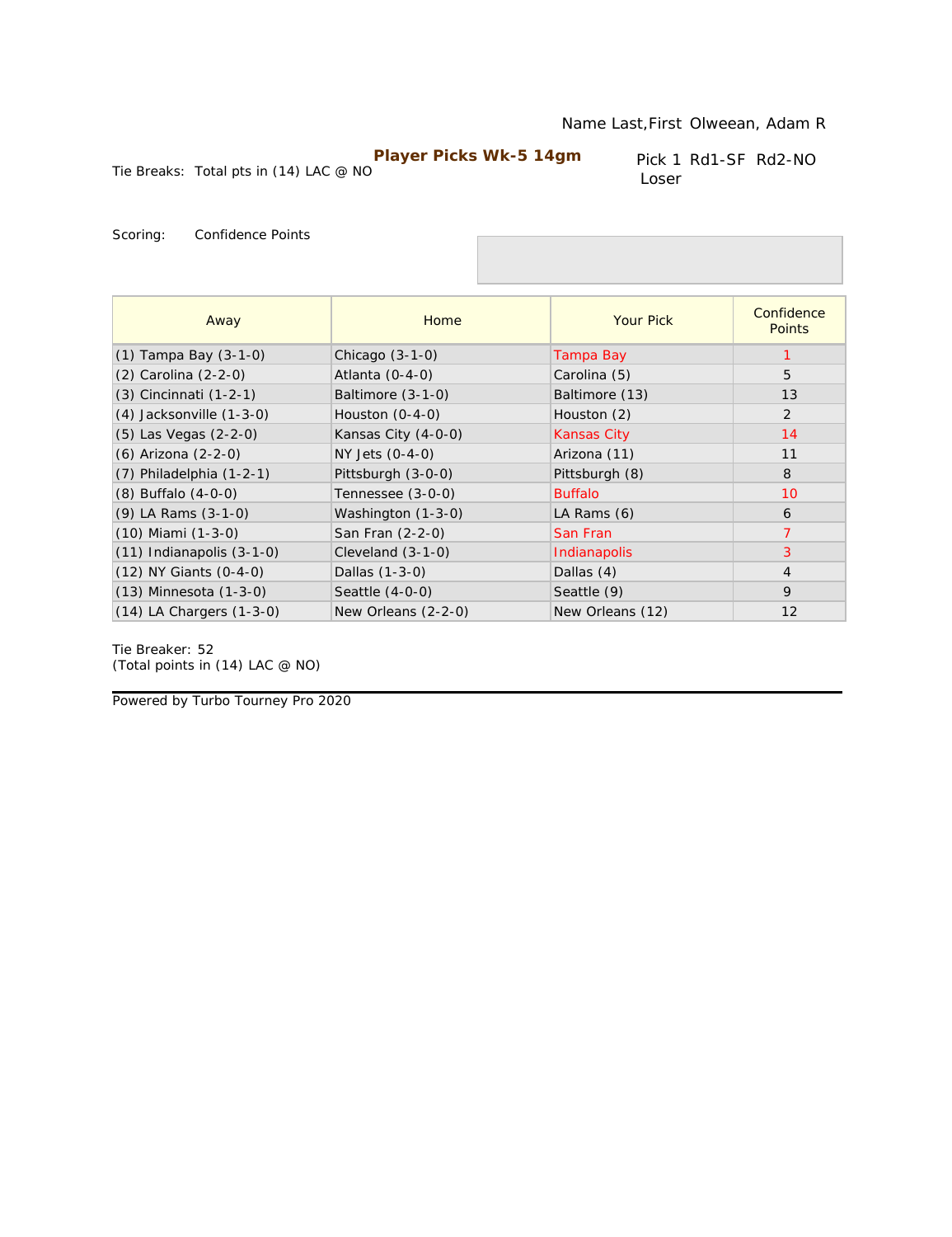|                                        | <b>Player Picks Wk-5 14gm</b> | Pick 1 |
|----------------------------------------|-------------------------------|--------|
| Tie Breaks: Total pts in (14) LAC @ NO |                               | Loser  |

Loser

Scoring: Confidence Points

| Away                          | Home                | <b>Your Pick</b>   | Confidence<br><b>Points</b> |
|-------------------------------|---------------------|--------------------|-----------------------------|
| $(1)$ Tampa Bay $(3-1-0)$     | Chicago $(3-1-0)$   | Chicago (2)        | 2                           |
| (2) Carolina (2-2-0)          | Atlanta $(0-4-0)$   | Carolina (12)      | 12                          |
| (3) Cincinnati (1-2-1)        | Baltimore (3-1-0)   | Baltimore (10)     | 10                          |
| $(4)$ Jacksonville $(1-3-0)$  | Houston $(0-4-0)$   | Jacksonville       | $\overline{5}$              |
| (5) Las Vegas (2-2-0)         | Kansas City (4-0-0) | <b>Kansas City</b> | 14                          |
| (6) Arizona (2-2-0)           | NY Jets (0-4-0)     | Arizona (9)        | 9                           |
| $(7)$ Philadelphia $(1-2-1)$  | Pittsburgh (3-0-0)  | Pittsburgh (1)     | $\mathbf{1}$                |
| $(8)$ Buffalo $(4-0-0)$       | Tennessee (3-0-0)   | <b>Buffalo</b>     | 3                           |
| $(9)$ LA Rams $(3-1-0)$       | Washington (1-3-0)  | LA Rams (13)       | 13                          |
| $(10)$ Miami $(1-3-0)$        | San Fran (2-2-0)    | San Fran           | $\overline{7}$              |
| $(11)$ Indianapolis $(3-1-0)$ | Cleveland $(3-1-0)$ | Cleveland (4)      | $\overline{4}$              |
| (12) NY Giants (0-4-0)        | Dallas (1-3-0)      | Dallas (6)         | 6                           |
| $(13)$ Minnesota $(1-3-0)$    | Seattle $(4-0-0)$   | Seattle (11)       | 11                          |
| $(14)$ LA Chargers $(1-3-0)$  | New Orleans (2-2-0) | New Orleans (8)    | 8                           |

Tie Breaker: 48 *(Total points in (14) LAC @ NO)*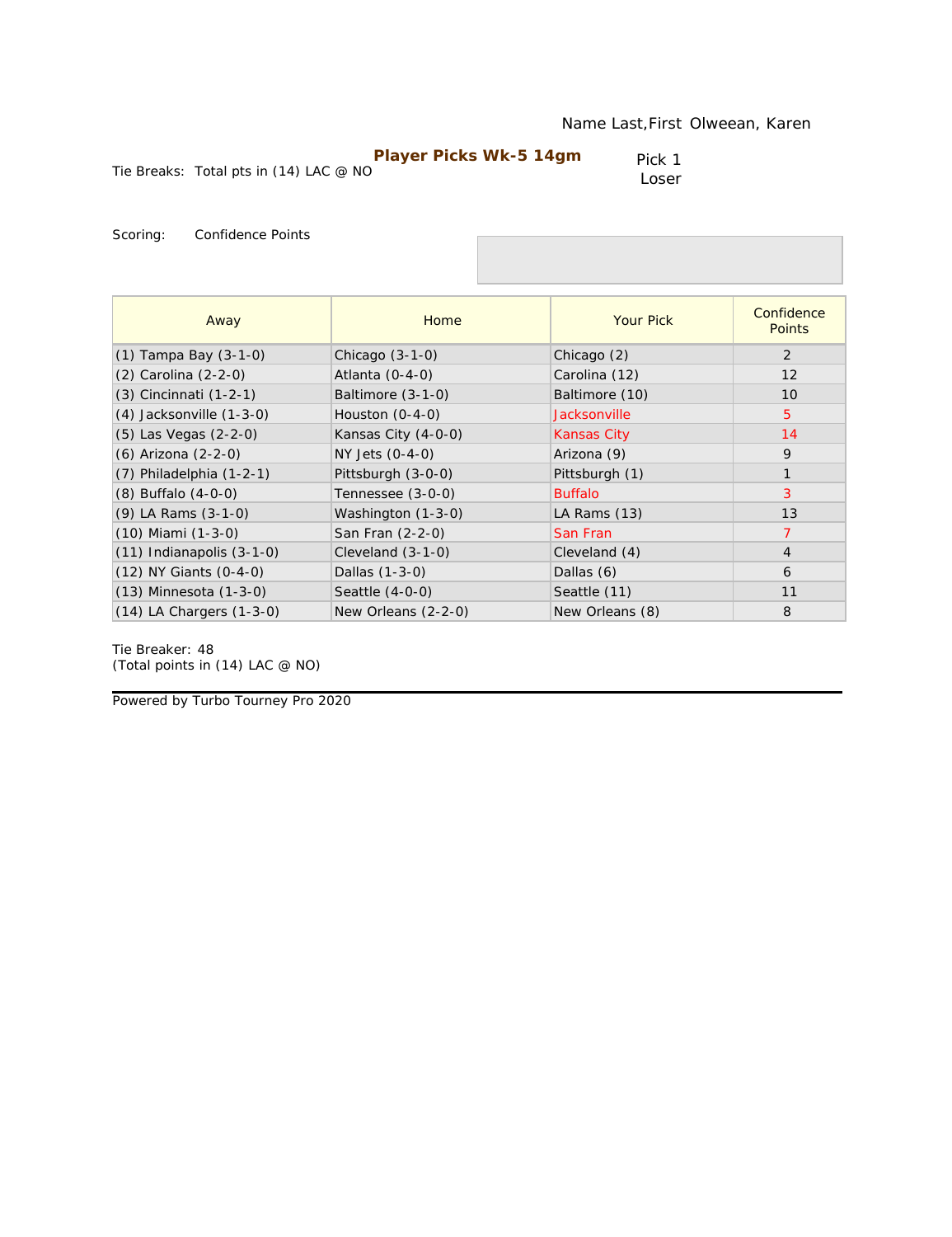#### Name Last,First Page, Fred

### **Player Picks Wk-5 14gm**

Tie Breaks: Total pts in (14) LAC @ NO

Pick 1 Pittsburgh Steelers Loser

Scoring: Confidence Points

| Away                          | Home                | <b>Your Pick</b>   | Confidence<br><b>Points</b> |
|-------------------------------|---------------------|--------------------|-----------------------------|
| $(1)$ Tampa Bay $(3-1-0)$     | Chicago $(3-1-0)$   | Tampa Bay          | 1                           |
| (2) Carolina (2-2-0)          | Atlanta $(0-4-0)$   | Carolina (3)       | 3                           |
| (3) Cincinnati (1-2-1)        | Baltimore (3-1-0)   | Baltimore (14)     | 14                          |
| $(4)$ Jacksonville $(1-3-0)$  | Houston $(0-4-0)$   | Houston (2)        | 2                           |
| $(5)$ Las Vegas $(2-2-0)$     | Kansas City (4-0-0) | <b>Kansas City</b> | 13                          |
| (6) Arizona (2-2-0)           | $NY$ Jets $(0-4-0)$ | Arizona (11)       | 11                          |
| $(7)$ Philadelphia $(1-2-1)$  | Pittsburgh (3-0-0)  | Pittsburgh (12)    | 12                          |
| $(8)$ Buffalo $(4-0-0)$       | Tennessee (3-0-0)   | <b>Buffalo</b>     | $\overline{5}$              |
| $(9)$ LA Rams $(3-1-0)$       | Washington (1-3-0)  | LA Rams (6)        | 6                           |
| $(10)$ Miami $(1-3-0)$        | San Fran (2-2-0)    | San Fran           | 10                          |
| $(11)$ Indianapolis $(3-1-0)$ | Cleveland $(3-1-0)$ | Cleveland (4)      | $\overline{4}$              |
| (12) NY Giants (0-4-0)        | Dallas (1-3-0)      | Dallas (9)         | 9                           |
| $(13)$ Minnesota $(1-3-0)$    | Seattle $(4-0-0)$   | Seattle (8)        | 8                           |
| $(14)$ LA Chargers $(1-3-0)$  | New Orleans (2-2-0) | New Orleans (7)    | $\overline{7}$              |

Tie Breaker: 48 *(Total points in (14) LAC @ NO)*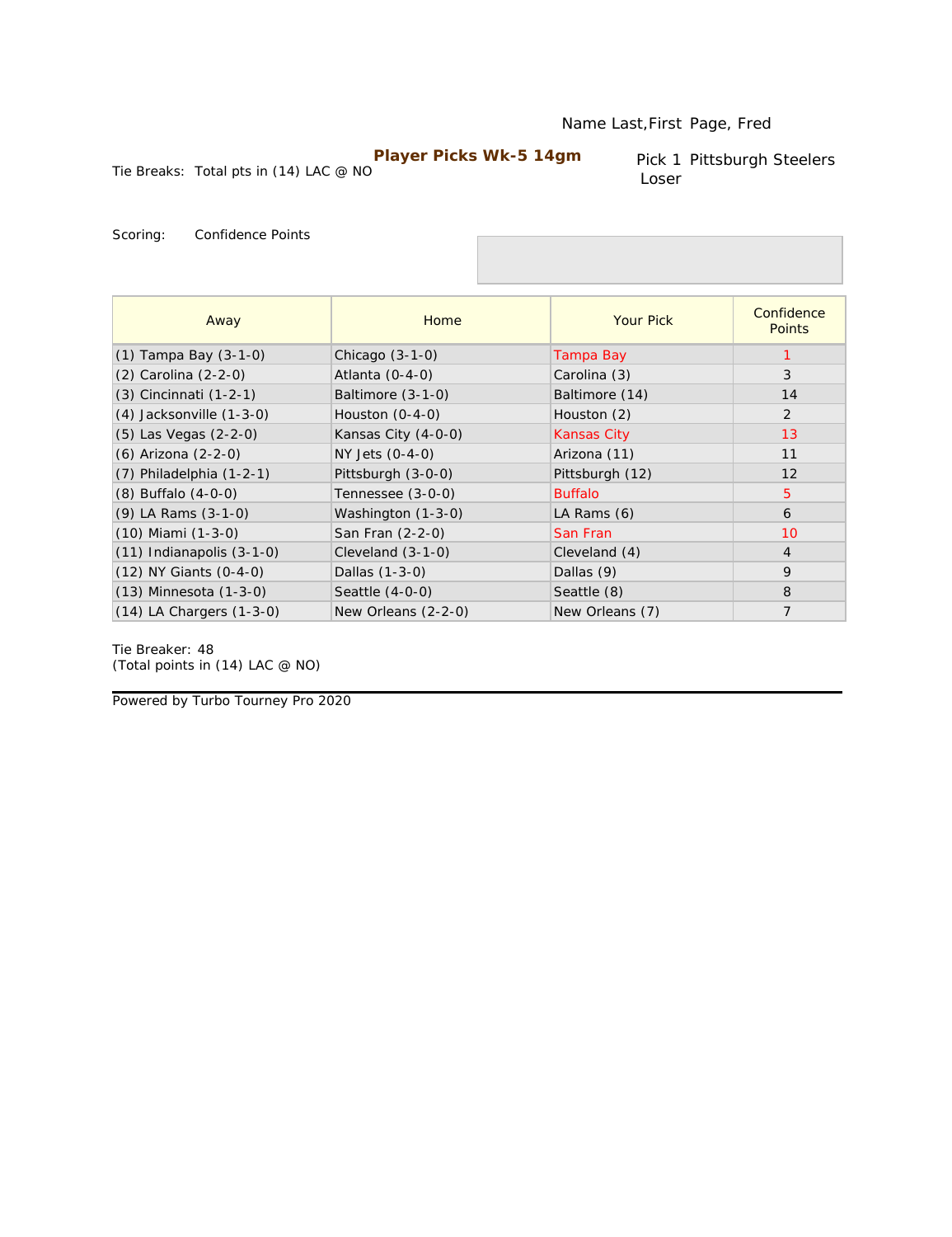|                                          | Player Picks Wk-5 14gm | Pick 1 |
|------------------------------------------|------------------------|--------|
| Tie Breaks: Total pts in $(14)$ LAC @ NO |                        | Loser  |

| Away                          | Home                | <b>Your Pick</b>   | Confidence<br><b>Points</b> |
|-------------------------------|---------------------|--------------------|-----------------------------|
| $(1)$ Tampa Bay $(3-1-0)$     | Chicago $(3-1-0)$   | Tampa Bay          | 2                           |
| (2) Carolina (2-2-0)          | Atlanta $(0-4-0)$   | Atlanta            |                             |
| (3) Cincinnati (1-2-1)        | Baltimore (3-1-0)   | Baltimore (14)     | 14                          |
| $(4)$ Jacksonville $(1-3-0)$  | Houston $(0-4-0)$   | Houston (3)        | 3                           |
| (5) Las Vegas (2-2-0)         | Kansas City (4-0-0) | <b>Kansas City</b> | 13                          |
| (6) Arizona (2-2-0)           | NY Jets (0-4-0)     | Arizona (12)       | 12                          |
| $(7)$ Philadelphia $(1-2-1)$  | Pittsburgh (3-0-0)  | Pittsburgh (11)    | 11                          |
| $(8)$ Buffalo $(4-0-0)$       | Tennessee (3-0-0)   | <b>Buffalo</b>     | $\overline{4}$              |
| $(9)$ LA Rams $(3-1-0)$       | Washington (1-3-0)  | LA Rams (10)       | 10                          |
| $(10)$ Miami $(1-3-0)$        | San Fran (2-2-0)    | San Fran           | 6                           |
| $(11)$ Indianapolis $(3-1-0)$ | Cleveland $(3-1-0)$ | Cleveland (5)      | 5                           |
| $(12)$ NY Giants $(0-4-0)$    | Dallas (1-3-0)      | Dallas (9)         | 9                           |
| $(13)$ Minnesota $(1-3-0)$    | Seattle $(4-0-0)$   | Seattle (8)        | 8                           |
| $(14)$ LA Chargers $(1-3-0)$  | New Orleans (2-2-0) | New Orleans (7)    | $\overline{7}$              |

Tie Breaker: 48 *(Total points in (14) LAC @ NO)*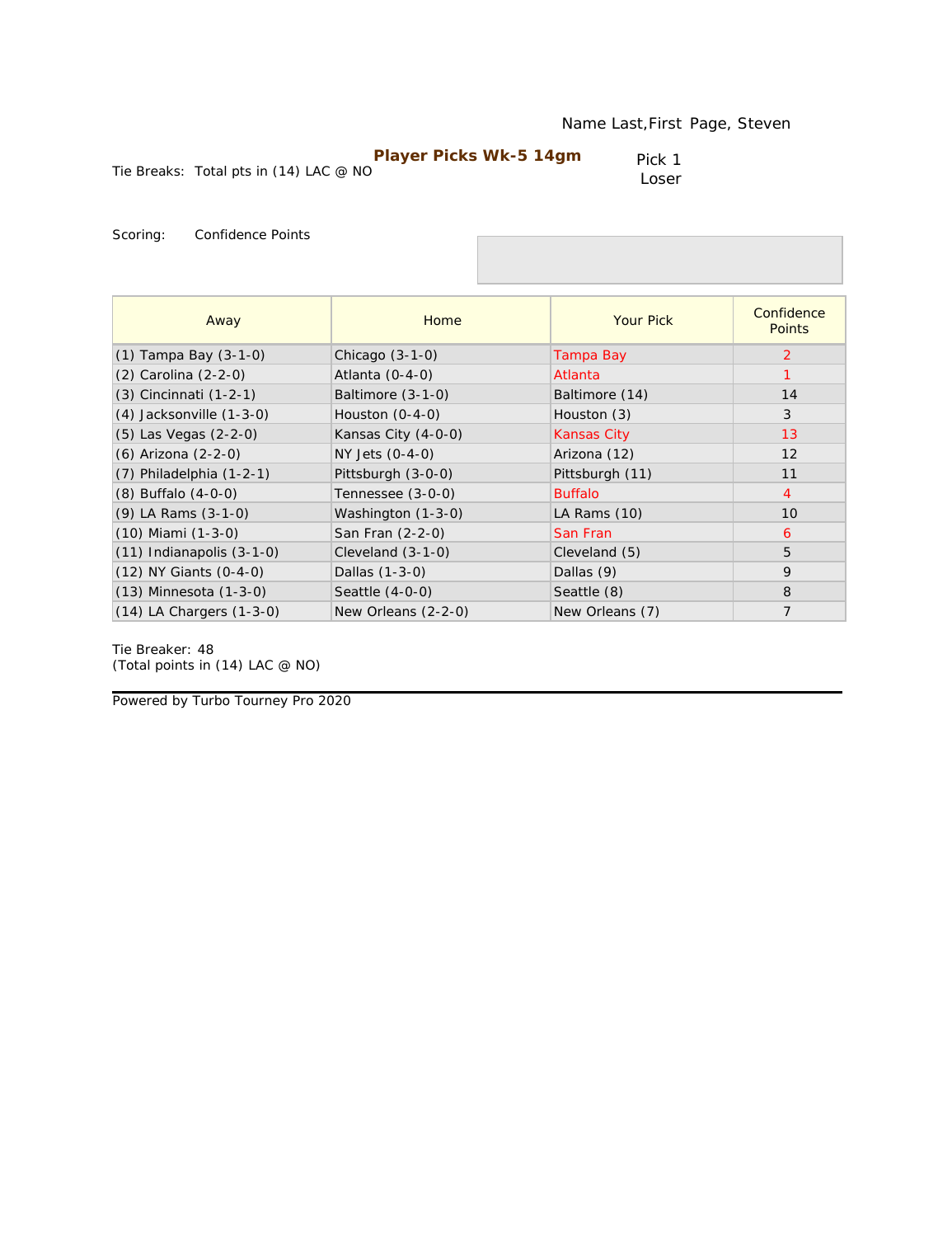Tie Breaks: Total pts in (14) LAC @ NO

Pick 1 Loser Tenn

Scoring: Confidence Points

| Away                          | Home                | <b>Your Pick</b>   | Confidence<br><b>Points</b> |
|-------------------------------|---------------------|--------------------|-----------------------------|
| $(1)$ Tampa Bay $(3-1-0)$     | Chicago $(3-1-0)$   | Tampa Bay          |                             |
| (2) Carolina (2-2-0)          | Atlanta $(0-4-0)$   | Carolina (5)       | 5                           |
| (3) Cincinnati (1-2-1)        | Baltimore (3-1-0)   | Baltimore (14)     | 14                          |
| $(4)$ Jacksonville $(1-3-0)$  | Houston $(0-4-0)$   | Jacksonville       | $\overline{4}$              |
| (5) Las Vegas (2-2-0)         | Kansas City (4-0-0) | <b>Kansas City</b> | 13                          |
| (6) Arizona (2-2-0)           | NY Jets (0-4-0)     | Arizona (12)       | 12                          |
| $(7)$ Philadelphia $(1-2-1)$  | Pittsburgh (3-0-0)  | Pittsburgh (11)    | 11                          |
| $(8)$ Buffalo $(4-0-0)$       | Tennessee (3-0-0)   | <b>Buffalo</b>     | $\overline{2}$              |
| $(9)$ LA Rams $(3-1-0)$       | Washington (1-3-0)  | LA Rams (10)       | 10                          |
| $(10)$ Miami $(1-3-0)$        | San Fran (2-2-0)    | San Fran           | 6                           |
| $(11)$ Indianapolis $(3-1-0)$ | Cleveland $(3-1-0)$ | Cleveland (3)      | 3                           |
| $(12)$ NY Giants $(0-4-0)$    | Dallas (1-3-0)      | Dallas (8)         | 8                           |
| $(13)$ Minnesota $(1-3-0)$    | Seattle $(4-0-0)$   | Seattle (9)        | 9                           |
| $(14)$ LA Chargers $(1-3-0)$  | New Orleans (2-2-0) | New Orleans (7)    | $\overline{7}$              |

Tie Breaker: 45 *(Total points in (14) LAC @ NO)*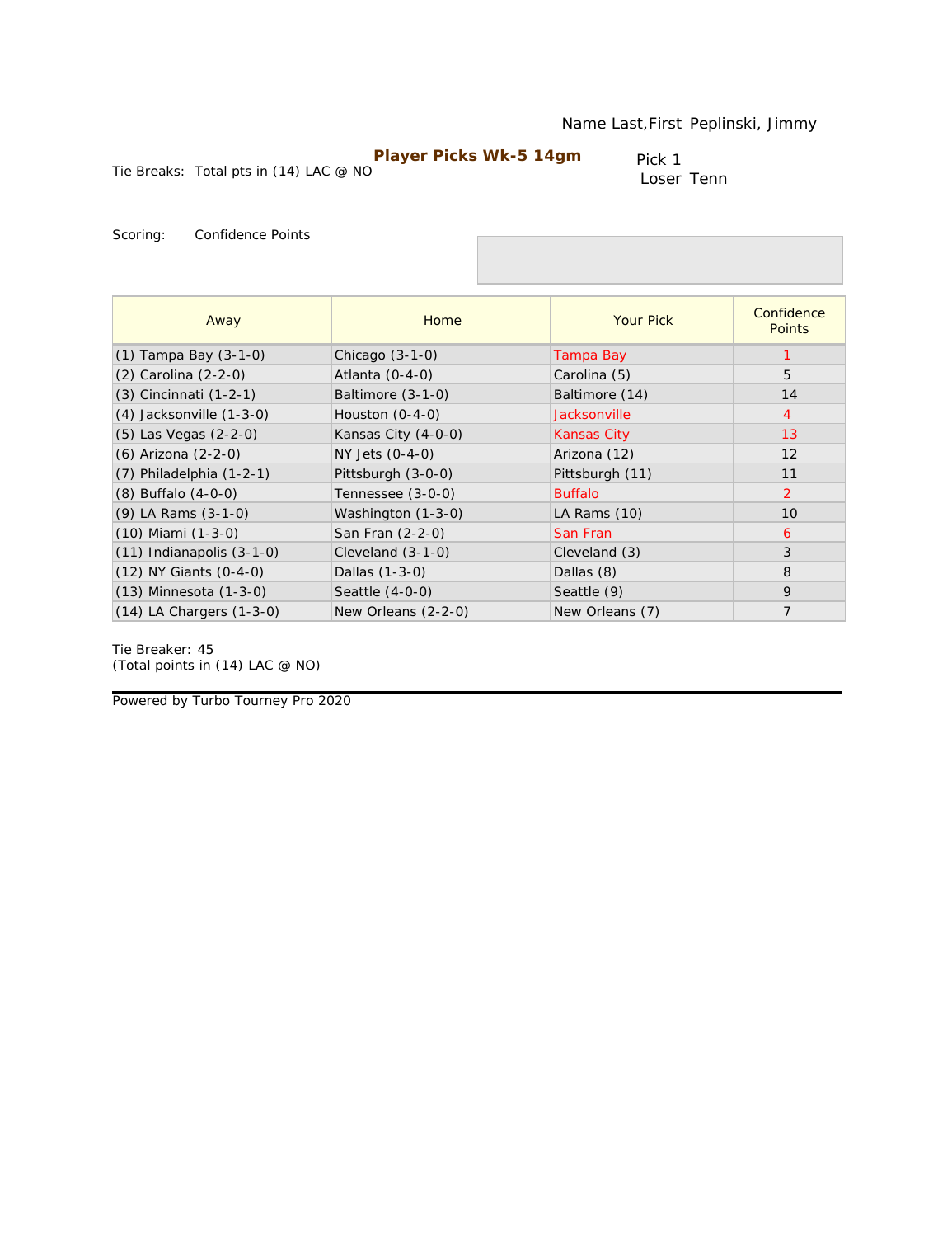Tie Breaks: Total pts in (14) LAC @ NO

Pick 1 na Loser na

Scoring: Confidence Points

| Away                          | Home                | <b>Your Pick</b>   | Confidence<br><b>Points</b> |
|-------------------------------|---------------------|--------------------|-----------------------------|
| $(1)$ Tampa Bay $(3-1-0)$     | Chicago $(3-1-0)$   | Tampa Bay          | 4                           |
| (2) Carolina (2-2-0)          | Atlanta $(0-4-0)$   | Carolina (5)       | 5                           |
| (3) Cincinnati (1-2-1)        | Baltimore $(3-1-0)$ | Baltimore (11)     | 11                          |
| $(4)$ Jacksonville $(1-3-0)$  | Houston $(0-4-0)$   | Jacksonville       | 2                           |
| (5) Las Vegas (2-2-0)         | Kansas City (4-0-0) | <b>Kansas City</b> | 13                          |
| (6) Arizona (2-2-0)           | NY Jets (0-4-0)     | Arizona (12)       | 12                          |
| $(7)$ Philadelphia $(1-2-1)$  | Pittsburgh (3-0-0)  | Pittsburgh (9)     | 9                           |
| $(8)$ Buffalo $(4-0-0)$       | Tennessee (3-0-0)   | <b>Buffalo</b>     | 3                           |
| $(9)$ LA Rams $(3-1-0)$       | Washington (1-3-0)  | LA Rams (10)       | 10                          |
| $(10)$ Miami $(1-3-0)$        | San Fran (2-2-0)    | San Fran           | 8                           |
| $(11)$ Indianapolis $(3-1-0)$ | Cleveland $(3-1-0)$ | Cleveland (7)      | $\overline{7}$              |
| (12) NY Giants (0-4-0)        | Dallas (1-3-0)      | Dallas (6)         | 6                           |
| $(13)$ Minnesota $(1-3-0)$    | Seattle $(4-0-0)$   | Seattle (14)       | 14                          |
| $(14)$ LA Chargers $(1-3-0)$  | New Orleans (2-2-0) | New Orleans (1)    | $\mathbf{1}$                |

Tie Breaker: 48 *(Total points in (14) LAC @ NO)*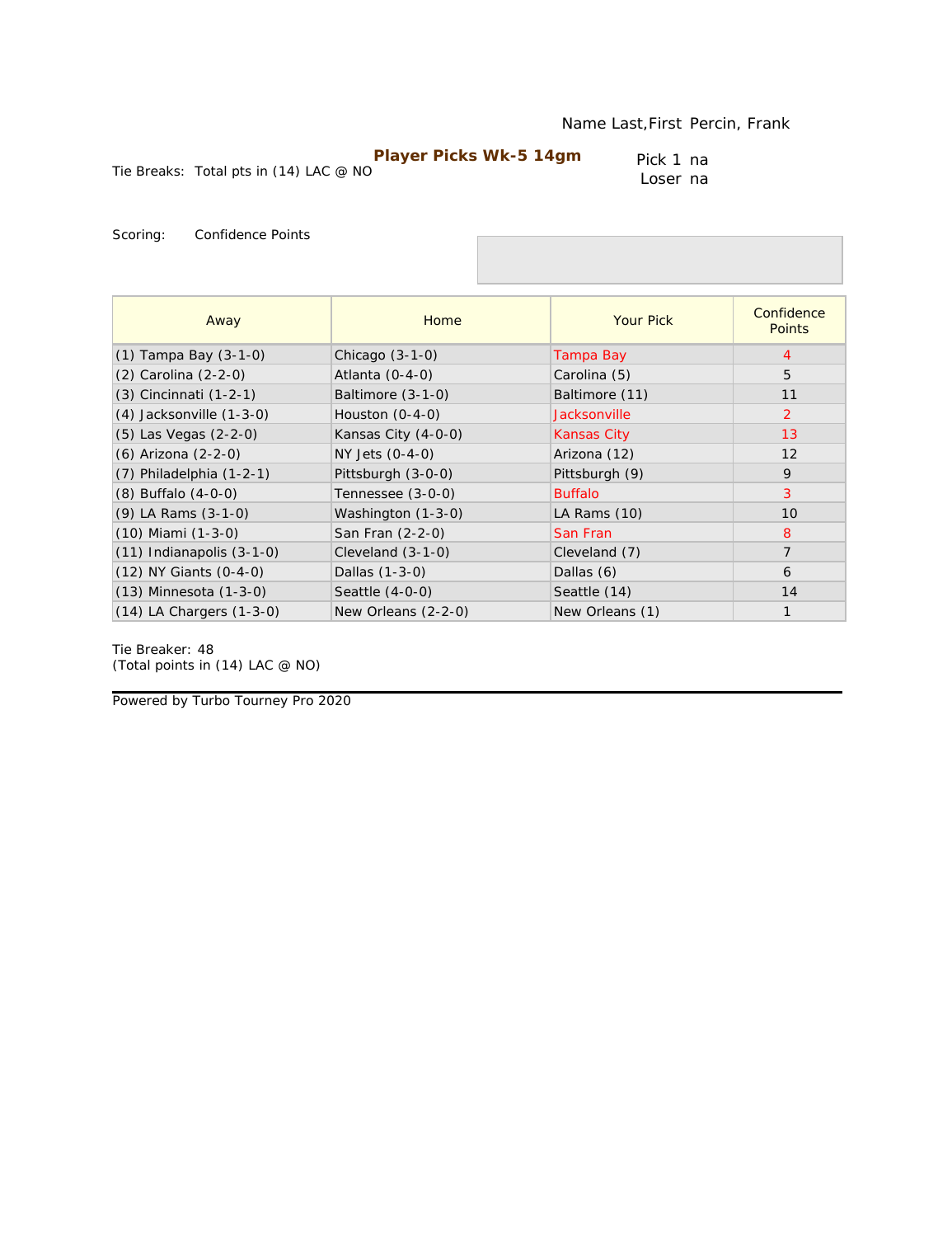Pick 1 1-KC 2-KC Loser Minn

Tie Breaks: Total pts in (14) LAC @ NO

Scoring: Confidence Points

| Away                          | Home                | <b>Your Pick</b>   | Confidence<br><b>Points</b> |
|-------------------------------|---------------------|--------------------|-----------------------------|
| $(1)$ Tampa Bay $(3-1-0)$     | Chicago $(3-1-0)$   | Tampa Bay          |                             |
| (2) Carolina (2-2-0)          | Atlanta $(0-4-0)$   | Atlanta            | 3                           |
| (3) Cincinnati (1-2-1)        | Baltimore (3-1-0)   | Baltimore (14)     | 14                          |
| $(4)$ Jacksonville $(1-3-0)$  | Houston $(0-4-0)$   | Houston (5)        | 5                           |
| (5) Las Vegas (2-2-0)         | Kansas City (4-0-0) | <b>Kansas City</b> | 13                          |
| (6) Arizona (2-2-0)           | NY Jets (0-4-0)     | Arizona (7)        | $\overline{7}$              |
| $(7)$ Philadelphia $(1-2-1)$  | Pittsburgh (3-0-0)  | Pittsburgh (6)     | 6                           |
| $(8)$ Buffalo $(4-0-0)$       | Tennessee (3-0-0)   | <b>Buffalo</b>     | $\overline{4}$              |
| $(9)$ LA Rams $(3-1-0)$       | Washington (1-3-0)  | LA Rams (8)        | 8                           |
| $(10)$ Miami $(1-3-0)$        | San Fran (2-2-0)    | San Fran           | 12                          |
| $(11)$ Indianapolis $(3-1-0)$ | Cleveland $(3-1-0)$ | Cleveland (2)      | 2                           |
| $(12)$ NY Giants $(0-4-0)$    | Dallas (1-3-0)      | Dallas (11)        | 11                          |
| $(13)$ Minnesota $(1-3-0)$    | Seattle (4-0-0)     | Seattle (9)        | 9                           |
| $(14)$ LA Chargers $(1-3-0)$  | New Orleans (2-2-0) | New Orleans (10)   | 10                          |

Tie Breaker: 47 *(Total points in (14) LAC @ NO)*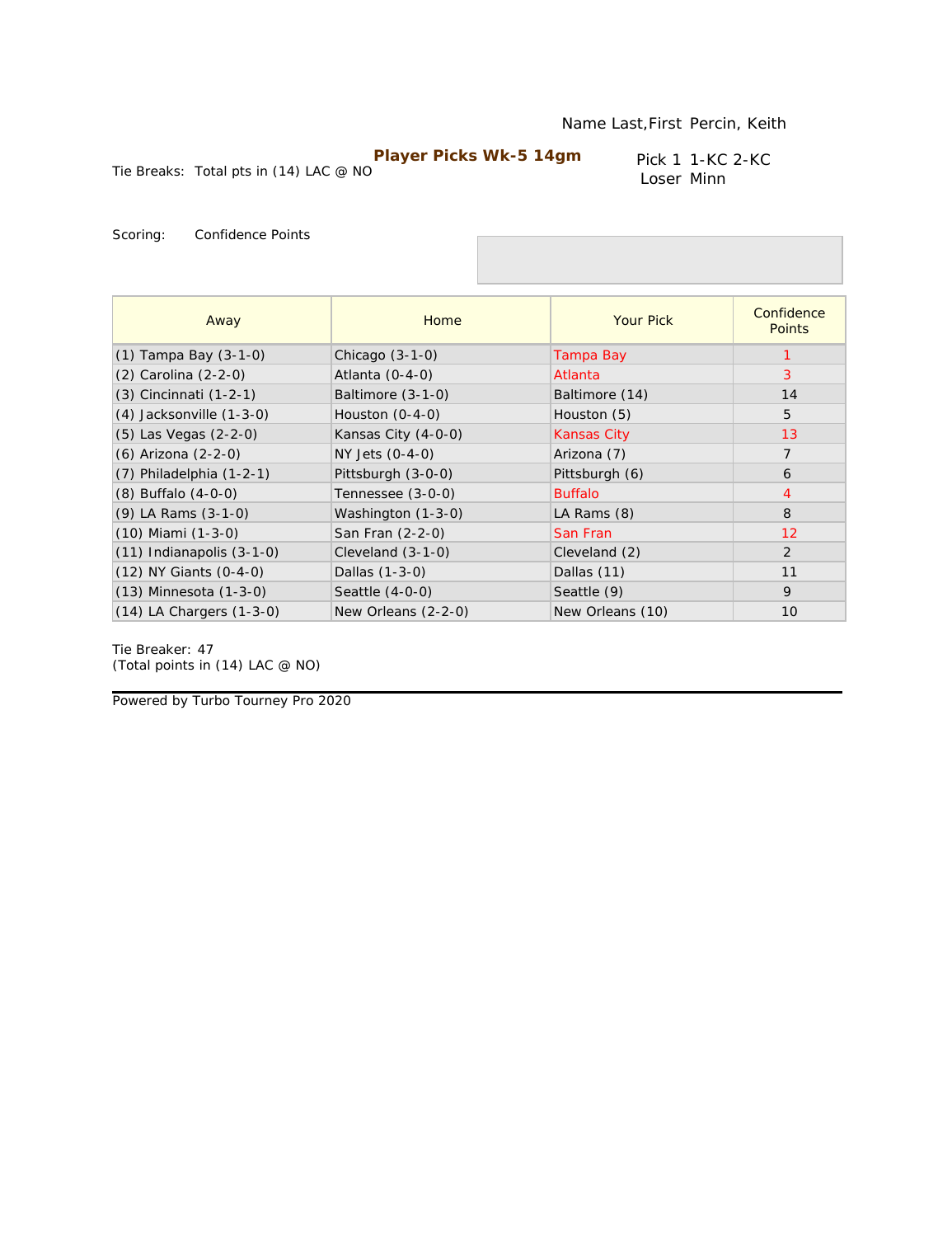Pick 1 2-Sea Loser Minn

Tie Breaks: Total pts in (14) LAC @ NO

Scoring: Confidence Points

| Away                          | Home                | <b>Your Pick</b>   | Confidence<br><b>Points</b> |
|-------------------------------|---------------------|--------------------|-----------------------------|
| $(1)$ Tampa Bay $(3-1-0)$     | Chicago $(3-1-0)$   | Tampa Bay          |                             |
| (2) Carolina (2-2-0)          | Atlanta $(0-4-0)$   | Carolina (3)       | 3                           |
| $(3)$ Cincinnati $(1-2-1)$    | Baltimore (3-1-0)   | Baltimore (10)     | 10                          |
| $(4)$ Jacksonville $(1-3-0)$  | Houston $(0-4-0)$   | Houston (4)        | $\overline{4}$              |
| $(5)$ Las Vegas $(2-2-0)$     | Kansas City (4-0-0) | <b>Kansas City</b> | 11                          |
| (6) Arizona (2-2-0)           | NY Jets (0-4-0)     | Arizona (7)        | $\overline{7}$              |
| $(7)$ Philadelphia $(1-2-1)$  | Pittsburgh (3-0-0)  | Pittsburgh (8)     | 8                           |
| $(8)$ Buffalo $(4-0-0)$       | Tennessee (3-0-0)   | <b>Buffalo</b>     | $\overline{2}$              |
| $(9)$ LA Rams $(3-1-0)$       | Washington (1-3-0)  | LA Rams (6)        | 6                           |
| $(10)$ Miami $(1-3-0)$        | San Fran (2-2-0)    | San Fran           | 12                          |
| $(11)$ Indianapolis $(3-1-0)$ | Cleveland $(3-1-0)$ | Cleveland (5)      | 5                           |
| $(12)$ NY Giants $(0-4-0)$    | Dallas (1-3-0)      | Dallas (9)         | 9                           |
| $(13)$ Minnesota $(1-3-0)$    | Seattle (4-0-0)     | Seattle (13)       | 13                          |
| $(14)$ LA Chargers $(1-3-0)$  | New Orleans (2-2-0) | New Orleans (14)   | 14                          |

Tie Breaker: 48 *(Total points in (14) LAC @ NO)*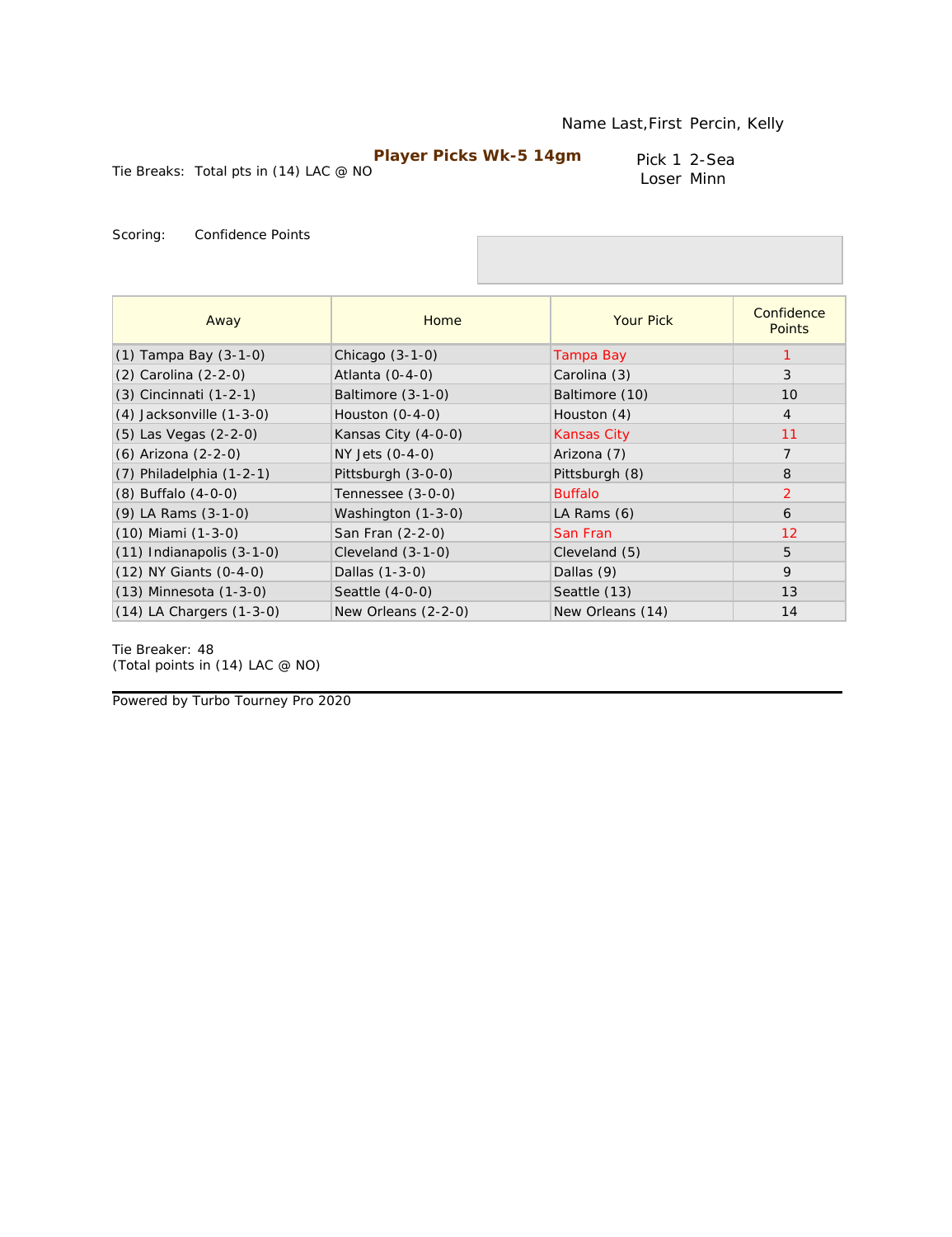#### Name Last,First Percin, Ken

### **Player Picks Wk-5 14gm**

Tie Breaks: Total pts in (14) LAC @ NO

Pick 1 Pick #1 Pitts Pick #2 LA Rams Loser

Scoring: Confidence Points

| Away                          | Home                | <b>Your Pick</b>   | Confidence<br><b>Points</b> |
|-------------------------------|---------------------|--------------------|-----------------------------|
| $(1)$ Tampa Bay $(3-1-0)$     | Chicago (3-1-0)     | Tampa Bay          | 12                          |
| (2) Carolina (2-2-0)          | Atlanta $(0-4-0)$   | Carolina (2)       | 2                           |
| $(3)$ Cincinnati $(1-2-1)$    | Baltimore $(3-1-0)$ | Baltimore (11)     | 11                          |
| $(4)$ Jacksonville $(1-3-0)$  | Houston $(0-4-0)$   | Houston (1)        | $\mathbf{1}$                |
| (5) Las Vegas (2-2-0)         | Kansas City (4-0-0) | <b>Kansas City</b> | 8                           |
| (6) Arizona (2-2-0)           | NY Jets (0-4-0)     | Arizona (6)        | 6                           |
| $(7)$ Philadelphia $(1-2-1)$  | Pittsburgh (3-0-0)  | Pittsburgh (9)     | 9                           |
| $(8)$ Buffalo $(4-0-0)$       | Tennessee (3-0-0)   | <b>Buffalo</b>     | $\overline{4}$              |
| (9) LA Rams (3-1-0)           | Washington (1-3-0)  | LA Rams (10)       | 10                          |
| $(10)$ Miami $(1-3-0)$        | San Fran (2-2-0)    | San Fran           | $\overline{7}$              |
| $(11)$ Indianapolis $(3-1-0)$ | Cleveland $(3-1-0)$ | Cleveland (3)      | 3                           |
| $(12)$ NY Giants $(0-4-0)$    | Dallas (1-3-0)      | Dallas (14)        | 14                          |
| $(13)$ Minnesota $(1-3-0)$    | Seattle $(4-0-0)$   | Seattle (13)       | 13                          |
| $(14)$ LA Chargers $(1-3-0)$  | New Orleans (2-2-0) | New Orleans (5)    | 5                           |

Tie Breaker: 46 *(Total points in (14) LAC @ NO)*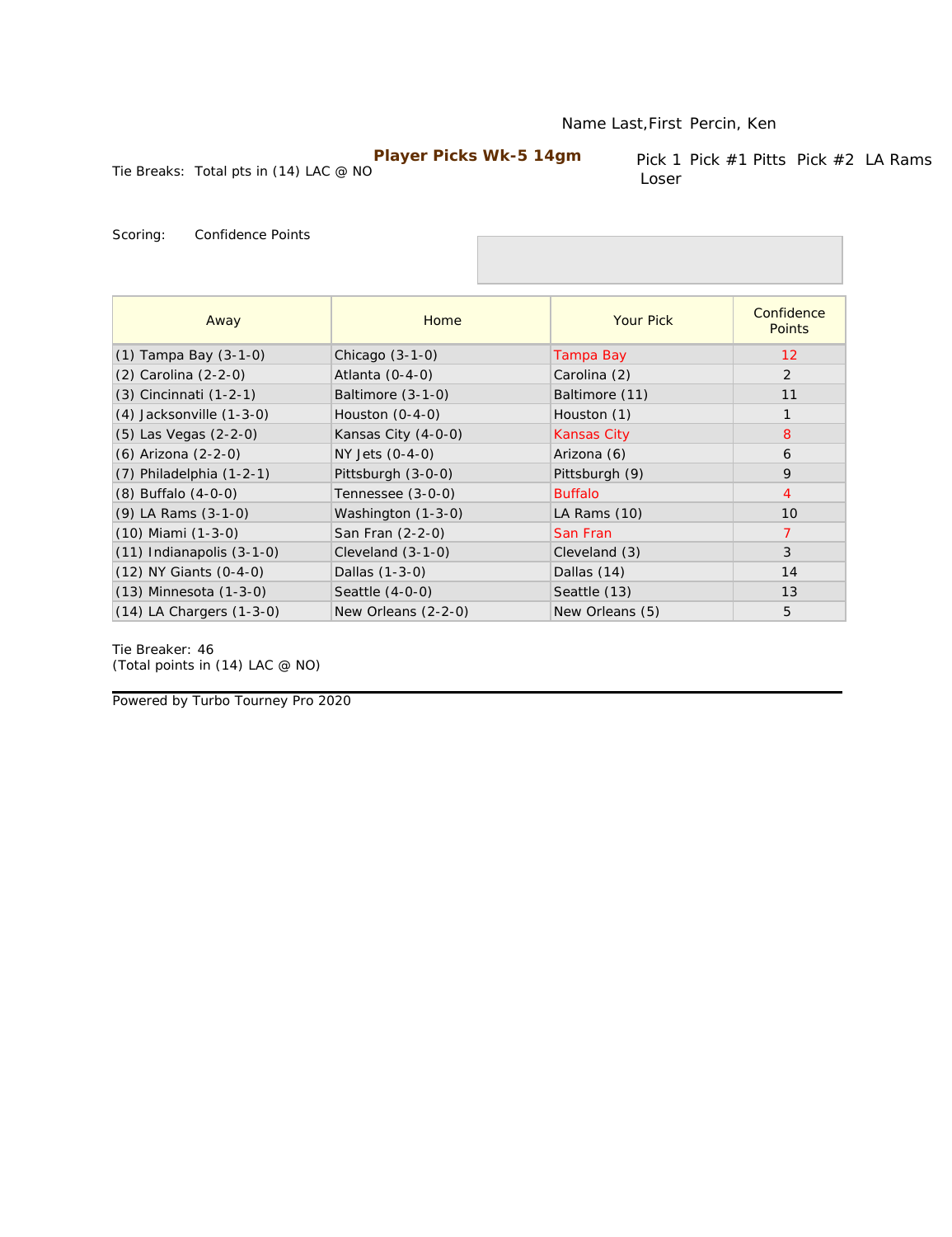Tie Breaks: Total pts in (14) LAC @ NO

Pick 1 1. New Orleans 2. Baltimore Loser Philadelphia

Scoring: Confidence Points

| Away                          | Home                | <b>Your Pick</b>   | Confidence<br><b>Points</b> |
|-------------------------------|---------------------|--------------------|-----------------------------|
| $(1)$ Tampa Bay $(3-1-0)$     | Chicago $(3-1-0)$   | Tampa Bay          |                             |
| (2) Carolina (2-2-0)          | Atlanta $(0-4-0)$   | Atlanta            | 3                           |
| $(3)$ Cincinnati $(1-2-1)$    | Baltimore (3-1-0)   | Baltimore (14)     | 14                          |
| $(4)$ Jacksonville $(1-3-0)$  | Houston $(0-4-0)$   | Houston (2)        | $\overline{2}$              |
| $(5)$ Las Vegas $(2-2-0)$     | Kansas City (4-0-0) | <b>Kansas City</b> | 11                          |
| (6) Arizona (2-2-0)           | NY Jets (0-4-0)     | Arizona (6)        | 6                           |
| $(7)$ Philadelphia $(1-2-1)$  | Pittsburgh (3-0-0)  | Pittsburgh (12)    | 12                          |
| $(8)$ Buffalo $(4-0-0)$       | Tennessee (3-0-0)   | <b>Buffalo</b>     | 5                           |
| (9) LA Rams (3-1-0)           | Washington (1-3-0)  | LA Rams $(10)$     | 10                          |
| $(10)$ Miami $(1-3-0)$        | San Fran (2-2-0)    | San Fran           | $\overline{7}$              |
| $(11)$ Indianapolis $(3-1-0)$ | Cleveland $(3-1-0)$ | Cleveland (4)      | $\overline{4}$              |
| $(12)$ NY Giants $(0-4-0)$    | Dallas (1-3-0)      | Dallas (13)        | 13                          |
| $(13)$ Minnesota $(1-3-0)$    | Seattle (4-0-0)     | Seattle (9)        | 9                           |
| $(14)$ LA Chargers $(1-3-0)$  | New Orleans (2-2-0) | New Orleans (8)    | 8                           |

Tie Breaker: 49 *(Total points in (14) LAC @ NO)*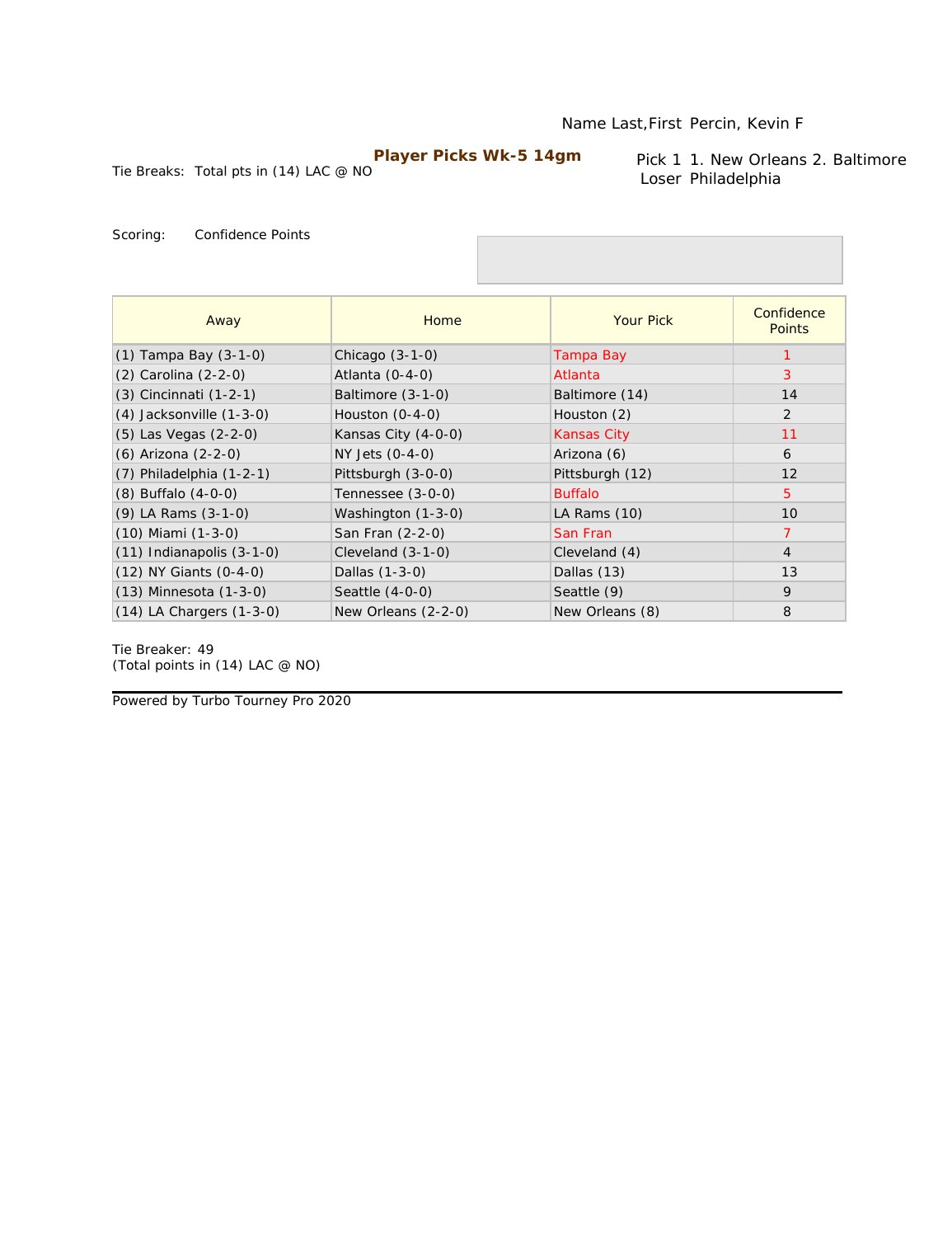Tie Breaks: Total pts in (14) LAC @ NO

Pick 1 Kansas City Loser Minnesota

Scoring: Confidence Points

| Away                          | Home                | <b>Your Pick</b>   | Confidence<br><b>Points</b> |
|-------------------------------|---------------------|--------------------|-----------------------------|
| $(1)$ Tampa Bay $(3-1-0)$     | Chicago $(3-1-0)$   | Tampa Bay          |                             |
| (2) Carolina (2-2-0)          | Atlanta $(0-4-0)$   | Carolina (3)       | 3                           |
| (3) Cincinnati (1-2-1)        | Baltimore (3-1-0)   | Baltimore (14)     | 14                          |
| $(4)$ Jacksonville $(1-3-0)$  | Houston $(0-4-0)$   | Houston (2)        | 2                           |
| (5) Las Vegas (2-2-0)         | Kansas City (4-0-0) | <b>Kansas City</b> | 13                          |
| (6) Arizona (2-2-0)           | NY Jets (0-4-0)     | Arizona (5)        | 5                           |
| $(7)$ Philadelphia $(1-2-1)$  | Pittsburgh (3-0-0)  | Pittsburgh (11)    | 11                          |
| $(8)$ Buffalo $(4-0-0)$       | Tennessee (3-0-0)   | <b>Buffalo</b>     | $\overline{4}$              |
| $(9)$ LA Rams $(3-1-0)$       | Washington (1-3-0)  | LA Rams (7)        | $\overline{7}$              |
| $(10)$ Miami $(1-3-0)$        | San Fran (2-2-0)    | San Fran           | 8                           |
| $(11)$ Indianapolis $(3-1-0)$ | Cleveland $(3-1-0)$ | Indianapolis       | 6                           |
| (12) NY Giants (0-4-0)        | Dallas (1-3-0)      | Dallas (10)        | 10                          |
| $(13)$ Minnesota $(1-3-0)$    | Seattle $(4-0-0)$   | Seattle (12)       | 12                          |
| $(14)$ LA Chargers $(1-3-0)$  | New Orleans (2-2-0) | New Orleans (9)    | 9                           |

Tie Breaker: 45 *(Total points in (14) LAC @ NO)*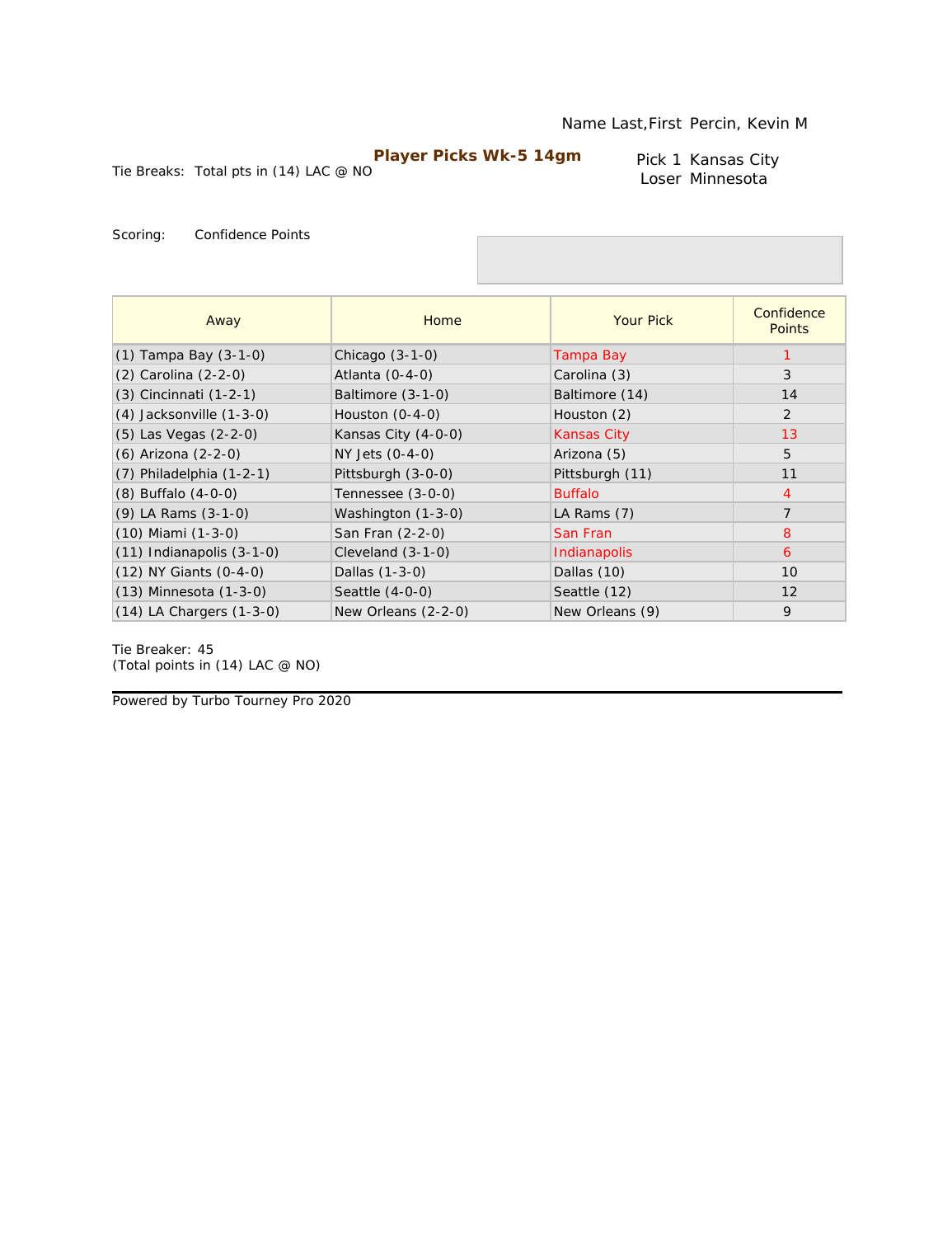Tie Breaks: Total pts in (14) LAC @ NO

Pick 1 1st = Dallas, 2nd = Arizona Loser Minnesota

Scoring: Confidence Points

| Away                          | Home                | <b>Your Pick</b>   | Confidence<br><b>Points</b> |
|-------------------------------|---------------------|--------------------|-----------------------------|
| $(1)$ Tampa Bay $(3-1-0)$     | Chicago $(3-1-0)$   | Tampa Bay          |                             |
| (2) Carolina (2-2-0)          | Atlanta $(0-4-0)$   | Atlanta            | $\overline{2}$              |
| (3) Cincinnati (1-2-1)        | Baltimore $(3-1-0)$ | Baltimore (11)     | 11                          |
| $(4)$ Jacksonville $(1-3-0)$  | Houston $(0-4-0)$   | Houston (12)       | 12                          |
| $(5)$ Las Vegas $(2-2-0)$     | Kansas City (4-0-0) | <b>Kansas City</b> | 5                           |
| (6) Arizona (2-2-0)           | NY Jets (0-4-0)     | Arizona (13)       | 13                          |
| $(7)$ Philadelphia $(1-2-1)$  | Pittsburgh (3-0-0)  | Pittsburgh (10)    | 10                          |
| $(8)$ Buffalo $(4-0-0)$       | Tennessee (3-0-0)   | <b>Buffalo</b>     | 6                           |
| $(9)$ LA Rams $(3-1-0)$       | Washington (1-3-0)  | LA Rams $(9)$      | 9                           |
| (10) Miami (1-3-0)            | San Fran (2-2-0)    | San Fran           | 3                           |
| $(11)$ Indianapolis $(3-1-0)$ | Cleveland $(3-1-0)$ | Cleveland (7)      | $\overline{7}$              |
| $(12)$ NY Giants $(0-4-0)$    | Dallas (1-3-0)      | Dallas (14)        | 14                          |
| $(13)$ Minnesota $(1-3-0)$    | Seattle (4-0-0)     | Seattle (8)        | 8                           |
| $(14)$ LA Chargers $(1-3-0)$  | New Orleans (2-2-0) | New Orleans (4)    | $\overline{4}$              |

Tie Breaker: 51 *(Total points in (14) LAC @ NO)*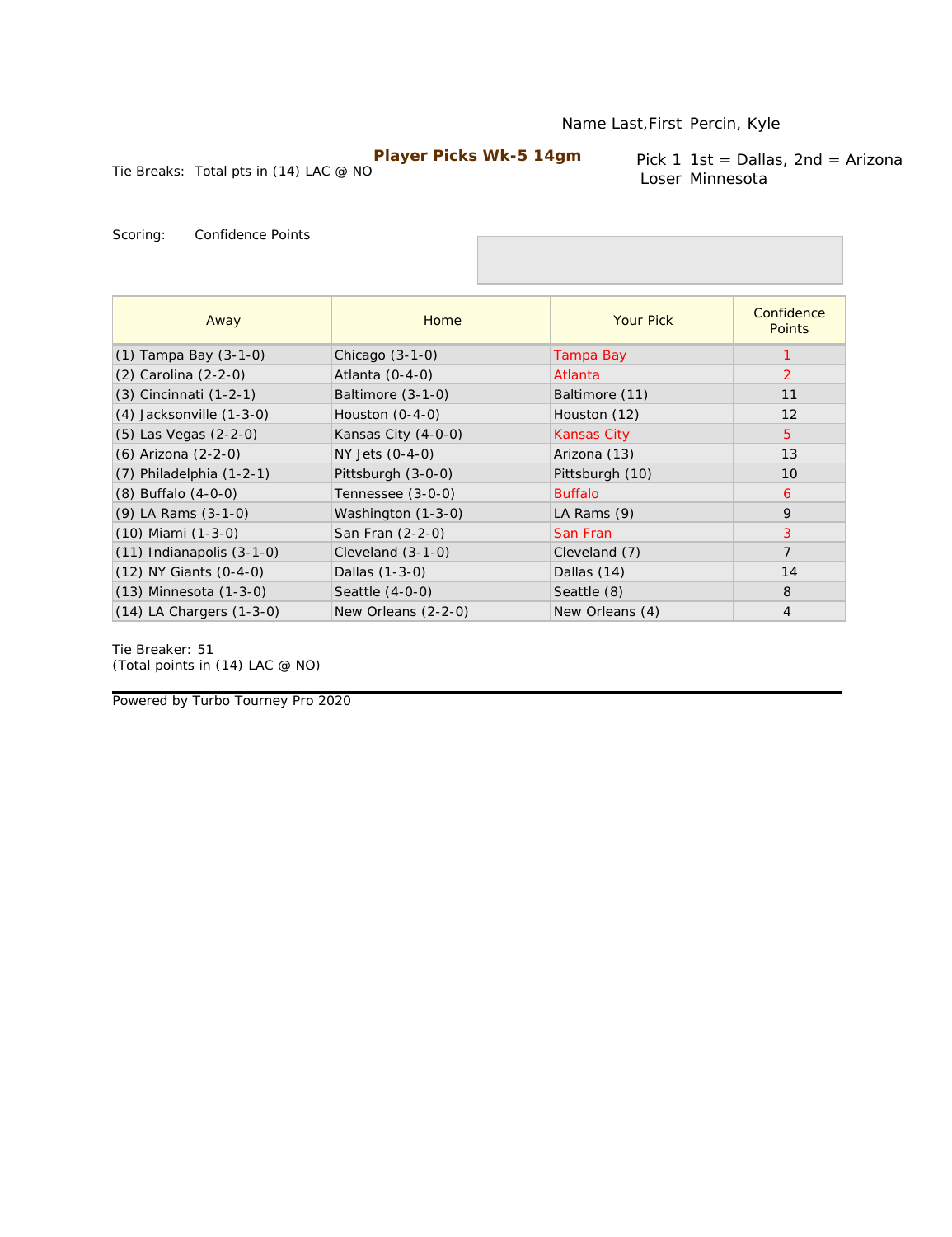Pick 1 na Loser na

Tie Breaks: Total pts in (14) LAC @ NO

Scoring: Confidence Points

| Away                          | Home                | <b>Your Pick</b>   | Confidence<br><b>Points</b> |
|-------------------------------|---------------------|--------------------|-----------------------------|
| $(1)$ Tampa Bay $(3-1-0)$     | Chicago $(3-1-0)$   | Tampa Bay          | 6                           |
| (2) Carolina (2-2-0)          | Atlanta $(0-4-0)$   | Carolina (2)       | 2                           |
| $(3)$ Cincinnati $(1-2-1)$    | Baltimore $(3-1-0)$ | Baltimore (5)      | 5                           |
| $(4)$ Jacksonville $(1-3-0)$  | Houston $(0-4-0)$   | Houston (1)        | $\mathbf{1}$                |
| (5) Las Vegas (2-2-0)         | Kansas City (4-0-0) | <b>Kansas City</b> | 14                          |
| (6) Arizona (2-2-0)           | NY Jets (0-4-0)     | NY Jets            | $\overline{4}$              |
| $(7)$ Philadelphia $(1-2-1)$  | Pittsburgh (3-0-0)  | Pittsburgh (13)    | 13                          |
| $(8)$ Buffalo $(4-0-0)$       | Tennessee (3-0-0)   | <b>Buffalo</b>     | 11                          |
| (9) LA Rams (3-1-0)           | Washington (1-3-0)  | LA Rams $(9)$      | 9                           |
| $(10)$ Miami $(1-3-0)$        | San Fran (2-2-0)    | San Fran           | 8                           |
| $(11)$ Indianapolis $(3-1-0)$ | Cleveland $(3-1-0)$ | Indianapolis       | 3                           |
| $(12)$ NY Giants $(0-4-0)$    | Dallas (1-3-0)      | Dallas (7)         | $\overline{7}$              |
| $(13)$ Minnesota $(1-3-0)$    | Seattle (4-0-0)     | Seattle (12)       | 12                          |
| $(14)$ LA Chargers $(1-3-0)$  | New Orleans (2-2-0) | New Orleans (10)   | 10                          |

Tie Breaker: 42 *(Total points in (14) LAC @ NO)*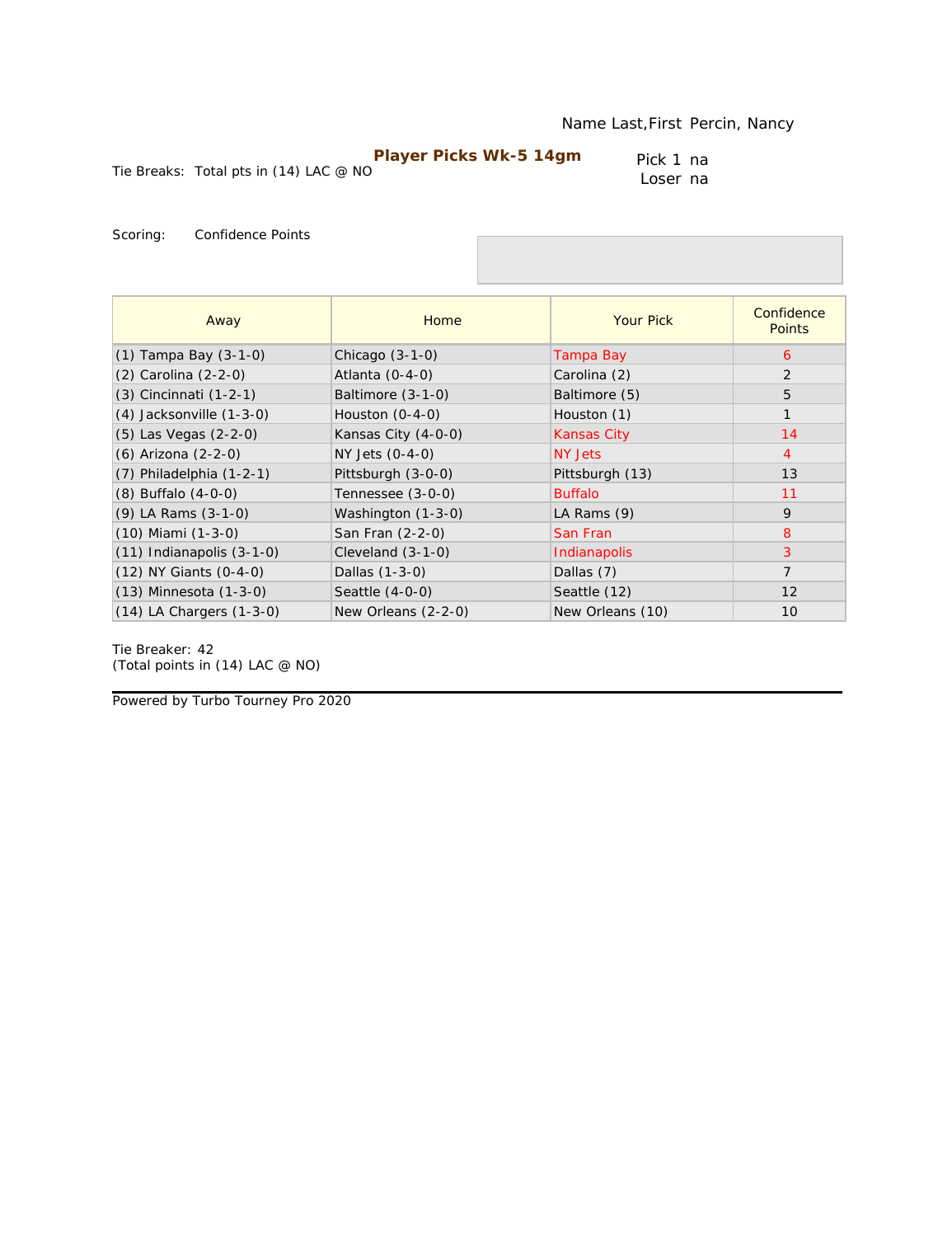Tie Breaks: Total pts in (14) LAC @ NO

Pick 1 Arizona, SanFran Loser Minnesota

Scoring: Confidence Points

| Away                          | Home                | <b>Your Pick</b>   | Confidence<br><b>Points</b> |
|-------------------------------|---------------------|--------------------|-----------------------------|
| $(1)$ Tampa Bay $(3-1-0)$     | Chicago $(3-1-0)$   | Tampa Bay          |                             |
| (2) Carolina (2-2-0)          | Atlanta (0-4-0)     | Atlanta            | 2                           |
| $(3)$ Cincinnati $(1-2-1)$    | Baltimore (3-1-0)   | Baltimore (11)     | 11                          |
| $(4)$ Jacksonville $(1-3-0)$  | Houston $(0-4-0)$   | Houston (3)        | 3                           |
| $(5)$ Las Vegas $(2-2-0)$     | Kansas City (4-0-0) | <b>Kansas City</b> | 9                           |
| (6) Arizona (2-2-0)           | NY Jets (0-4-0)     | Arizona (14)       | 14                          |
| $(7)$ Philadelphia $(1-2-1)$  | Pittsburgh (3-0-0)  | Philadelphia       | $5^{\circ}$                 |
| $(8)$ Buffalo $(4-0-0)$       | Tennessee (3-0-0)   | Tennessee (4)      | $\overline{4}$              |
| $(9)$ LA Rams $(3-1-0)$       | Washington (1-3-0)  | LA Rams $(12)$     | 12                          |
| $(10)$ Miami $(1-3-0)$        | San Fran (2-2-0)    | San Fran           | 13                          |
| $(11)$ Indianapolis $(3-1-0)$ | Cleveland $(3-1-0)$ | Cleveland (7)      | $\overline{7}$              |
| $(12)$ NY Giants $(0-4-0)$    | Dallas (1-3-0)      | Dallas (8)         | 8                           |
| $(13)$ Minnesota $(1-3-0)$    | Seattle (4-0-0)     | Seattle (10)       | 10                          |
| $(14)$ LA Chargers $(1-3-0)$  | New Orleans (2-2-0) | New Orleans (6)    | 6                           |

Tie Breaker: 53 *(Total points in (14) LAC @ NO)*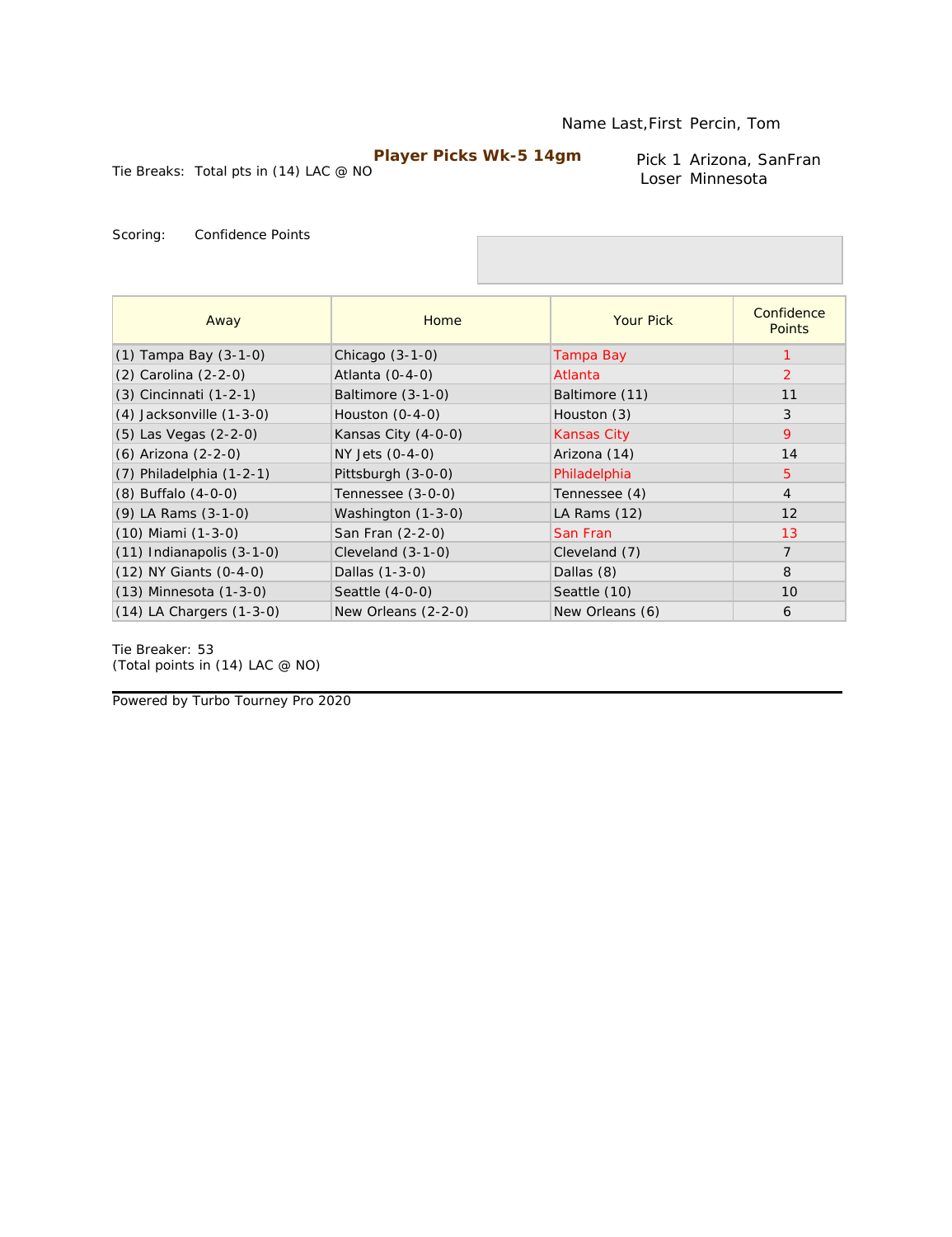Pick 1 Dallas Loser

Tie Breaks: Total pts in (14) LAC @ NO

Scoring: Confidence Points

| Away                          | Home                | <b>Your Pick</b> | Confidence<br><b>Points</b> |
|-------------------------------|---------------------|------------------|-----------------------------|
| $(1)$ Tampa Bay $(3-1-0)$     | Chicago $(3-1-0)$   | Chicago (5)      | 5                           |
| (2) Carolina (2-2-0)          | Atlanta $(0-4-0)$   | Atlanta          | 8                           |
| (3) Cincinnati (1-2-1)        | Baltimore (3-1-0)   | Baltimore (10)   | 10                          |
| (4) Jacksonville (1-3-0)      | Houston $(0-4-0)$   | Houston (9)      | 9                           |
| $(5)$ Las Vegas $(2-2-0)$     | Kansas City (4-0-0) | Kansas City      | $\overline{7}$              |
| (6) Arizona (2-2-0)           | $NY$ Jets $(0-4-0)$ | Arizona (6)      | 6                           |
| $(7)$ Philadelphia $(1-2-1)$  | Pittsburgh (3-0-0)  | Philadelphia     | $\overline{4}$              |
| $(8)$ Buffalo $(4-0-0)$       | Tennessee (3-0-0)   | Tennessee (3)    | 3                           |
| $(9)$ LA Rams $(3-1-0)$       | Washington (1-3-0)  | LA Rams (11)     | 11                          |
| (10) Miami (1-3-0)            | San Fran (2-2-0)    | San Fran         | 12                          |
| $(11)$ Indianapolis $(3-1-0)$ | Cleveland $(3-1-0)$ | Cleveland (2)    | $\overline{2}$              |
| $(12)$ NY Giants $(0-4-0)$    | Dallas (1-3-0)      | Dallas (14)      | 14                          |
| $(13)$ Minnesota $(1-3-0)$    | Seattle (4-0-0)     | Seattle (1)      | $\mathbf{1}$                |
| $(14)$ LA Chargers $(1-3-0)$  | New Orleans (2-2-0) | New Orleans (13) | 13                          |

Tie Breaker: 67 *(Total points in (14) LAC @ NO)*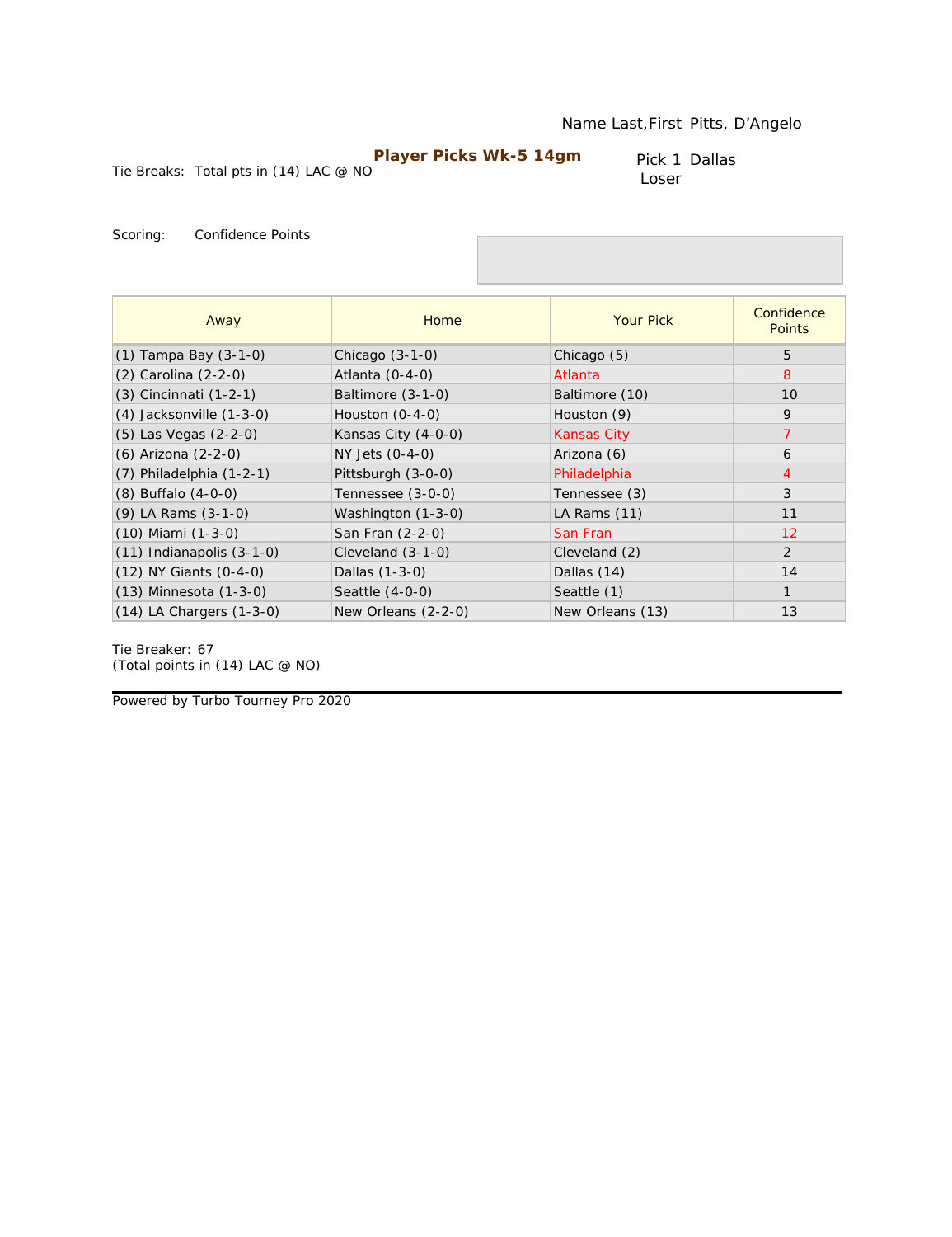Tie Breaks: Total pts in (14) LAC @ NO

Pick 1 C1-Dallas C4-Dallas D4-Pitt Loser C-Phil D-Phil

Scoring: Confidence Points

| Away                          | Home                | <b>Your Pick</b>   | Confidence<br><b>Points</b> |
|-------------------------------|---------------------|--------------------|-----------------------------|
| $(1)$ Tampa Bay $(3-1-0)$     | Chicago $(3-1-0)$   | Chicago (2)        | 2                           |
| $(2)$ Carolina $(2-2-0)$      | Atlanta $(0-4-0)$   | Carolina (4)       | $\overline{4}$              |
| $(3)$ Cincinnati $(1-2-1)$    | Baltimore (3-1-0)   | Baltimore (11)     | 11                          |
| $(4)$ Jacksonville $(1-3-0)$  | Houston $(0-4-0)$   | Houston (6)        | 6                           |
| $(5)$ Las Vegas $(2-2-0)$     | Kansas City (4-0-0) | <b>Kansas City</b> | 12                          |
| (6) Arizona (2-2-0)           | NY Jets (0-4-0)     | Arizona (8)        | 8                           |
| $(7)$ Philadelphia $(1-2-1)$  | Pittsburgh (3-0-0)  | Pittsburgh (13)    | 13                          |
| $(8)$ Buffalo $(4-0-0)$       | Tennessee (3-0-0)   | Tennessee (1)      | $\mathbf{1}$                |
| (9) LA Rams (3-1-0)           | Washington (1-3-0)  | LA Rams (3)        | 3                           |
| $(10)$ Miami $(1-3-0)$        | San Fran (2-2-0)    | San Fran           | $\overline{7}$              |
| $(11)$ Indianapolis $(3-1-0)$ | Cleveland (3-1-0)   | Cleveland (5)      | 5                           |
| $(12)$ NY Giants $(0-4-0)$    | Dallas (1-3-0)      | Dallas (14)        | 14                          |
| $(13)$ Minnesota $(1-3-0)$    | Seattle (4-0-0)     | Seattle (9)        | 9                           |
| $(14)$ LA Chargers $(1-3-0)$  | New Orleans (2-2-0) | New Orleans (10)   | 10                          |

Tie Breaker: 47 *(Total points in (14) LAC @ NO)*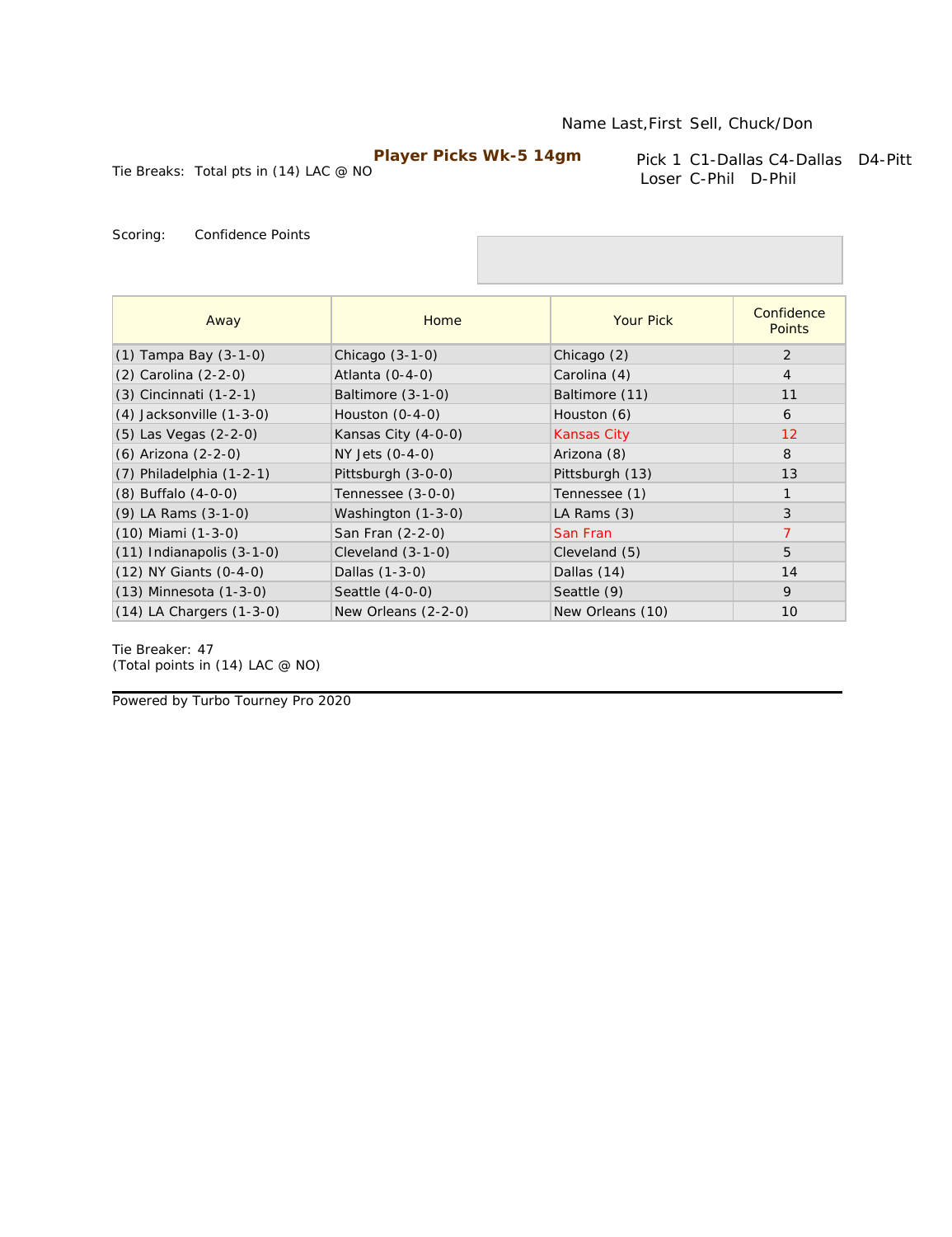Tie Breaks: Total pts in (14) LAC @ NO

Pick 1 R1 - Buccaneers, R2 - Chiefs Loser Tennessee Titans

Scoring: Confidence Points

| Away                          | Home                | <b>Your Pick</b>   | Confidence<br><b>Points</b> |
|-------------------------------|---------------------|--------------------|-----------------------------|
| $(1)$ Tampa Bay $(3-1-0)$     | Chicago $(3-1-0)$   | Tampa Bay          | $12 \overline{ }$           |
| (2) Carolina (2-2-0)          | Atlanta $(0-4-0)$   | Atlanta            | 5                           |
| (3) Cincinnati (1-2-1)        | Baltimore $(3-1-0)$ | Baltimore (14)     | 14                          |
| $(4)$ Jacksonville $(1-3-0)$  | Houston $(0-4-0)$   | Houston (3)        | 3                           |
| $(5)$ Las Vegas $(2-2-0)$     | Kansas City (4-0-0) | <b>Kansas City</b> | 11                          |
| (6) Arizona (2-2-0)           | $NY$ Jets $(0-4-0)$ | Arizona (6)        | 6                           |
| $(7)$ Philadelphia $(1-2-1)$  | Pittsburgh (3-0-0)  | Philadelphia       | $\overline{7}$              |
| $(8)$ Buffalo $(4-0-0)$       | Tennessee (3-0-0)   | <b>Buffalo</b>     | 8                           |
| (9) LA Rams (3-1-0)           | Washington (1-3-0)  | LA Rams (13)       | 13                          |
| $(10)$ Miami $(1-3-0)$        | San Fran (2-2-0)    | San Fran           | 9                           |
| $(11)$ Indianapolis $(3-1-0)$ | Cleveland $(3-1-0)$ | Cleveland (2)      | $\overline{2}$              |
| $(12)$ NY Giants $(0-4-0)$    | Dallas (1-3-0)      | Dallas (1)         | $\mathbf{1}$                |
| $(13)$ Minnesota $(1-3-0)$    | Seattle (4-0-0)     | Seattle (10)       | 10                          |
| $(14)$ LA Chargers $(1-3-0)$  | New Orleans (2-2-0) | New Orleans (4)    | $\overline{4}$              |

Tie Breaker: 45 *(Total points in (14) LAC @ NO)*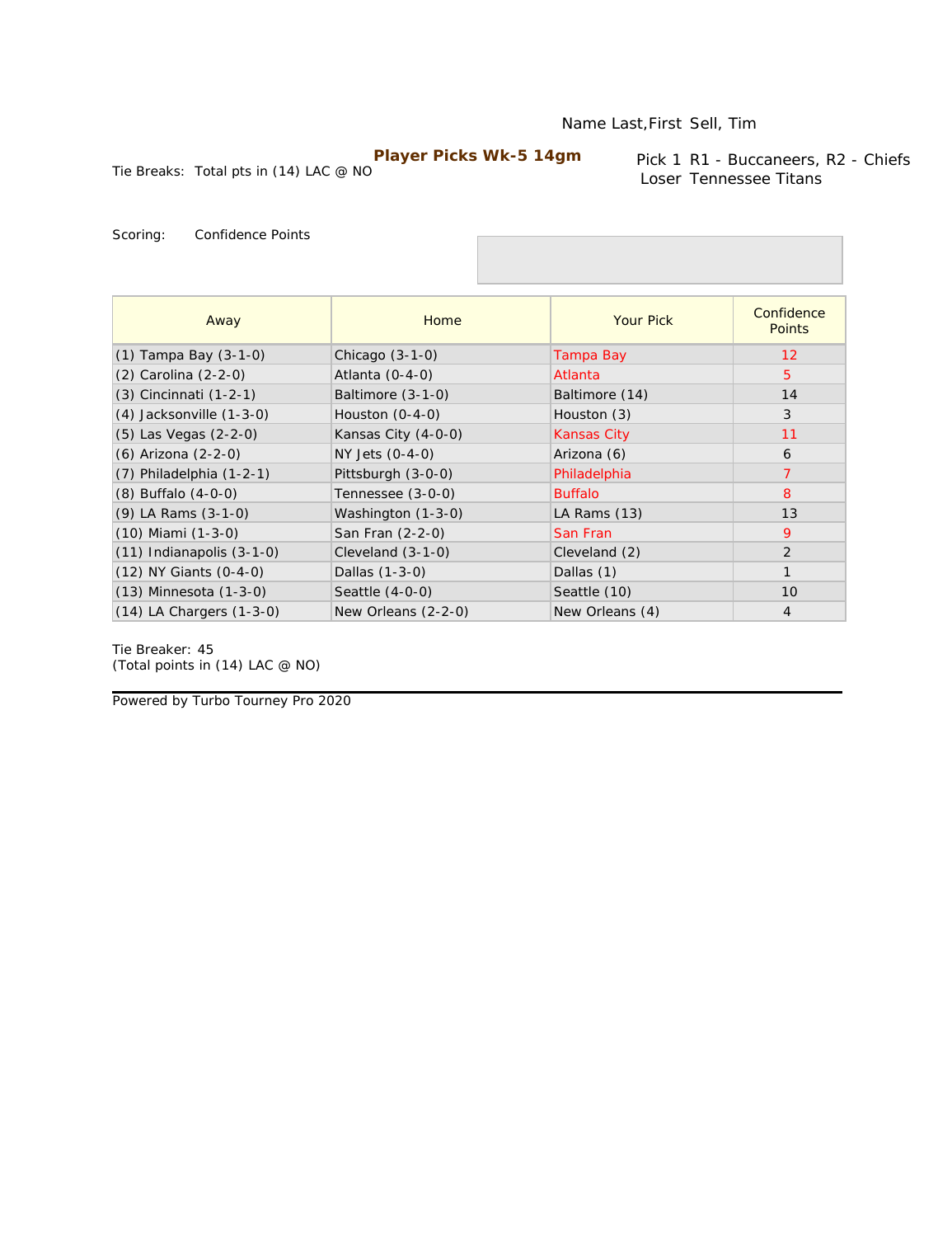Pick 1 Ravens Loser Raiders

Tie Breaks: Total pts in (14) LAC @ NO

Scoring: Confidence Points

| Away                          | Home                | <b>Your Pick</b>   | Confidence<br><b>Points</b> |
|-------------------------------|---------------------|--------------------|-----------------------------|
| $(1)$ Tampa Bay $(3-1-0)$     | Chicago $(3-1-0)$   | Tampa Bay          | 13                          |
| (2) Carolina (2-2-0)          | Atlanta $(0-4-0)$   | Atlanta            | $\overline{2}$              |
| $(3)$ Cincinnati $(1-2-1)$    | Baltimore (3-1-0)   | Baltimore (14)     | 14                          |
| $(4)$ Jacksonville $(1-3-0)$  | Houston $(0-4-0)$   | Houston (6)        | 6                           |
| (5) Las Vegas (2-2-0)         | Kansas City (4-0-0) | <b>Kansas City</b> | 11                          |
| (6) Arizona (2-2-0)           | NY Jets (0-4-0)     | Arizona (7)        | $\overline{7}$              |
| $(7)$ Philadelphia $(1-2-1)$  | Pittsburgh (3-0-0)  | Pittsburgh (5)     | 5                           |
| $(8)$ Buffalo $(4-0-0)$       | Tennessee (3-0-0)   | Tennessee (1)      | $\mathbf{1}$                |
| $(9)$ LA Rams $(3-1-0)$       | Washington (1-3-0)  | LA Rams (9)        | 9                           |
| $(10)$ Miami $(1-3-0)$        | San Fran (2-2-0)    | San Fran           | 8                           |
| $(11)$ Indianapolis $(3-1-0)$ | Cleveland $(3-1-0)$ | Cleveland (3)      | 3                           |
| $(12)$ NY Giants $(0-4-0)$    | Dallas (1-3-0)      | Dallas (12)        | 12                          |
| $(13)$ Minnesota $(1-3-0)$    | Seattle (4-0-0)     | Seattle (4)        | $\overline{4}$              |
| $(14)$ LA Chargers $(1-3-0)$  | New Orleans (2-2-0) | New Orleans (10)   | 10                          |

Tie Breaker: 38 *(Total points in (14) LAC @ NO)*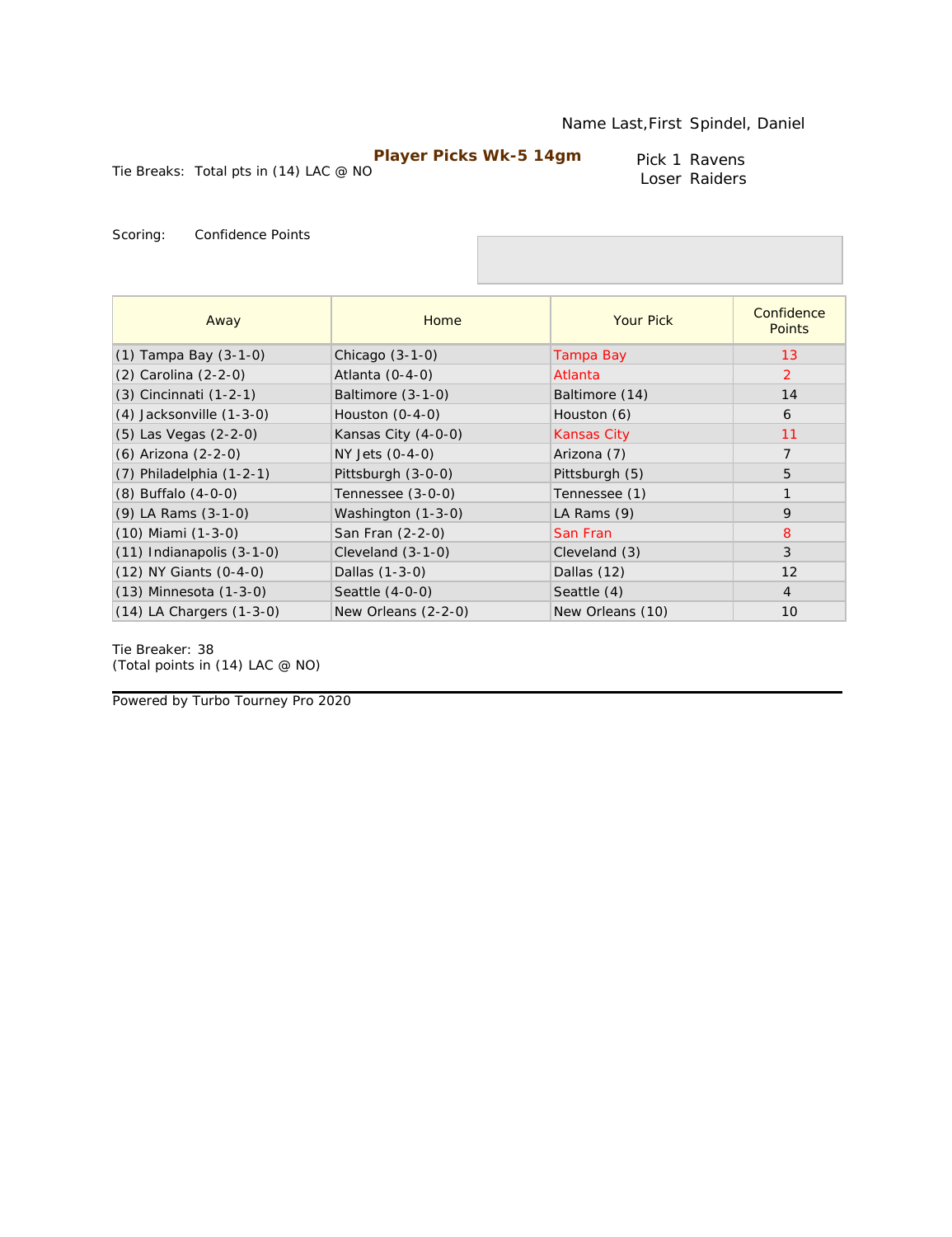Pick 1 San Fran Loser

Tie Breaks: Total pts in (14) LAC @ NO

Scoring: Confidence Points

| Away                          | Home                | <b>Your Pick</b> | Confidence<br><b>Points</b> |
|-------------------------------|---------------------|------------------|-----------------------------|
| $(1)$ Tampa Bay $(3-1-0)$     | Chicago $(3-1-0)$   | Tampa Bay        |                             |
| $(2)$ Carolina $(2-2-0)$      | Atlanta $(0-4-0)$   | Carolina (3)     | 3                           |
| $(3)$ Cincinnati $(1-2-1)$    | Baltimore (3-1-0)   | Baltimore (13)   | 13                          |
| $(4)$ Jacksonville $(1-3-0)$  | Houston $(0-4-0)$   | Houston (11)     | 11                          |
| $(5)$ Las Vegas $(2-2-0)$     | Kansas City (4-0-0) | Las Vegas (4)    | $\overline{4}$              |
| (6) Arizona (2-2-0)           | NY Jets (0-4-0)     | Arizona (12)     | 12                          |
| $(7)$ Philadelphia $(1-2-1)$  | Pittsburgh (3-0-0)  | Pittsburgh (10)  | 10                          |
| $(8)$ Buffalo $(4-0-0)$       | Tennessee (3-0-0)   | <b>Buffalo</b>   | 9                           |
| $(9)$ LA Rams $(3-1-0)$       | Washington (1-3-0)  | Washington       | $\overline{5}$              |
| $(10)$ Miami $(1-3-0)$        | San Fran (2-2-0)    | San Fran         | 14                          |
| $(11)$ Indianapolis $(3-1-0)$ | Cleveland $(3-1-0)$ | Cleveland (8)    | 8                           |
| $(12)$ NY Giants $(0-4-0)$    | Dallas (1-3-0)      | <b>NY Giants</b> | 2                           |
| $(13)$ Minnesota $(1-3-0)$    | Seattle (4-0-0)     | Minnesota        | 6                           |
| $(14)$ LA Chargers $(1-3-0)$  | New Orleans (2-2-0) | LA Chargers      | $\overline{7}$              |

Tie Breaker: 58 *(Total points in (14) LAC @ NO)*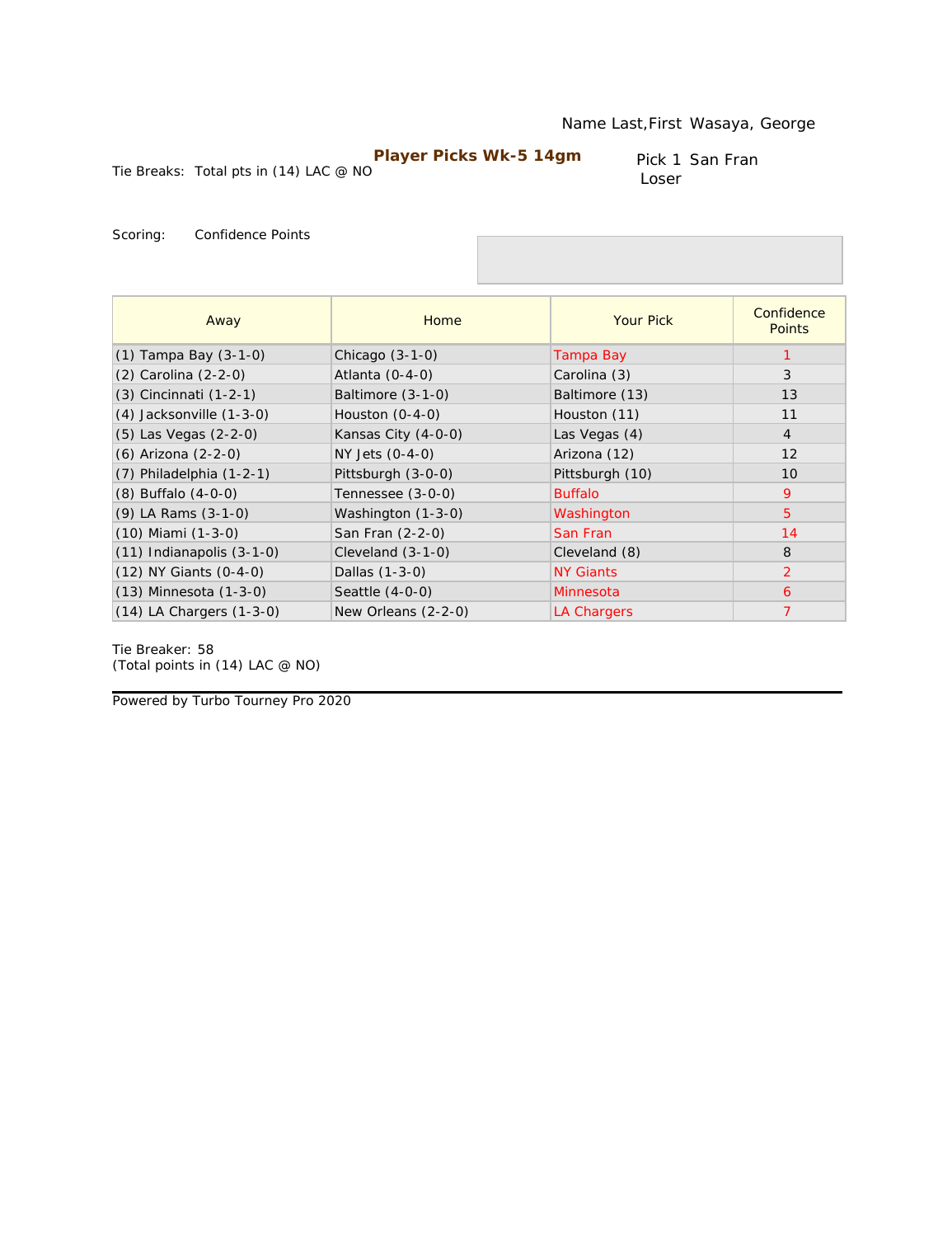Tie Breaks: Total pts in (14) LAC @ NO

Pick 1 BAL Loser

Scoring: Confidence Points

| Away                          | Home                | <b>Your Pick</b>   | Confidence<br><b>Points</b> |
|-------------------------------|---------------------|--------------------|-----------------------------|
| $(1)$ Tampa Bay $(3-1-0)$     | Chicago $(3-1-0)$   | Tampa Bay          |                             |
| (2) Carolina (2-2-0)          | Atlanta $(0-4-0)$   | Carolina (12)      | 12                          |
| (3) Cincinnati (1-2-1)        | Baltimore $(3-1-0)$ | Baltimore (13)     | 13                          |
| $(4)$ Jacksonville $(1-3-0)$  | Houston $(0-4-0)$   | Houston (3)        | 3                           |
| $(5)$ Las Vegas $(2-2-0)$     | Kansas City (4-0-0) | <b>Kansas City</b> | 6                           |
| (6) Arizona (2-2-0)           | NY Jets (0-4-0)     | Arizona (4)        | $\overline{4}$              |
| $(7)$ Philadelphia $(1-2-1)$  | Pittsburgh (3-0-0)  | Pittsburgh (11)    | 11                          |
| $(8)$ Buffalo $(4-0-0)$       | Tennessee (3-0-0)   | <b>Buffalo</b>     | 2                           |
| $(9)$ LA Rams $(3-1-0)$       | Washington (1-3-0)  | LA Rams (8)        | 8                           |
| $(10)$ Miami $(1-3-0)$        | San Fran (2-2-0)    | San Fran           | 9                           |
| $(11)$ Indianapolis $(3-1-0)$ | Cleveland (3-1-0)   | Cleveland (7)      | $\overline{7}$              |
| (12) NY Giants (0-4-0)        | Dallas (1-3-0)      | Dallas (5)         | 5                           |
| $(13)$ Minnesota $(1-3-0)$    | Seattle $(4-0-0)$   | Seattle (14)       | 14                          |
| $(14)$ LA Chargers $(1-3-0)$  | New Orleans (2-2-0) | LA Chargers        | 10                          |

Tie Breaker: 51 *(Total points in (14) LAC @ NO)*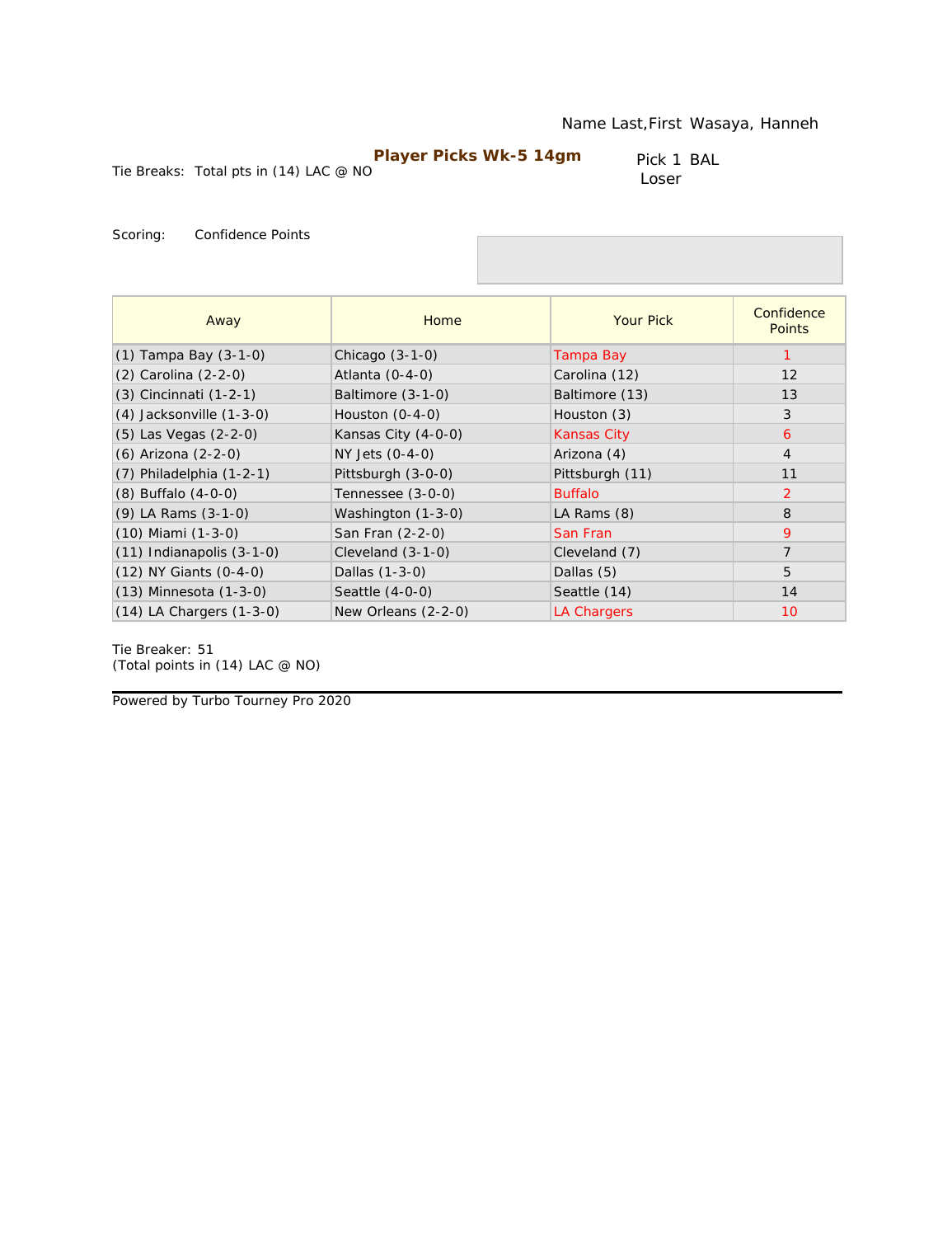|                                          | Player Picks Wk-5 14gm | Pick 1 |
|------------------------------------------|------------------------|--------|
| Tie Breaks: Total pts in $(14)$ LAC @ NO |                        | Loser  |

| Away                          | Home                | <b>Your Pick</b>   | Confidence<br><b>Points</b> |
|-------------------------------|---------------------|--------------------|-----------------------------|
| $(1)$ Tampa Bay $(3-1-0)$     | Chicago $(3-1-0)$   | Tampa Bay          |                             |
| (2) Carolina (2-2-0)          | Atlanta $(0-4-0)$   | Atlanta            | 2                           |
| $(3)$ Cincinnati $(1-2-1)$    | Baltimore (3-1-0)   | Baltimore (13)     | 13                          |
| $(4)$ Jacksonville $(1-3-0)$  | Houston $(0-4-0)$   | Houston (7)        | $\overline{7}$              |
| (5) Las Vegas (2-2-0)         | Kansas City (4-0-0) | <b>Kansas City</b> | 14                          |
| (6) Arizona (2-2-0)           | NY Jets (0-4-0)     | Arizona (8)        | 8                           |
| $(7)$ Philadelphia $(1-2-1)$  | Pittsburgh (3-0-0)  | Philadelphia       | 3                           |
| $(8)$ Buffalo $(4-0-0)$       | Tennessee (3-0-0)   | Tennessee (5)      | 5                           |
| (9) LA Rams (3-1-0)           | Washington (1-3-0)  | LA Rams (9)        | 9                           |
| $(10)$ Miami $(1-3-0)$        | San Fran (2-2-0)    | San Fran           | 6                           |
| $(11)$ Indianapolis $(3-1-0)$ | Cleveland $(3-1-0)$ | Indianapolis       | $\overline{4}$              |
| $(12)$ NY Giants $(0-4-0)$    | Dallas (1-3-0)      | Dallas (10)        | 10                          |
| $(13)$ Minnesota $(1-3-0)$    | Seattle (4-0-0)     | Seattle (12)       | 12                          |
| $(14)$ LA Chargers $(1-3-0)$  | New Orleans (2-2-0) | New Orleans (11)   | 11                          |

Tie Breaker: 60 *(Total points in (14) LAC @ NO)*